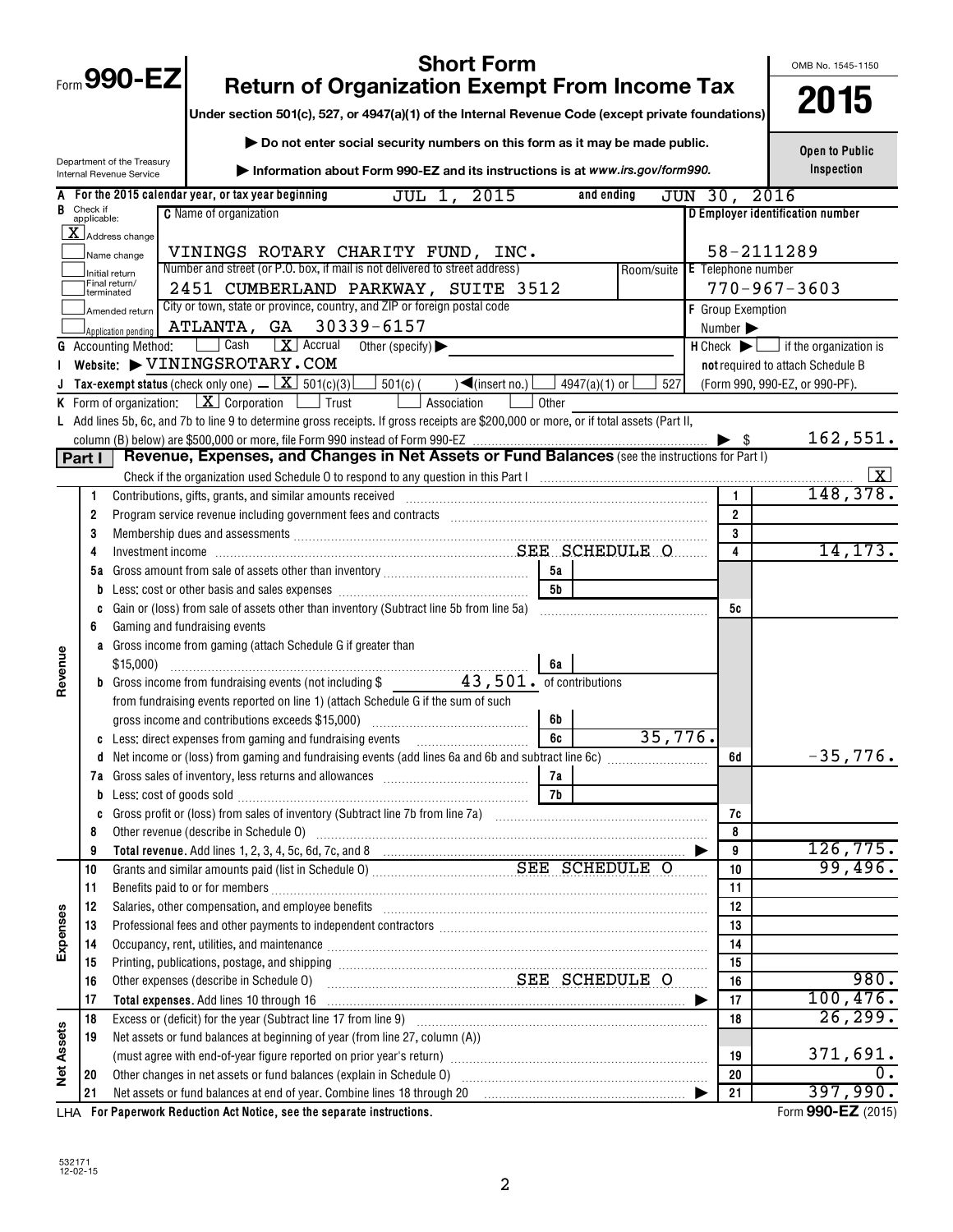|    | VININGS ROTARY CHARITY FUND, INC.<br>Form 990-EZ (2015)                                                                                                     |                     |                                       |                             | 58-2111289                                 | Page 2                      |
|----|-------------------------------------------------------------------------------------------------------------------------------------------------------------|---------------------|---------------------------------------|-----------------------------|--------------------------------------------|-----------------------------|
|    | <b>Balance Sheets</b> (see the instructions for Part II)<br>Part II                                                                                         |                     |                                       |                             |                                            |                             |
|    | Check if the organization used Schedule O to respond to any question in this Part II                                                                        |                     |                                       |                             |                                            |                             |
|    |                                                                                                                                                             |                     | (A) Beginning of year                 |                             |                                            | (B) End of year             |
| 22 |                                                                                                                                                             |                     |                                       | 22                          |                                            |                             |
| 23 | Land and buildings                                                                                                                                          |                     |                                       | 23                          |                                            |                             |
|    |                                                                                                                                                             |                     |                                       | 24                          |                                            |                             |
| 24 |                                                                                                                                                             |                     | 379,073.                              |                             |                                            |                             |
| 25 |                                                                                                                                                             |                     |                                       | 25                          |                                            | 397,990.                    |
| 26 |                                                                                                                                                             |                     | 7,382.                                | 26                          |                                            | 0.                          |
| 27 | Net assets or fund balances (line 27 of column (B) must agree with line 21)                                                                                 |                     | 371,691.                              | 27                          |                                            | 397,990.                    |
|    | Part III Statement of Program Service Accomplishments (see the instructions for Part III)                                                                   |                     |                                       |                             |                                            | Expenses                    |
|    | Check if the organization used Schedule O to respond to any question in this Part III                                                                       |                     |                                       | X                           | (Required for section                      | $501(c)(3)$ and $501(c)(4)$ |
|    | What is the organization's primary exempt purpose? $SEE$ $SCHEDULE$ $O$                                                                                     |                     |                                       | organizations; optional for |                                            |                             |
|    | Describe the organization's program service accomplishments for each of its three largest program services, as measured by expenses. In a clear and concise |                     |                                       |                             | others.)                                   |                             |
|    | manner, describe the services provided, the number of persons benefited, and other relevant information for each program title.                             |                     |                                       |                             |                                            |                             |
|    | 28 CALVARY CHILDREN'S HOME; TO PROVIDE FUNDS TO HELP FINANCE                                                                                                |                     |                                       |                             |                                            |                             |
|    | THE CARE OF YOUNG CHILDREN UNABLE TO LIVE IN THEIR OWN                                                                                                      |                     |                                       |                             |                                            |                             |
|    | <b>HOMES</b>                                                                                                                                                |                     |                                       |                             |                                            |                             |
|    | (Grants \$                                                                                                                                                  |                     |                                       |                             | 28a                                        |                             |
|    | 29 GOOD SAMARITAN HEALTH CARE; TO PROVIDE FUNDS TO THIS                                                                                                     |                     |                                       |                             |                                            |                             |
|    | MEDICAL FACILITY WHICH PROVIDES MEDICAL CARE TO PERSONS                                                                                                     |                     |                                       |                             |                                            |                             |
|    | UNABLE TO PAY ALL OR ANY OF THEIR OWN MEDICAL EXPENSE                                                                                                       |                     |                                       |                             |                                            |                             |
|    | 20,000. If this amount includes foreign grants, check here<br>(Grants \$                                                                                    |                     |                                       |                             | 29a                                        |                             |
|    | 30 PAUL HARRIS FUNS: ORGANIZATION INVOLVED IN THE LLIMINATION                                                                                               |                     |                                       |                             |                                            |                             |
|    | OF POLIO                                                                                                                                                    |                     |                                       |                             |                                            |                             |
|    |                                                                                                                                                             |                     |                                       |                             |                                            |                             |
|    |                                                                                                                                                             |                     |                                       |                             |                                            |                             |
|    | (Grants \$                                                                                                                                                  |                     |                                       |                             | 30a                                        |                             |
|    |                                                                                                                                                             |                     |                                       |                             |                                            |                             |
|    | (Grants \$                                                                                                                                                  |                     |                                       |                             | 31a                                        |                             |
|    | 32 Total program service expenses (add lines 28a through 31a)                                                                                               |                     |                                       |                             | 32                                         | $\overline{0}$ .            |
|    | Part IV   List of Officers, Directors, Trustees, and Key Employees (list each one even if not compensated - see the instructions for Part IV)               |                     |                                       |                             |                                            |                             |
|    | Check if the organization used Schedule O to respond to any question in this Part IV                                                                        |                     |                                       |                             |                                            | $\boxed{\textbf{X}}$        |
|    |                                                                                                                                                             | (b) Average hours   | (C) Reportable                        |                             | $(d)$ Health benefits,<br>contributions to | (e) Estimated               |
|    | (a) Name and title                                                                                                                                          | per week devoted to | compensation (Forms<br>W-2/1099-MISC) |                             | employee benefit<br>plans, and deferred    | amount of other             |
|    |                                                                                                                                                             | position            | (if not paid, enter -0-)              |                             | compensation                               | compensation                |
|    | DAVID POPE                                                                                                                                                  |                     |                                       |                             |                                            |                             |
|    | PRESIDENT                                                                                                                                                   | 6.00                | 0.                                    |                             | 0.                                         | 0.                          |
|    | <b>NEILL FERRILL</b>                                                                                                                                        |                     |                                       |                             |                                            |                             |
|    | PRESIDENT-ELECT                                                                                                                                             | 2.00                | $0$ .                                 |                             | 0.                                         | 0.                          |
|    | <b>CHERALYNN GREGOIRE</b>                                                                                                                                   |                     |                                       |                             |                                            |                             |
|    | <b>SECRETARY</b>                                                                                                                                            | 1.00                | 0.                                    |                             | 0.                                         | 0.                          |
|    | AL TANJU                                                                                                                                                    |                     |                                       |                             |                                            |                             |
|    | <b>TREASURER</b>                                                                                                                                            | 3.00                | $\mathbf 0$ .                         |                             | 0.                                         | 0.                          |
|    | <b>TODD ASH</b>                                                                                                                                             |                     |                                       |                             |                                            |                             |
|    | <b>SERGEANT AT ARMS</b>                                                                                                                                     | 5.00                | $\mathbf 0$ .                         |                             | 0.                                         | 0.                          |
|    | <b>SUZANNE LIPSON</b>                                                                                                                                       |                     |                                       |                             |                                            |                             |
|    | <b>ATTENDANCE</b>                                                                                                                                           |                     | 0.                                    |                             | 0.                                         |                             |
|    |                                                                                                                                                             | 2.00                |                                       |                             |                                            | $0$ .                       |
|    | DREW SOUTHERLAND                                                                                                                                            |                     |                                       |                             |                                            |                             |
|    | CLUB ADMINISTRATION                                                                                                                                         | 2.00                | $\mathbf 0$ .                         |                             | 0.                                         | 0.                          |
|    | LEE MUTHAMA                                                                                                                                                 |                     |                                       |                             |                                            |                             |
|    | <b>PUBLIC RELATIONS</b>                                                                                                                                     | 2.00                | 0.                                    |                             | 0.                                         | $\mathbf 0$ .               |
|    | <b>HARRY ABEL</b>                                                                                                                                           |                     |                                       |                             |                                            |                             |
|    | ROTARY MEMBERSHIP                                                                                                                                           | 4.00                | $\mathbf 0$ .                         |                             | 0.                                         | 0.                          |
|    |                                                                                                                                                             |                     |                                       |                             |                                            |                             |
|    | <b>WES ROBERTS</b>                                                                                                                                          |                     |                                       |                             |                                            |                             |
|    | SERVICE-LOCAL                                                                                                                                               | 3.00                | $\mathbf 0$ .                         |                             | 0.                                         | 0.                          |
|    | BRENDA BORDEN                                                                                                                                               |                     |                                       |                             |                                            |                             |
|    | SERVICE-INTERNATIONAL                                                                                                                                       | 3.00                | $0$ .                                 |                             | 0.                                         |                             |
|    | DEBBY BOLT                                                                                                                                                  |                     |                                       |                             |                                            | 0.                          |

Form (2015) **990-EZ**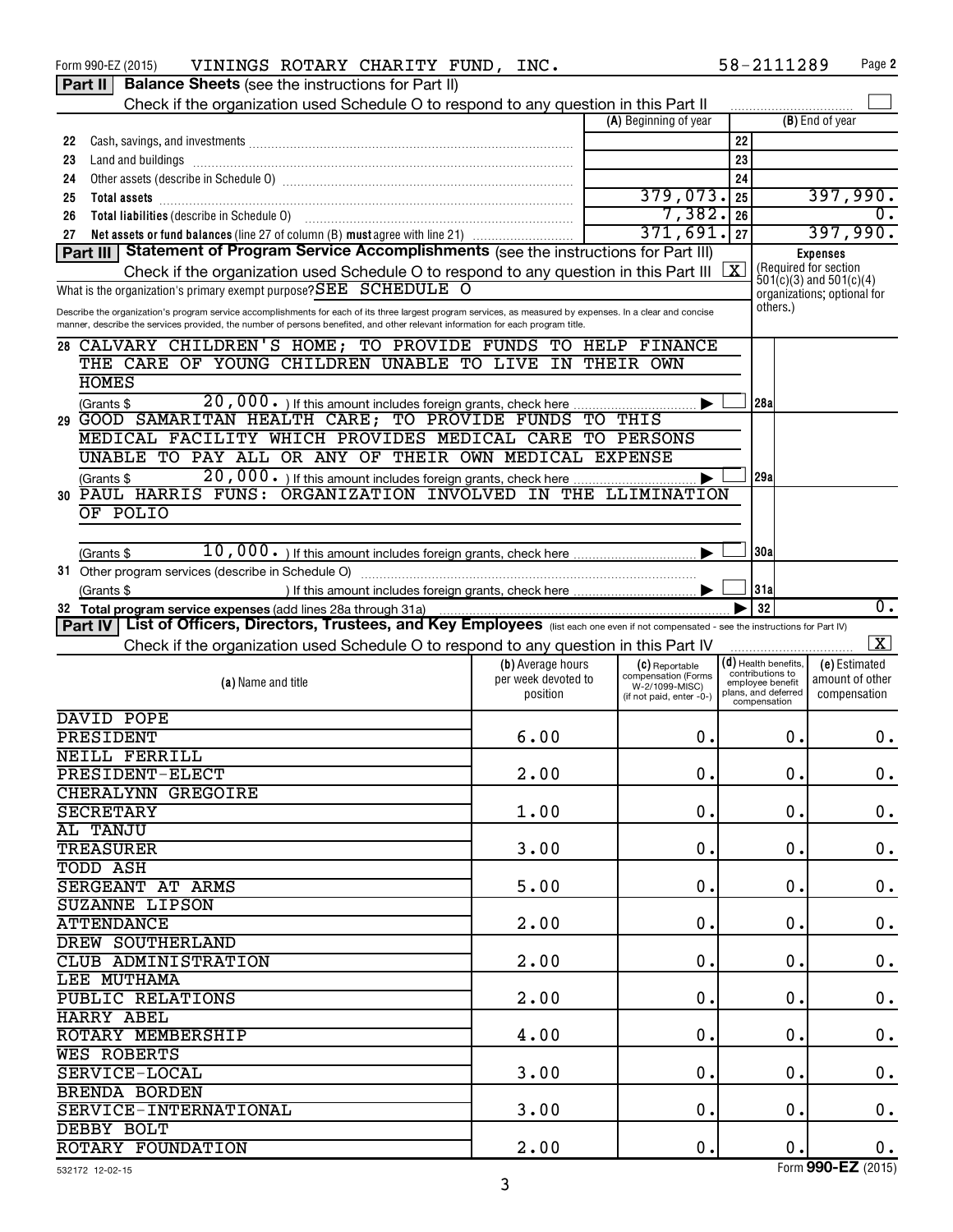|    | Other Information (Note the Schedule A and personal benefit contract statement requirements in the<br>Part V                                                                                                                               |                 |               |                         |
|----|--------------------------------------------------------------------------------------------------------------------------------------------------------------------------------------------------------------------------------------------|-----------------|---------------|-------------------------|
|    | instructions for Part V) Check if the organization used Sch. O to respond to any question in this Part V                                                                                                                                   |                 | Yes No        | $\mathbf{X}$            |
| 33 | Did the organization engage in any significant activity not previously reported to the IRS? If "Yes," provide a detailed description of each                                                                                               |                 |               |                         |
|    | activity in Schedule O                                                                                                                                                                                                                     | 33              |               | X                       |
| 34 | Were any significant changes made to the organizing or governing documents? If "Yes," attach a conformed copy of the amended                                                                                                               |                 |               |                         |
|    | documents if they reflect a change to the organization's name. Otherwise, explain the change on Schedule O (see instructions)<br>.                                                                                                         | 34              |               | х                       |
|    | 35a Did the organization have unrelated business gross income of \$1,000 or more during the year from business activities (such as those reported                                                                                          |                 |               |                         |
|    | on lines 2, 6a, and 7a, among others)?                                                                                                                                                                                                     | 35a             |               | X                       |
|    |                                                                                                                                                                                                                                            | 35 <sub>b</sub> | N/R           |                         |
|    | c Was the organization a section 501(c)(4), 501(c)(5), or 501(c)(6) organization subject to section 6033(e) notice, reporting, and proxy tax                                                                                               |                 |               |                         |
|    |                                                                                                                                                                                                                                            | 35c             |               | х                       |
| 36 | Did the organization undergo a liquidation, dissolution, termination, or significant disposition of net assets during the year? If "Yes,"                                                                                                  | 36              |               | х                       |
|    | 0.                                                                                                                                                                                                                                         |                 |               |                         |
|    |                                                                                                                                                                                                                                            | 37 <sub>b</sub> |               | х                       |
|    | 38a Did the organization borrow from, or make any loans to, any officer, director, trustee, or key employee or were any such loans made                                                                                                    |                 |               |                         |
|    |                                                                                                                                                                                                                                            | 38a             |               | х                       |
|    | N/A<br>38 <sub>b</sub>                                                                                                                                                                                                                     |                 |               |                         |
| 39 | Section 501(c)(7) organizations. Enter:                                                                                                                                                                                                    |                 |               |                         |
|    | N/A<br>39a                                                                                                                                                                                                                                 |                 |               |                         |
|    | $\overline{N/A}$<br>39b                                                                                                                                                                                                                    |                 |               |                         |
|    | 40a Section $501(c)(3)$ organizations. Enter amount of tax imposed on the organization during the year under:                                                                                                                              |                 |               |                         |
|    | $0$ .<br>$0 \cdot$ ; section 4912 $\triangleright$ 0 $\cdot$ ; section 4955 $\triangleright$<br>section $4911$                                                                                                                             |                 |               |                         |
|    | <b>b</b> Section $501(c)(3)$ , $501(c)(4)$ , and $501(c)(29)$ organizations. Did the organization engage in any section 4958 excess benefit                                                                                                |                 |               |                         |
|    | transaction during the year, or did it engage in an excess benefit transaction in a prior year that has not been reported on any                                                                                                           | 40b             |               | x                       |
|    | c Section 501(c)(3), 501(c)(4), and 501(c)(29) organizations. Enter amount of tax imposed on                                                                                                                                               |                 |               |                         |
|    | 0.<br>organization managers or disqualified persons during the year under sections 4912, 4955, and 4958 [                                                                                                                                  |                 |               |                         |
|    | d Section 501(c)(3), 501(c)(4), and 501(c)(29) organizations. Enter amount of tax on line 40c reimbursed                                                                                                                                   |                 |               |                         |
|    | 0.<br>by the organization                                                                                                                                                                                                                  |                 |               |                         |
|    | e All organizations. At any time during the tax year, was the organization a party to a prohibited tax shelter                                                                                                                             |                 |               |                         |
|    | transaction? If "Yes," complete Form 8886-T                                                                                                                                                                                                | 40e             |               | x                       |
| 41 | List the states with which a copy of this return is filed $\blacktriangleright$ GA                                                                                                                                                         |                 |               |                         |
|    | Telephone no. $\triangleright$ 404-898-2000<br>42a The organization's books are in care of AL TANJU                                                                                                                                        |                 |               |                         |
|    | $ZIP + 4$ > 30062<br>Located at > 3295 HOLLY MILL CT., MARIETTA, GA                                                                                                                                                                        |                 |               |                         |
|    | <b>b</b> At any time during the calendar year, did the organization have an interest in or a signature or other authority<br>over a financial account in a foreign country (such as a bank account, securities account, or other financial |                 | <b>Yes No</b> |                         |
|    | account)?                                                                                                                                                                                                                                  | 42 b            |               | $\overline{\textbf{x}}$ |
|    | If "Yes," enter the name of the foreign country: $\blacktriangleright$                                                                                                                                                                     |                 |               |                         |
|    | See the instructions for exceptions and filing requirements for FinCEN Form 114, Report of Foreign Bank and Financial Accounts (FBAR).                                                                                                     |                 |               |                         |
|    |                                                                                                                                                                                                                                            | 42c             |               | х                       |
|    | If "Yes," enter the name of the foreign country:                                                                                                                                                                                           |                 |               |                         |
| 43 |                                                                                                                                                                                                                                            |                 |               |                         |
|    |                                                                                                                                                                                                                                            | N/A             |               |                         |
|    |                                                                                                                                                                                                                                            |                 |               |                         |
|    |                                                                                                                                                                                                                                            |                 | Yes No        |                         |
|    | 44a Did the organization maintain any donor advised funds during the year? If "Yes," Form 990 must be completed instead of                                                                                                                 |                 |               |                         |
|    | b Did the organization operate one or more hospital facilities during the year? If "Yes," Form 990 must be completed instead                                                                                                               | 44a             |               | х                       |
|    |                                                                                                                                                                                                                                            | 44b             |               | х                       |
|    |                                                                                                                                                                                                                                            | 44c             |               | $\overline{\textbf{X}}$ |
|    | d If "Yes" to line 44c, has the organization filed a Form 720 to report these payments? If "No," provide an explanation                                                                                                                    |                 |               |                         |
|    | in Schedule O                                                                                                                                                                                                                              | 44d             |               |                         |
|    |                                                                                                                                                                                                                                            | 45a             |               | $\overline{\mathbf{X}}$ |
|    | b Did the organization receive any payment from or engage in any transaction with a controlled entity within the meaning of section                                                                                                        |                 |               |                         |
|    |                                                                                                                                                                                                                                            | 45b             |               |                         |

Form 990-EZ (2015) Page VININGS ROTARY CHARITY FUND, INC. 58-2111289

| 45b l |                    |  |
|-------|--------------------|--|
|       | Form 990-EZ (2015) |  |

**Page 3**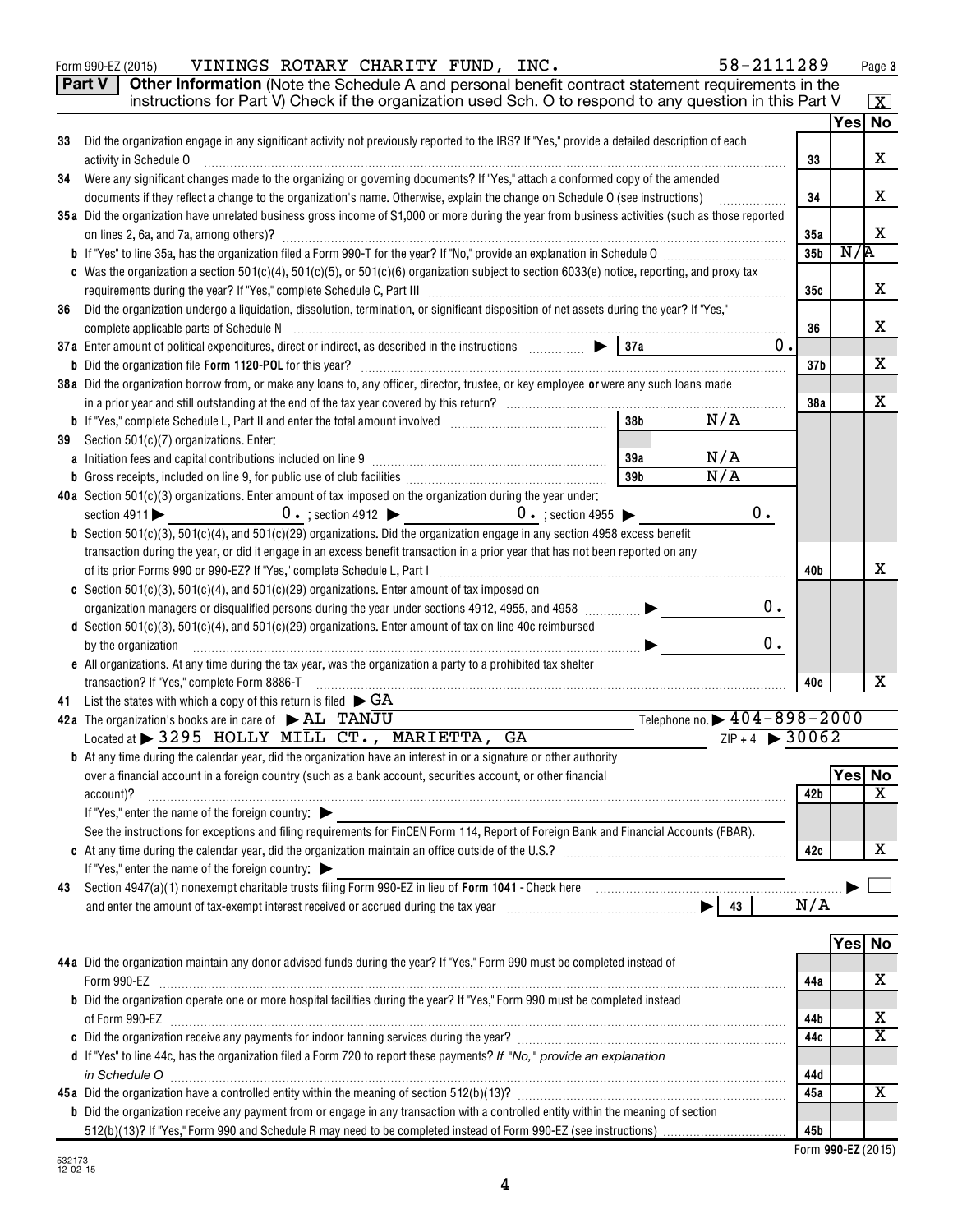|         | Form 990-EZ (2015) |                      |                                               | VININGS ROTARY CHARITY FUND, INC.                                                                                                                                                                                             |                      |  |                     |                     |                                       |      | 58-2111289                                   |              |                  | Page 4                               |
|---------|--------------------|----------------------|-----------------------------------------------|-------------------------------------------------------------------------------------------------------------------------------------------------------------------------------------------------------------------------------|----------------------|--|---------------------|---------------------|---------------------------------------|------|----------------------------------------------|--------------|------------------|--------------------------------------|
|         |                    |                      |                                               |                                                                                                                                                                                                                               |                      |  |                     |                     |                                       |      |                                              |              |                  | Yes No                               |
| 46      |                    |                      |                                               | Did the organization engage, directly or indirectly, in political campaign activities on behalf of or in opposition to candidates for public office?                                                                          |                      |  |                     |                     |                                       |      |                                              |              |                  |                                      |
|         |                    |                      |                                               | If "Yes," complete Schedule C, Part I with an accommodate to the content of the C and the C and the C and the C and the C and the C and the C and the C and the C and the C and the C and the C and the C and the C and the C |                      |  |                     |                     |                                       |      |                                              | 46           |                  | X                                    |
|         | Part VI            |                      |                                               | Section 501(c)(3) organizations only                                                                                                                                                                                          |                      |  |                     |                     |                                       |      |                                              |              |                  |                                      |
|         |                    |                      |                                               | All section 501(c)(3) organizations must answer questions 47-49b and 52, and complete the tables for lines 50 and 51.                                                                                                         |                      |  |                     |                     |                                       |      |                                              |              |                  |                                      |
|         |                    |                      |                                               |                                                                                                                                                                                                                               |                      |  |                     |                     |                                       |      |                                              |              |                  |                                      |
|         |                    |                      |                                               |                                                                                                                                                                                                                               |                      |  |                     |                     |                                       |      |                                              |              | Yes              | <b>No</b><br>$\overline{\mathbf{X}}$ |
| 47      |                    |                      |                                               | Did the organization engage in lobbying activities or have a section 501(h) election in effect during the tax year? If "Yes," complete Sch. C, Part II                                                                        |                      |  |                     |                     |                                       |      |                                              | 47           |                  | $\overline{\mathbf{X}}$              |
| 48      |                    |                      |                                               |                                                                                                                                                                                                                               |                      |  |                     |                     |                                       |      |                                              | 48<br>49a    |                  | $\overline{\text{X}}$                |
|         |                    |                      |                                               |                                                                                                                                                                                                                               |                      |  |                     |                     |                                       |      |                                              | 49b          |                  |                                      |
| 50      |                    |                      |                                               | Complete this table for the organization's five highest compensated employees (other than officers, directors, trustees and key employees) who each received more                                                             |                      |  |                     |                     |                                       |      |                                              |              |                  |                                      |
|         |                    |                      |                                               | than \$100,000 of compensation from the organization. If there is none, enter "None."                                                                                                                                         |                      |  |                     |                     |                                       |      |                                              |              |                  |                                      |
|         |                    |                      |                                               | (a) Name and title of each employee                                                                                                                                                                                           |                      |  | (b) Average hours   |                     | (C) Reportable                        |      | (d) Health benefits,                         |              | (e) Estimated    |                                      |
|         |                    |                      |                                               |                                                                                                                                                                                                                               |                      |  | per week devoted to |                     | compensation (Forms<br>W-2/1099-MISC) |      | contributions to<br>employee benefit         |              | amount of other  |                                      |
|         |                    |                      |                                               | <b>NONE</b>                                                                                                                                                                                                                   |                      |  | position            |                     |                                       |      | plans, and deferred<br>compensation          | compensation |                  |                                      |
|         |                    |                      |                                               |                                                                                                                                                                                                                               |                      |  |                     |                     |                                       |      |                                              |              |                  |                                      |
|         |                    |                      |                                               |                                                                                                                                                                                                                               |                      |  |                     |                     |                                       |      |                                              |              |                  |                                      |
|         |                    |                      |                                               |                                                                                                                                                                                                                               |                      |  |                     |                     |                                       |      |                                              |              |                  |                                      |
|         |                    |                      |                                               |                                                                                                                                                                                                                               |                      |  |                     |                     |                                       |      |                                              |              |                  |                                      |
|         |                    |                      |                                               |                                                                                                                                                                                                                               |                      |  |                     |                     |                                       |      |                                              |              |                  |                                      |
|         |                    |                      |                                               |                                                                                                                                                                                                                               |                      |  |                     |                     |                                       |      |                                              |              |                  |                                      |
|         |                    |                      |                                               |                                                                                                                                                                                                                               |                      |  |                     |                     |                                       |      |                                              |              |                  |                                      |
|         |                    |                      |                                               |                                                                                                                                                                                                                               |                      |  |                     |                     |                                       |      |                                              |              |                  |                                      |
|         |                    |                      |                                               |                                                                                                                                                                                                                               |                      |  |                     |                     |                                       |      |                                              |              |                  |                                      |
|         |                    |                      |                                               |                                                                                                                                                                                                                               |                      |  |                     |                     |                                       |      |                                              |              |                  |                                      |
| f<br>51 |                    |                      |                                               | Complete this table for the organization's five highest compensated independent contractors who each received more than \$100,000 of compensation from the                                                                    |                      |  | ▶                   |                     |                                       |      |                                              |              |                  |                                      |
|         |                    |                      | organization. If there is none, enter "None." | <b>NONE</b>                                                                                                                                                                                                                   |                      |  |                     |                     |                                       |      |                                              |              |                  |                                      |
|         |                    |                      |                                               | (a) Name and business address of each independent contractor                                                                                                                                                                  |                      |  |                     | (b) Type of service |                                       |      |                                              |              | (c) Compensation |                                      |
|         |                    |                      |                                               |                                                                                                                                                                                                                               |                      |  |                     |                     |                                       |      |                                              |              |                  |                                      |
|         |                    |                      |                                               |                                                                                                                                                                                                                               |                      |  |                     |                     |                                       |      |                                              |              |                  |                                      |
|         |                    |                      |                                               |                                                                                                                                                                                                                               |                      |  |                     |                     |                                       |      |                                              |              |                  |                                      |
|         |                    |                      |                                               |                                                                                                                                                                                                                               |                      |  |                     |                     |                                       |      |                                              |              |                  |                                      |
|         |                    |                      |                                               |                                                                                                                                                                                                                               |                      |  |                     |                     |                                       |      |                                              |              |                  |                                      |
|         |                    |                      |                                               |                                                                                                                                                                                                                               |                      |  |                     |                     |                                       |      |                                              |              |                  |                                      |
|         |                    |                      |                                               |                                                                                                                                                                                                                               |                      |  |                     |                     |                                       |      |                                              |              |                  |                                      |
|         |                    |                      |                                               |                                                                                                                                                                                                                               |                      |  |                     |                     |                                       |      |                                              |              |                  |                                      |
|         |                    |                      |                                               |                                                                                                                                                                                                                               |                      |  |                     |                     |                                       |      |                                              |              |                  |                                      |
|         |                    |                      |                                               |                                                                                                                                                                                                                               |                      |  |                     |                     |                                       |      |                                              |              |                  |                                      |
|         |                    |                      |                                               | d Total number of other independent contractors each receiving over \$100,000                                                                                                                                                 |                      |  |                     |                     |                                       |      |                                              |              |                  |                                      |
| 52      |                    |                      |                                               | Did the organization complete Schedule A? Note: All section 501(c)(3) organizations must attach a                                                                                                                             |                      |  |                     |                     |                                       |      |                                              |              |                  |                                      |
|         |                    | completed Schedule A |                                               |                                                                                                                                                                                                                               |                      |  |                     |                     |                                       |      | $\blacktriangleright$ $\boxed{\text{X}}$ Yes |              |                  | No                                   |
|         |                    |                      |                                               | Under penalties of perjury, I declare that I have examined this return, including accompanying schedules and statements, and to the best of my knowledge and belief, it is                                                    |                      |  |                     |                     |                                       |      |                                              |              |                  |                                      |
|         |                    |                      |                                               | true, correct, and complete. Declaration of preparer (other than officer) is based on all information of which preparer has any knowledge.                                                                                    |                      |  |                     |                     |                                       |      |                                              |              |                  |                                      |
| Sign    |                    |                      | Signature of officer                          |                                                                                                                                                                                                                               |                      |  |                     |                     |                                       | Date |                                              |              |                  |                                      |
| Here    |                    |                      |                                               | NEIL FERRILL, PRESIDENT                                                                                                                                                                                                       |                      |  |                     |                     |                                       |      |                                              |              |                  |                                      |
|         |                    |                      | Type or print name and title                  |                                                                                                                                                                                                                               |                      |  |                     |                     |                                       |      |                                              |              |                  |                                      |
|         |                    |                      | Print/Type preparer's name                    |                                                                                                                                                                                                                               | Preparer's signature |  | Date                |                     | Check                                 | ït   | PTIN                                         |              |                  |                                      |
|         |                    |                      |                                               |                                                                                                                                                                                                                               |                      |  |                     |                     | self-employed                         |      |                                              |              |                  |                                      |
| Paid    |                    |                      |                                               |                                                                                                                                                                                                                               |                      |  |                     |                     |                                       |      |                                              |              |                  |                                      |
|         | <b>Preparer</b>    |                      | Firm's name $\blacktriangleright$             |                                                                                                                                                                                                                               |                      |  |                     |                     | Firm's EIN                            |      |                                              |              |                  |                                      |
|         | <b>Use Only</b>    |                      | Firm's address >                              |                                                                                                                                                                                                                               |                      |  |                     |                     | Phone no.                             |      |                                              |              |                  |                                      |
|         |                    |                      |                                               |                                                                                                                                                                                                                               |                      |  |                     |                     |                                       |      |                                              |              |                  |                                      |
|         |                    |                      |                                               | May the IRS discuss this return with the preparer shown above? See instructions                                                                                                                                               |                      |  |                     |                     |                                       |      |                                              | Yes          |                  | No                                   |
|         |                    |                      |                                               |                                                                                                                                                                                                                               |                      |  |                     |                     |                                       |      |                                              |              |                  |                                      |

**990-EZ**  Form (2015)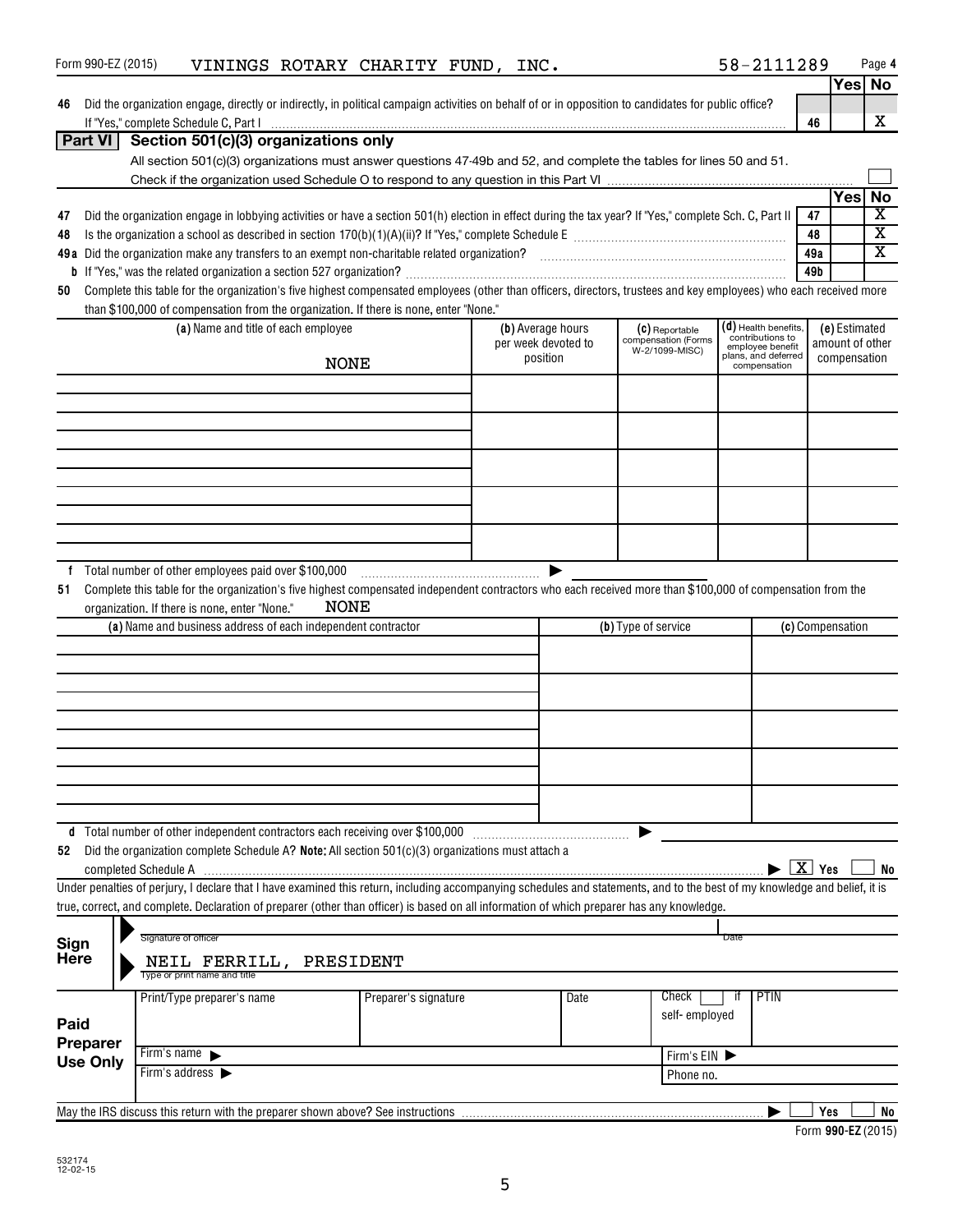| (Form 990 or 990-EZ) |  |  |  |  |
|----------------------|--|--|--|--|
|----------------------|--|--|--|--|

# Form 990 or 990-EZ) **Public Charity Status and Public Support**<br>
Complete if the organization is a section 501(c)(3) organization or a section<br> **2015**

**Information about Schedule A (Form 990 or 990-EZ) and its instructions is at** 

**4947(a)(1) nonexempt charitable trust.**

|                                                                                                   | Attach to Form 990 or Form 990-EZ. |  |
|---------------------------------------------------------------------------------------------------|------------------------------------|--|
| Information about Schedule A (Form 990 or 990-EZ) and its instructions is at WWW.irs.gov/form990. |                                    |  |

**Open to Public Inspection**

OMB No. 1545-0047

| Department of the Treasury<br>Internal Revenue Service |
|--------------------------------------------------------|
|                                                        |

|    | Name of the organization<br><b>Employer identification number</b> |                                                                                                                                                                                      |          |                                                       |                          |                     |                                        |  |                                      |  |  |  |
|----|-------------------------------------------------------------------|--------------------------------------------------------------------------------------------------------------------------------------------------------------------------------------|----------|-------------------------------------------------------|--------------------------|---------------------|----------------------------------------|--|--------------------------------------|--|--|--|
|    |                                                                   |                                                                                                                                                                                      |          | VININGS ROTARY CHARITY FUND, INC.                     |                          |                     |                                        |  | 58-2111289                           |  |  |  |
|    | Part I                                                            | Reason for Public Charity Status (All organizations must complete this part.) See instructions.                                                                                      |          |                                                       |                          |                     |                                        |  |                                      |  |  |  |
|    |                                                                   | The organization is not a private foundation because it is: (For lines 1 through 11, check only one box.)                                                                            |          |                                                       |                          |                     |                                        |  |                                      |  |  |  |
| 1. |                                                                   | A church, convention of churches, or association of churches described in section 170(b)(1)(A)(i).                                                                                   |          |                                                       |                          |                     |                                        |  |                                      |  |  |  |
| 2  |                                                                   | A school described in section 170(b)(1)(A)(ii). (Attach Schedule E (Form 990 or 990-EZ).)                                                                                            |          |                                                       |                          |                     |                                        |  |                                      |  |  |  |
| 3  |                                                                   | A hospital or a cooperative hospital service organization described in section 170(b)(1)(A)(iii).                                                                                    |          |                                                       |                          |                     |                                        |  |                                      |  |  |  |
| 4  |                                                                   | A medical research organization operated in conjunction with a hospital described in section 170(b)(1)(A)(iii). Enter the hospital's name,                                           |          |                                                       |                          |                     |                                        |  |                                      |  |  |  |
|    |                                                                   | city, and state:                                                                                                                                                                     |          |                                                       |                          |                     |                                        |  |                                      |  |  |  |
| 5  |                                                                   | An organization operated for the benefit of a college or university owned or operated by a governmental unit described in                                                            |          |                                                       |                          |                     |                                        |  |                                      |  |  |  |
|    |                                                                   | section 170(b)(1)(A)(iv). (Complete Part II.)<br>A federal, state, or local government or governmental unit described in section 170(b)(1)(A)(v).                                    |          |                                                       |                          |                     |                                        |  |                                      |  |  |  |
| 6  |                                                                   |                                                                                                                                                                                      |          |                                                       |                          |                     |                                        |  |                                      |  |  |  |
| 7  |                                                                   | An organization that normally receives a substantial part of its support from a governmental unit or from the general public described in                                            |          |                                                       |                          |                     |                                        |  |                                      |  |  |  |
|    |                                                                   | section 170(b)(1)(A)(vi). (Complete Part II.)                                                                                                                                        |          |                                                       |                          |                     |                                        |  |                                      |  |  |  |
| 8  | $9$ $X$                                                           | A community trust described in section 170(b)(1)(A)(vi). (Complete Part II.)                                                                                                         |          |                                                       |                          |                     |                                        |  |                                      |  |  |  |
|    |                                                                   | An organization that normally receives: (1) more than 33 1/3% of its support from contributions, membership fees, and gross receipts from                                            |          |                                                       |                          |                     |                                        |  |                                      |  |  |  |
|    |                                                                   | activities related to its exempt functions - subject to certain exceptions, and (2) no more than 33 1/3% of its support from gross investment                                        |          |                                                       |                          |                     |                                        |  |                                      |  |  |  |
|    |                                                                   | income and unrelated business taxable income (less section 511 tax) from businesses acquired by the organization after June 30, 1975.<br>See section 509(a)(2). (Complete Part III.) |          |                                                       |                          |                     |                                        |  |                                      |  |  |  |
| 10 |                                                                   | An organization organized and operated exclusively to test for public safety. See section 509(a)(4).                                                                                 |          |                                                       |                          |                     |                                        |  |                                      |  |  |  |
| 11 |                                                                   | An organization organized and operated exclusively for the benefit of, to perform the functions of, or to carry out the purposes of one or                                           |          |                                                       |                          |                     |                                        |  |                                      |  |  |  |
|    |                                                                   | more publicly supported organizations described in section 509(a)(1) or section 509(a)(2). See section 509(a)(3). Check the box in                                                   |          |                                                       |                          |                     |                                        |  |                                      |  |  |  |
|    |                                                                   | lines 11a through 11d that describes the type of supporting organization and complete lines 11e, 11f, and 11g.                                                                       |          |                                                       |                          |                     |                                        |  |                                      |  |  |  |
| а  |                                                                   | Type I. A supporting organization operated, supervised, or controlled by its supported organization(s), typically by giving                                                          |          |                                                       |                          |                     |                                        |  |                                      |  |  |  |
|    |                                                                   | the supported organization(s) the power to regularly appoint or elect a majority of the directors or trustees of the supporting                                                      |          |                                                       |                          |                     |                                        |  |                                      |  |  |  |
|    |                                                                   | organization. You must complete Part IV, Sections A and B.                                                                                                                           |          |                                                       |                          |                     |                                        |  |                                      |  |  |  |
| b  |                                                                   | Type II. A supporting organization supervised or controlled in connection with its supported organization(s), by having                                                              |          |                                                       |                          |                     |                                        |  |                                      |  |  |  |
|    |                                                                   | control or management of the supporting organization vested in the same persons that control or manage the supported                                                                 |          |                                                       |                          |                     |                                        |  |                                      |  |  |  |
|    |                                                                   | organization(s). You must complete Part IV, Sections A and C.                                                                                                                        |          |                                                       |                          |                     |                                        |  |                                      |  |  |  |
| с  |                                                                   | Type III functionally integrated. A supporting organization operated in connection with, and functionally integrated with,                                                           |          |                                                       |                          |                     |                                        |  |                                      |  |  |  |
|    |                                                                   | its supported organization(s) (see instructions). You must complete Part IV, Sections A, D, and E.                                                                                   |          |                                                       |                          |                     |                                        |  |                                      |  |  |  |
| d  |                                                                   | Type III non-functionally integrated. A supporting organization operated in connection with its supported organization(s)                                                            |          |                                                       |                          |                     |                                        |  |                                      |  |  |  |
|    |                                                                   | that is not functionally integrated. The organization generally must satisfy a distribution requirement and an attentiveness                                                         |          |                                                       |                          |                     |                                        |  |                                      |  |  |  |
|    |                                                                   | requirement (see instructions). You must complete Part IV, Sections A and D, and Part V.                                                                                             |          |                                                       |                          |                     |                                        |  |                                      |  |  |  |
| е  |                                                                   | Check this box if the organization received a written determination from the IRS that it is a Type I, Type II, Type III                                                              |          |                                                       |                          |                     |                                        |  |                                      |  |  |  |
|    |                                                                   | functionally integrated, or Type III non-functionally integrated supporting organization.                                                                                            |          |                                                       |                          |                     |                                        |  |                                      |  |  |  |
|    |                                                                   |                                                                                                                                                                                      |          |                                                       |                          |                     |                                        |  |                                      |  |  |  |
|    |                                                                   | g Provide the following information about the supported organization(s).                                                                                                             |          |                                                       |                          |                     |                                        |  |                                      |  |  |  |
|    |                                                                   | (i) Name of supported<br>organization                                                                                                                                                | (ii) EIN | (iii) Type of organization<br>(described on lines 1-9 | (iv) Is the organization | listed in your      | (v) Amount of monetary<br>support (see |  | (vi) Amount of<br>other support (see |  |  |  |
|    |                                                                   |                                                                                                                                                                                      |          | above (see instructions))                             |                          | governing document? | instructions)                          |  | instructions)                        |  |  |  |
|    |                                                                   |                                                                                                                                                                                      |          |                                                       | Yes                      | No                  |                                        |  |                                      |  |  |  |
|    |                                                                   |                                                                                                                                                                                      |          |                                                       |                          |                     |                                        |  |                                      |  |  |  |
|    |                                                                   |                                                                                                                                                                                      |          |                                                       |                          |                     |                                        |  |                                      |  |  |  |
|    |                                                                   |                                                                                                                                                                                      |          |                                                       |                          |                     |                                        |  |                                      |  |  |  |
|    |                                                                   |                                                                                                                                                                                      |          |                                                       |                          |                     |                                        |  |                                      |  |  |  |
|    |                                                                   |                                                                                                                                                                                      |          |                                                       |                          |                     |                                        |  |                                      |  |  |  |
|    |                                                                   |                                                                                                                                                                                      |          |                                                       |                          |                     |                                        |  |                                      |  |  |  |
|    |                                                                   |                                                                                                                                                                                      |          |                                                       |                          |                     |                                        |  |                                      |  |  |  |

**Total**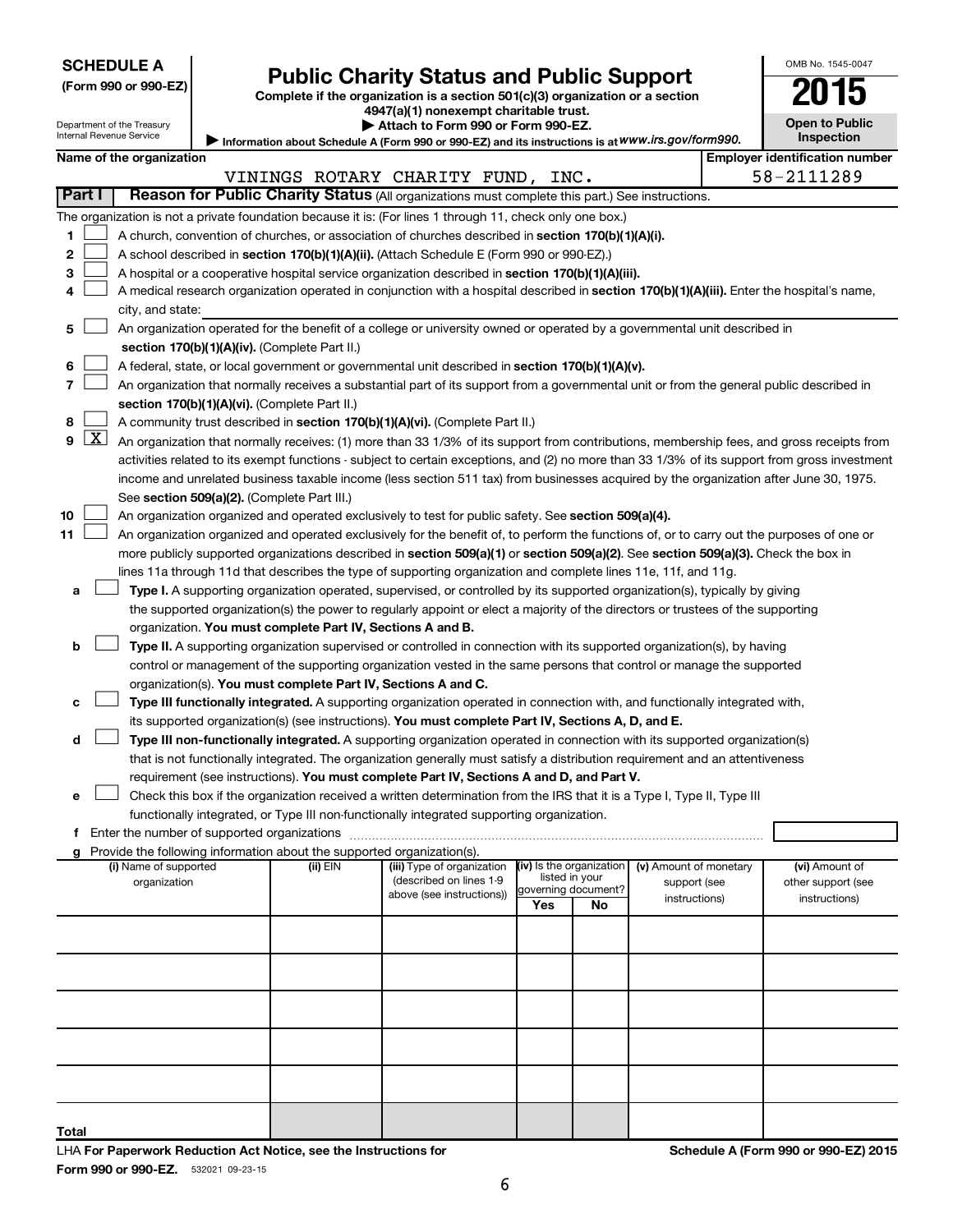### Schedule A (Form 990 or 990-EZ) 2015 <code>VININGS ROTARY CHARITY FUND</code> , <code>INC</code> .  $58-2111289$  <code>Page</code>

(Complete only if you checked the box on line 5, 7, or 8 of Part I or if the organization failed to qualify under Part III. If the organization fails to qualify under the tests listed below, please complete Part III.) **Part II Support Schedule for Organizations Described in Sections 170(b)(1)(A)(iv) and 170(b)(1)(A)(vi)**

|   | <b>Section A. Public Support</b>                                                                                                           |          |          |            |            |          |           |
|---|--------------------------------------------------------------------------------------------------------------------------------------------|----------|----------|------------|------------|----------|-----------|
|   | Calendar year (or fiscal year beginning in)                                                                                                | (a) 2011 | (b) 2012 | $(c)$ 2013 | $(d)$ 2014 | (e) 2015 | (f) Total |
|   | 1 Gifts, grants, contributions, and                                                                                                        |          |          |            |            |          |           |
|   | membership fees received. (Do not                                                                                                          |          |          |            |            |          |           |
|   | include any "unusual grants.")                                                                                                             |          |          |            |            |          |           |
|   | 2 Tax revenues levied for the organ-                                                                                                       |          |          |            |            |          |           |
|   | ization's benefit and either paid to                                                                                                       |          |          |            |            |          |           |
|   | or expended on its behalf                                                                                                                  |          |          |            |            |          |           |
|   | 3 The value of services or facilities                                                                                                      |          |          |            |            |          |           |
|   | furnished by a governmental unit to                                                                                                        |          |          |            |            |          |           |
|   | the organization without charge                                                                                                            |          |          |            |            |          |           |
|   | 4 Total. Add lines 1 through 3                                                                                                             |          |          |            |            |          |           |
|   | 5 The portion of total contributions                                                                                                       |          |          |            |            |          |           |
|   | by each person (other than a                                                                                                               |          |          |            |            |          |           |
|   | governmental unit or publicly                                                                                                              |          |          |            |            |          |           |
|   | supported organization) included                                                                                                           |          |          |            |            |          |           |
|   | on line 1 that exceeds 2% of the                                                                                                           |          |          |            |            |          |           |
|   | amount shown on line 11,                                                                                                                   |          |          |            |            |          |           |
|   | column (f)                                                                                                                                 |          |          |            |            |          |           |
|   | 6 Public support. Subtract line 5 from line 4.                                                                                             |          |          |            |            |          |           |
|   | <b>Section B. Total Support</b>                                                                                                            |          |          |            |            |          |           |
|   | Calendar year (or fiscal year beginning in)                                                                                                | (a) 2011 | (b) 2012 | $(c)$ 2013 | $(d)$ 2014 | (e) 2015 | (f) Total |
|   | 7 Amounts from line 4                                                                                                                      |          |          |            |            |          |           |
| 8 | Gross income from interest,                                                                                                                |          |          |            |            |          |           |
|   | dividends, payments received on                                                                                                            |          |          |            |            |          |           |
|   |                                                                                                                                            |          |          |            |            |          |           |
|   | securities loans, rents, royalties                                                                                                         |          |          |            |            |          |           |
|   | and income from similar sources                                                                                                            |          |          |            |            |          |           |
| 9 | Net income from unrelated business                                                                                                         |          |          |            |            |          |           |
|   | activities, whether or not the                                                                                                             |          |          |            |            |          |           |
|   | business is regularly carried on                                                                                                           |          |          |            |            |          |           |
|   | 10 Other income. Do not include gain                                                                                                       |          |          |            |            |          |           |
|   | or loss from the sale of capital                                                                                                           |          |          |            |            |          |           |
|   | assets (Explain in Part VI.)                                                                                                               |          |          |            |            |          |           |
|   | 11 Total support. Add lines 7 through 10                                                                                                   |          |          |            |            |          |           |
|   | <b>12</b> Gross receipts from related activities, etc. (see instructions)                                                                  |          |          |            |            | 12       |           |
|   | 13 First five years. If the Form 990 is for the organization's first, second, third, fourth, or fifth tax year as a section 501(c)(3)      |          |          |            |            |          |           |
|   | organization, check this box and stop here<br><b>Section C. Computation of Public Support Percentage</b>                                   |          |          |            |            |          |           |
|   |                                                                                                                                            |          |          |            |            | 14       | %         |
|   |                                                                                                                                            |          |          |            |            | 15       |           |
|   | 16a 33 1/3% support test - 2015. If the organization did not check the box on line 13, and line 14 is 33 1/3% or more, check this box and  |          |          |            |            |          | %         |
|   |                                                                                                                                            |          |          |            |            |          |           |
|   | stop here. The organization qualifies as a publicly supported organization manufaction manufacture or the organization                     |          |          |            |            |          |           |
|   | b 33 1/3% support test - 2014. If the organization did not check a box on line 13 or 16a, and line 15 is 33 1/3% or more, check this box   |          |          |            |            |          |           |
|   |                                                                                                                                            |          |          |            |            |          |           |
|   | 17a 10% -facts-and-circumstances test - 2015. If the organization did not check a box on line 13, 16a, or 16b, and line 14 is 10% or more, |          |          |            |            |          |           |
|   | and if the organization meets the "facts-and-circumstances" test, check this box and stop here. Explain in Part VI how the organization    |          |          |            |            |          |           |
|   | meets the "facts-and-circumstances" test. The organization qualifies as a publicly supported organization <i>manumumumum</i>               |          |          |            |            |          |           |
|   | b 10% -facts-and-circumstances test - 2014. If the organization did not check a box on line 13, 16a, 16b, or 17a, and line 15 is 10% or    |          |          |            |            |          |           |
|   | more, and if the organization meets the "facts-and-circumstances" test, check this box and stop here. Explain in Part VI how the           |          |          |            |            |          |           |
|   | organization meets the "facts-and-circumstances" test. The organization qualifies as a publicly supported organization                     |          |          |            |            |          |           |
|   | 18 Private foundation. If the organization did not check a box on line 13, 16a, 16b, 17a, or 17b, check this box and see instructions      |          |          |            |            |          |           |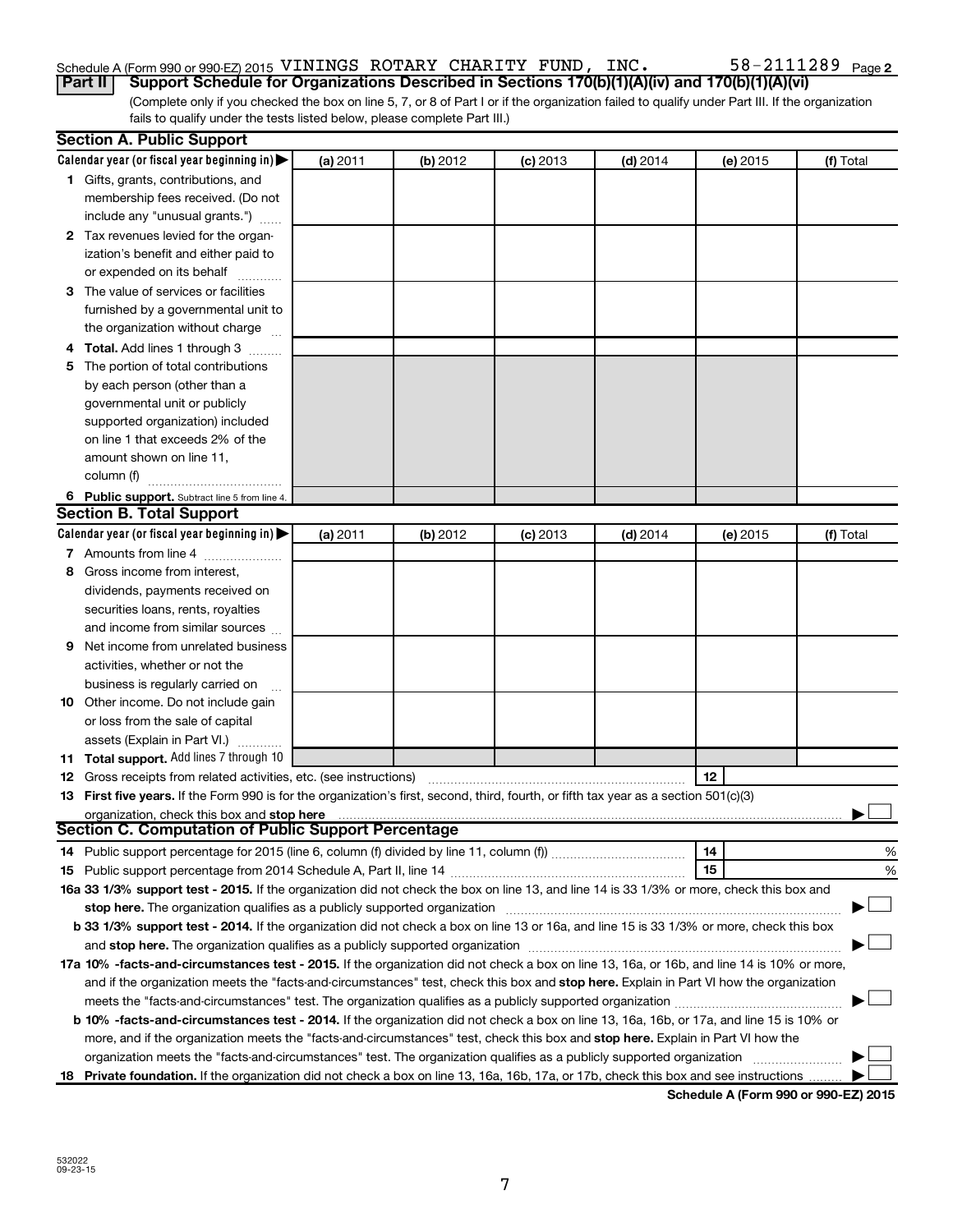#### Schedule A (Form 990 or 990-EZ) 2015 <code>VININGS ROTARY CHARITY FUND</code> , <code>INC</code> .  $58-2111289$  <code>Page</code> **Part III Support Schedule for Organizations Described in Section 509(a)(2)**

(Complete only if you checked the box on line 9 of Part I or if the organization failed to qualify under Part II. If the organization fails to qualify under the tests listed below, please complete Part II.)

|    | <b>Section A. Public Support</b>                                                                                                                                                         |          |           |                               |            |                                      |                                          |
|----|------------------------------------------------------------------------------------------------------------------------------------------------------------------------------------------|----------|-----------|-------------------------------|------------|--------------------------------------|------------------------------------------|
|    | Calendar year (or fiscal year beginning in)                                                                                                                                              | (a) 2011 | (b) 2012  | $(c)$ 2013                    | $(d)$ 2014 | (e) 2015                             | (f) Total                                |
|    | 1 Gifts, grants, contributions, and                                                                                                                                                      |          |           |                               |            |                                      |                                          |
|    | membership fees received. (Do not                                                                                                                                                        |          |           |                               |            |                                      |                                          |
|    | include any "unusual grants.")                                                                                                                                                           | 74,781.  | 147,238.  | 68,325.                       | 100,973.   | 148,378.                             | 539,695.                                 |
|    | 2 Gross receipts from admissions,<br>merchandise sold or services per-<br>formed, or facilities furnished in<br>any activity that is related to the<br>organization's tax-exempt purpose |          |           |                               |            |                                      |                                          |
|    | 3 Gross receipts from activities that                                                                                                                                                    |          |           |                               |            |                                      |                                          |
|    | are not an unrelated trade or bus-<br>iness under section 513                                                                                                                            |          |           |                               |            |                                      |                                          |
|    | 4 Tax revenues levied for the organ-                                                                                                                                                     |          |           |                               |            |                                      |                                          |
|    | ization's benefit and either paid to                                                                                                                                                     |          |           |                               |            |                                      |                                          |
|    | or expended on its behalf                                                                                                                                                                |          |           |                               | 56,791.    |                                      | 56,791.                                  |
|    | 5 The value of services or facilities                                                                                                                                                    |          |           |                               |            |                                      |                                          |
|    | furnished by a governmental unit to                                                                                                                                                      |          |           |                               |            |                                      |                                          |
|    | the organization without charge                                                                                                                                                          |          |           |                               |            |                                      |                                          |
|    | <b>6 Total.</b> Add lines 1 through 5                                                                                                                                                    | 74,781.  | 147,238.  | 68, 325.                      | 157,764.   | 148,378.                             | 596,486.                                 |
|    | 7a Amounts included on lines 1, 2, and                                                                                                                                                   |          |           |                               |            |                                      |                                          |
|    | 3 received from disqualified persons                                                                                                                                                     |          |           |                               |            |                                      | $\mathbf 0$ .                            |
|    | <b>b</b> Amounts included on lines 2 and 3 received<br>from other than disqualified persons that<br>exceed the greater of \$5,000 or 1% of the<br>amount on line 13 for the year         |          |           |                               |            |                                      | $0$ .                                    |
|    | c Add lines 7a and 7b                                                                                                                                                                    |          |           |                               |            |                                      | σ.                                       |
|    | 8 Public support. (Subtract line 7c from line 6.)                                                                                                                                        |          |           |                               |            |                                      | 596,486.                                 |
|    | <b>Section B. Total Support</b>                                                                                                                                                          |          |           |                               |            |                                      |                                          |
|    | Calendar year (or fiscal year beginning in)                                                                                                                                              | (a) 2011 | (b) 2012  |                               | $(d)$ 2014 | (e) 2015                             |                                          |
|    | <b>9</b> Amounts from line 6                                                                                                                                                             | 74,781.  | 147,238.  | $\frac{$ (c) 2013<br>68, 325. | 157,764.   | 148,378.                             | $($ f) Total<br>596, 486.                |
|    | <b>10a</b> Gross income from interest,<br>dividends, payments received on<br>securities loans, rents, royalties<br>and income from similar sources                                       | 8,045.   | 3, 263.   | 42,740.                       | 8,783.     | 12,173.                              | 75,004.                                  |
|    | <b>b</b> Unrelated business taxable income                                                                                                                                               |          |           |                               |            |                                      |                                          |
|    | (less section 511 taxes) from businesses<br>acquired after June 30, 1975<br>.                                                                                                            |          |           |                               |            |                                      |                                          |
|    | c Add lines 10a and 10b                                                                                                                                                                  | 8,045.   | 3, 263.   | 42,740.                       | 8,783.     | 12, 173.                             | 75,004.                                  |
|    | <b>11</b> Net income from unrelated business<br>activities not included in line 10b.<br>whether or not the business is<br>regularly carried on                                           |          |           |                               |            |                                      |                                          |
|    | <b>12</b> Other income. Do not include gain<br>or loss from the sale of capital<br>assets (Explain in Part VI.)                                                                          |          |           |                               |            |                                      |                                          |
|    | <b>13</b> Total support. (Add lines 9, 10c, 11, and 12.)                                                                                                                                 | 82,826.  | 150, 501. | 111,065.                      | 166, 547.  | 160, 551.                            | 671,490.                                 |
|    | 14 First five years. If the Form 990 is for the organization's first, second, third, fourth, or fifth tax year as a section 501(c)(3) organization,                                      |          |           |                               |            |                                      |                                          |
|    | check this box and stop here                                                                                                                                                             |          |           |                               |            |                                      |                                          |
|    | Section C. Computation of Public Support Percentage                                                                                                                                      |          |           |                               |            |                                      |                                          |
|    |                                                                                                                                                                                          |          |           |                               |            | 15                                   | 88.83<br>%                               |
| 16 | Public support percentage from 2014 Schedule A, Part III, line 15                                                                                                                        |          |           |                               |            | 16                                   | 88.92<br>%                               |
|    | Section D. Computation of Investment Income Percentage                                                                                                                                   |          |           |                               |            |                                      |                                          |
|    |                                                                                                                                                                                          |          | 17        | 11.17<br>%                    |            |                                      |                                          |
|    | 18 Investment income percentage from 2014 Schedule A, Part III, line 17                                                                                                                  |          |           |                               |            | 18                                   | 11.08<br>$\%$                            |
|    | 19a 33 1/3% support tests - 2015. If the organization did not check the box on line 14, and line 15 is more than 33 1/3%, and line 17 is not                                             |          |           |                               |            |                                      |                                          |
|    | more than 33 1/3%, check this box and stop here. The organization qualifies as a publicly supported organization                                                                         |          |           |                               |            |                                      | $\blacktriangleright$ $\boxed{\text{X}}$ |
|    | <b>b 33 1/3% support tests - 2014.</b> If the organization did not check a box on line 14 or line 19a, and line 16 is more than 33 1/3%, and                                             |          |           |                               |            |                                      |                                          |
|    | line 18 is not more than 33 1/3%, check this box and stop here. The organization qualifies as a publicly supported organization                                                          |          |           |                               |            |                                      |                                          |
| 20 |                                                                                                                                                                                          |          |           |                               |            |                                      |                                          |
|    | 532023 09-23-15                                                                                                                                                                          |          |           |                               |            | Schedule A (Form 990 or 990-EZ) 2015 |                                          |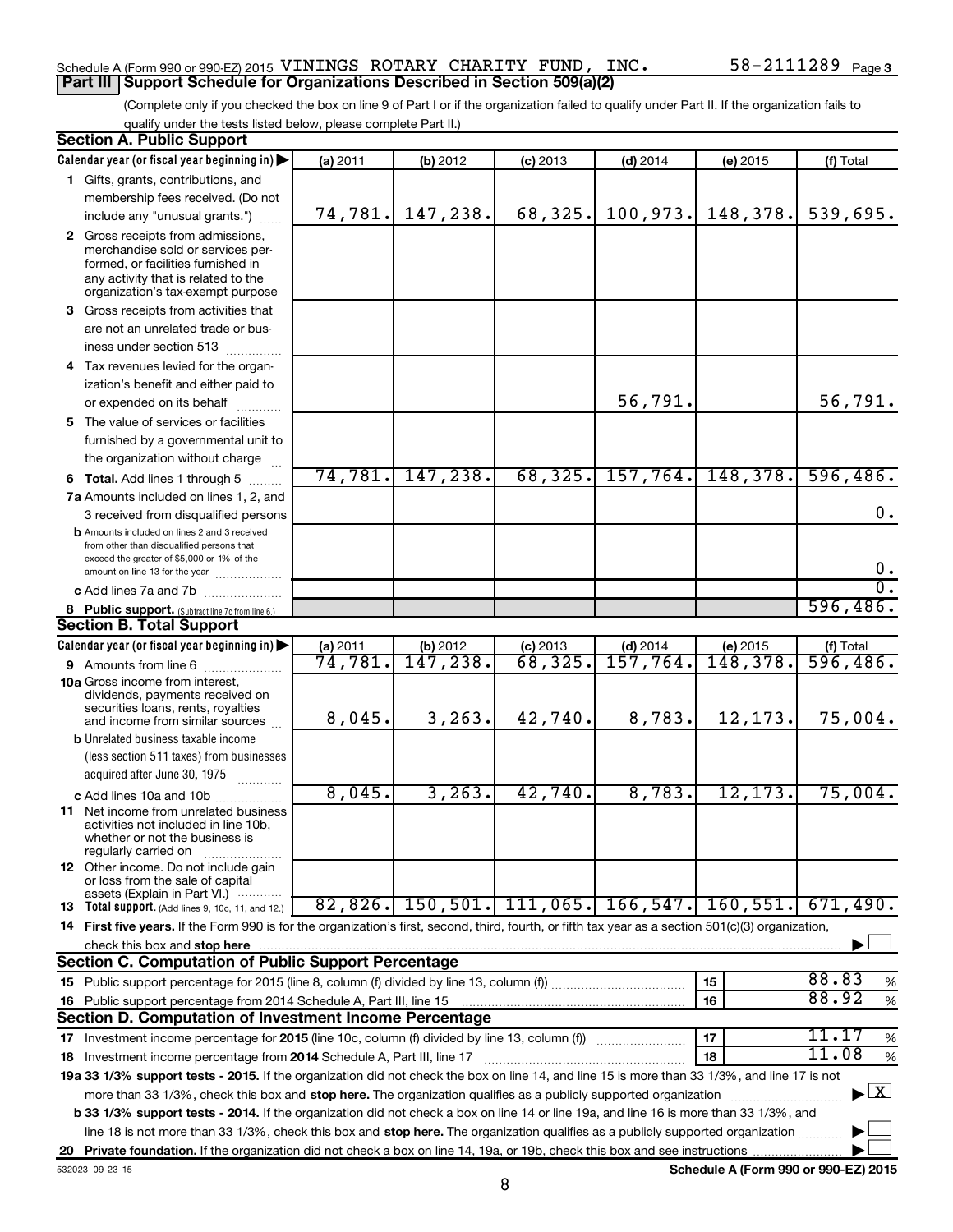**Yes No**

#### **Part IV Supporting Organizations**

(Complete only if you checked a box in line 11 on Part I. If you checked 11a of Part I, complete Sections A and B. If you checked 11b of Part I, complete Sections A and C. If you checked 11c of Part I, complete Sections A, D, and E. If you checked 11d of Part I, complete Sections A and D, and complete Part V.)

#### **Section A. All Supporting Organizations**

- **1** Are all of the organization's supported organizations listed by name in the organization's governing documents? If "No" describe in Part VI how the supported organizations are designated. If designated by *class or purpose, describe the designation. If historic and continuing relationship, explain.*
- **2** Did the organization have any supported organization that does not have an IRS determination of status under section 509(a)(1) or (2)? If "Yes," explain in Part VI how the organization determined that the supported *organization was described in section 509(a)(1) or (2).*
- **3a** Did the organization have a supported organization described in section 501(c)(4), (5), or (6)? If "Yes," answer *(b) and (c) below.*
- **b** Did the organization confirm that each supported organization qualified under section 501(c)(4), (5), or (6) and satisfied the public support tests under section 509(a)(2)? If "Yes," describe in Part VI when and how the *organization made the determination.*
- **c** Did the organization ensure that all support to such organizations was used exclusively for section 170(c)(2)(B) purposes? If "Yes," explain in Part VI what controls the organization put in place to ensure such use.
- **4 a** *If* Was any supported organization not organized in the United States ("foreign supported organization")? *"Yes," and if you checked 11a or 11b in Part I, answer (b) and (c) below.*
- **b** Did the organization have ultimate control and discretion in deciding whether to make grants to the foreign supported organization? If "Yes," describe in Part VI how the organization had such control and discretion *despite being controlled or supervised by or in connection with its supported organizations.*
- **c** Did the organization support any foreign supported organization that does not have an IRS determination under sections 501(c)(3) and 509(a)(1) or (2)? If "Yes," explain in Part VI what controls the organization used *to ensure that all support to the foreign supported organization was used exclusively for section 170(c)(2)(B) purposes.*
- **5a** Did the organization add, substitute, or remove any supported organizations during the tax year? If "Yes," answer (b) and (c) below (if applicable). Also, provide detail in Part VI, including (i) the names and EIN *numbers of the supported organizations added, substituted, or removed; (ii) the reasons for each such action; (iii) the authority under the organization's organizing document authorizing such action; and (iv) how the action was accomplished (such as by amendment to the organizing document).*
- **b Type I or Type II only.** Was any added or substituted supported organization part of a class already designated in the organization's organizing document?
- **c Substitutions only.**  Was the substitution the result of an event beyond the organization's control?
- **6** Did the organization provide support (whether in the form of grants or the provision of services or facilities) to support or benefit one or more of the filing organization's supported organizations? If "Yes," provide detail in anyone other than (i) its supported organizations, (ii) individuals that are part of the charitable class benefited by one or more of its supported organizations, or (iii) other supporting organizations that also *Part VI.*
- **7** Did the organization provide a grant, loan, compensation, or other similar payment to a substantial contributor regard to a substantial contributor? If "Yes," complete Part I of Schedule L (Form 990 or 990-EZ). (defined in section 4958(c)(3)(C)), a family member of a substantial contributor, or a 35% controlled entity with
- **8** Did the organization make a loan to a disqualified person (as defined in section 4958) not described in line 7? *If "Yes," complete Part I of Schedule L (Form 990 or 990-EZ).*
- **9 a** Was the organization controlled directly or indirectly at any time during the tax year by one or more in section 509(a)(1) or (2))? If "Yes," provide detail in Part VI. disqualified persons as defined in section 4946 (other than foundation managers and organizations described
- **b** Did one or more disqualified persons (as defined in line 9a) hold a controlling interest in any entity in which the supporting organization had an interest? If "Yes," provide detail in Part VI.
- **c** Did a disqualified person (as defined in line 9a) have an ownership interest in, or derive any personal benefit from, assets in which the supporting organization also had an interest? If "Yes," provide detail in Part VI.
- **10 a** Was the organization subject to the excess business holdings rules of section 4943 because of section supporting organizations)? If "Yes," answer 10b below. 4943(f) (regarding certain Type II supporting organizations, and all Type III non-functionally integrated
- **b** Did the organization have any excess business holdings in the tax year? (Use Schedule C, Form 4720, to *determine whether the organization had excess business holdings.)*

**1 2 3a 3b 3c 4a 4b 4c 5a 5b 5c 6 7 8 9a 9b 9c**

**10a**

**10b**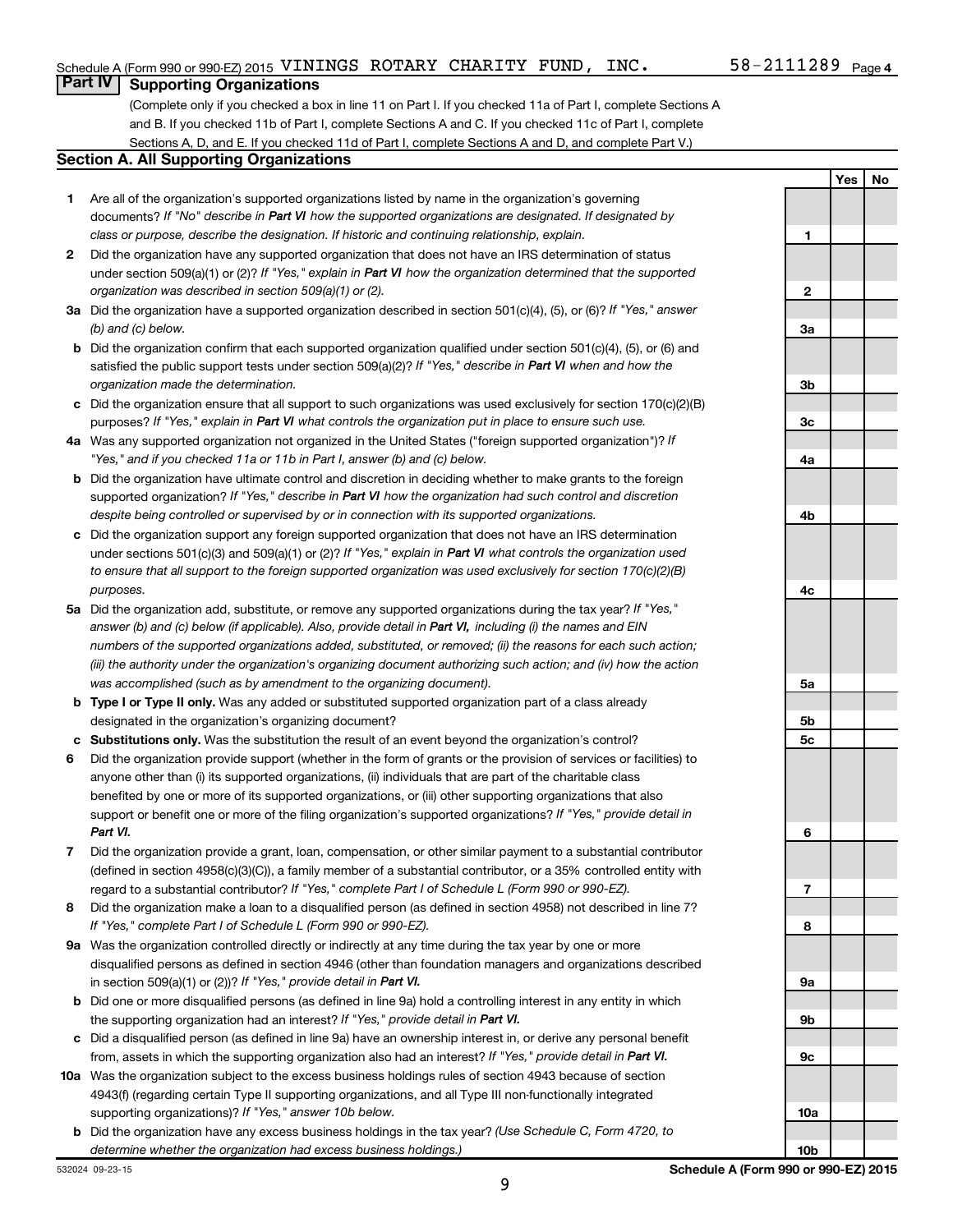#### Schedule A (Form 990 or 990-EZ) 2015 <code>VININGS ROTARY CHARITY FUND</code> , <code>INC</code> .  $58-2111289$  <code>Page</code> **Part IV** Supporting Organizations *(continued)*

| Has the organization accepted a gift or contribution from any of the following persons?<br>11<br>a A person who directly or indirectly controls, either alone or together with persons described in (b) and (c)<br>below, the governing body of a supported organization?<br>11a<br><b>b</b> A family member of a person described in (a) above?<br>11b<br>c A 35% controlled entity of a person described in (a) or (b) above? If "Yes" to a, b, or c, provide detail in Part VI.<br>11c<br><b>Section B. Type I Supporting Organizations</b><br>Yes<br>No<br>Did the directors, trustees, or membership of one or more supported organizations have the power to<br>1<br>regularly appoint or elect at least a majority of the organization's directors or trustees at all times during the<br>tax year? If "No," describe in Part VI how the supported organization(s) effectively operated, supervised, or<br>controlled the organization's activities. If the organization had more than one supported organization,<br>describe how the powers to appoint and/or remove directors or trustees were allocated among the supported<br>organizations and what conditions or restrictions, if any, applied to such powers during the tax year.<br>1<br>Did the organization operate for the benefit of any supported organization other than the supported<br>2<br>organization(s) that operated, supervised, or controlled the supporting organization? If "Yes," explain in<br>Part VI how providing such benefit carried out the purposes of the supported organization(s) that operated,<br>supervised, or controlled the supporting organization.<br>2<br><b>Section C. Type II Supporting Organizations</b><br>Yes<br>No<br>Were a majority of the organization's directors or trustees during the tax year also a majority of the directors<br>1<br>or trustees of each of the organization's supported organization(s)? If "No," describe in Part VI how control<br>or management of the supporting organization was vested in the same persons that controlled or managed<br>the supported organization(s).<br>1<br><b>Section D. All Type III Supporting Organizations</b><br>Yes<br>No<br>Did the organization provide to each of its supported organizations, by the last day of the fifth month of the<br>1<br>organization's tax year, (i) a written notice describing the type and amount of support provided during the prior tax<br>year, (ii) a copy of the Form 990 that was most recently filed as of the date of notification, and (iii) copies of the<br>organization's governing documents in effect on the date of notification, to the extent not previously provided?<br>1<br>Were any of the organization's officers, directors, or trustees either (i) appointed or elected by the supported<br>2<br>organization(s) or (ii) serving on the governing body of a supported organization? If "No," explain in Part VI how<br>the organization maintained a close and continuous working relationship with the supported organization(s).<br>2<br>By reason of the relationship described in (2), did the organization's supported organizations have a<br>3<br>significant voice in the organization's investment policies and in directing the use of the organization's<br>income or assets at all times during the tax year? If "Yes," describe in Part VI the role the organization's<br>supported organizations played in this regard.<br>3<br>Section E. Type III Functionally-Integrated Supporting Organizations<br>Check the box next to the method that the organization used to satisfy the Integral Part Test during the yealsee instructions):<br>1<br>The organization satisfied the Activities Test. Complete line 2 below.<br>a<br>The organization is the parent of each of its supported organizations. Complete line 3 below.<br>b<br>The organization supported a governmental entity. Describe in Part VI how you supported a government entity (see instructions).<br>с<br>Activities Test. Answer (a) and (b) below.<br>Yes<br>No<br>2<br>Did substantially all of the organization's activities during the tax year directly further the exempt purposes of<br>а<br>the supported organization(s) to which the organization was responsive? If "Yes," then in Part VI identify<br>how these activities directly furthered their exempt purposes,<br>those supported organizations and explain<br>how the organization was responsive to those supported organizations, and how the organization determined<br>that these activities constituted substantially all of its activities.<br>2a<br>Did the activities described in (a) constitute activities that, but for the organization's involvement, one or more<br>b<br>of the organization's supported organization(s) would have been engaged in? If "Yes," explain in Part VI the<br>reasons for the organization's position that its supported organization(s) would have engaged in these<br>activities but for the organization's involvement.<br>2b<br>Parent of Supported Organizations. Answer (a) and (b) below.<br>з<br>Did the organization have the power to regularly appoint or elect a majority of the officers, directors, or<br>а<br>trustees of each of the supported organizations? Provide details in Part VI.<br>За<br><b>b</b> Did the organization exercise a substantial degree of direction over the policies, programs, and activities of each<br>of its supported organizations? If "Yes," describe in Part VI the role played by the organization in this regard.<br>3b |  | Yes | No |
|------------------------------------------------------------------------------------------------------------------------------------------------------------------------------------------------------------------------------------------------------------------------------------------------------------------------------------------------------------------------------------------------------------------------------------------------------------------------------------------------------------------------------------------------------------------------------------------------------------------------------------------------------------------------------------------------------------------------------------------------------------------------------------------------------------------------------------------------------------------------------------------------------------------------------------------------------------------------------------------------------------------------------------------------------------------------------------------------------------------------------------------------------------------------------------------------------------------------------------------------------------------------------------------------------------------------------------------------------------------------------------------------------------------------------------------------------------------------------------------------------------------------------------------------------------------------------------------------------------------------------------------------------------------------------------------------------------------------------------------------------------------------------------------------------------------------------------------------------------------------------------------------------------------------------------------------------------------------------------------------------------------------------------------------------------------------------------------------------------------------------------------------------------------------------------------------------------------------------------------------------------------------------------------------------------------------------------------------------------------------------------------------------------------------------------------------------------------------------------------------------------------------------------------------------------------------------------------------------------------------------------------------------------------------------------------------------------------------------------------------------------------------------------------------------------------------------------------------------------------------------------------------------------------------------------------------------------------------------------------------------------------------------------------------------------------------------------------------------------------------------------------------------------------------------------------------------------------------------------------------------------------------------------------------------------------------------------------------------------------------------------------------------------------------------------------------------------------------------------------------------------------------------------------------------------------------------------------------------------------------------------------------------------------------------------------------------------------------------------------------------------------------------------------------------------------------------------------------------------------------------------------------------------------------------------------------------------------------------------------------------------------------------------------------------------------------------------------------------------------------------------------------------------------------------------------------------------------------------------------------------------------------------------------------------------------------------------------------------------------------------------------------------------------------------------------------------------------------------------------------------------------------------------------------------------------------------------------------------------------------------------------------------------------------------------------------------------------------------------------------------------------------------------------------------------------------------------------------------------------------------------------------------------------------------------------------------------------------------------------------------------------------------------------------------------------------------------------------------------------------------------------------------------------------------------------------------------------------------------------------------------------------------------------------------------------------------------------------------------------------------------------------------------------------------------------------------------------------------------------------------------------------------------------------------------------------------------------------------------|--|-----|----|
|                                                                                                                                                                                                                                                                                                                                                                                                                                                                                                                                                                                                                                                                                                                                                                                                                                                                                                                                                                                                                                                                                                                                                                                                                                                                                                                                                                                                                                                                                                                                                                                                                                                                                                                                                                                                                                                                                                                                                                                                                                                                                                                                                                                                                                                                                                                                                                                                                                                                                                                                                                                                                                                                                                                                                                                                                                                                                                                                                                                                                                                                                                                                                                                                                                                                                                                                                                                                                                                                                                                                                                                                                                                                                                                                                                                                                                                                                                                                                                                                                                                                                                                                                                                                                                                                                                                                                                                                                                                                                                                                                                                                                                                                                                                                                                                                                                                                                                                                                                                                                                                                                                                                                                                                                                                                                                                                                                                                                                                                                                                                                                                                            |  |     |    |
|                                                                                                                                                                                                                                                                                                                                                                                                                                                                                                                                                                                                                                                                                                                                                                                                                                                                                                                                                                                                                                                                                                                                                                                                                                                                                                                                                                                                                                                                                                                                                                                                                                                                                                                                                                                                                                                                                                                                                                                                                                                                                                                                                                                                                                                                                                                                                                                                                                                                                                                                                                                                                                                                                                                                                                                                                                                                                                                                                                                                                                                                                                                                                                                                                                                                                                                                                                                                                                                                                                                                                                                                                                                                                                                                                                                                                                                                                                                                                                                                                                                                                                                                                                                                                                                                                                                                                                                                                                                                                                                                                                                                                                                                                                                                                                                                                                                                                                                                                                                                                                                                                                                                                                                                                                                                                                                                                                                                                                                                                                                                                                                                            |  |     |    |
|                                                                                                                                                                                                                                                                                                                                                                                                                                                                                                                                                                                                                                                                                                                                                                                                                                                                                                                                                                                                                                                                                                                                                                                                                                                                                                                                                                                                                                                                                                                                                                                                                                                                                                                                                                                                                                                                                                                                                                                                                                                                                                                                                                                                                                                                                                                                                                                                                                                                                                                                                                                                                                                                                                                                                                                                                                                                                                                                                                                                                                                                                                                                                                                                                                                                                                                                                                                                                                                                                                                                                                                                                                                                                                                                                                                                                                                                                                                                                                                                                                                                                                                                                                                                                                                                                                                                                                                                                                                                                                                                                                                                                                                                                                                                                                                                                                                                                                                                                                                                                                                                                                                                                                                                                                                                                                                                                                                                                                                                                                                                                                                                            |  |     |    |
|                                                                                                                                                                                                                                                                                                                                                                                                                                                                                                                                                                                                                                                                                                                                                                                                                                                                                                                                                                                                                                                                                                                                                                                                                                                                                                                                                                                                                                                                                                                                                                                                                                                                                                                                                                                                                                                                                                                                                                                                                                                                                                                                                                                                                                                                                                                                                                                                                                                                                                                                                                                                                                                                                                                                                                                                                                                                                                                                                                                                                                                                                                                                                                                                                                                                                                                                                                                                                                                                                                                                                                                                                                                                                                                                                                                                                                                                                                                                                                                                                                                                                                                                                                                                                                                                                                                                                                                                                                                                                                                                                                                                                                                                                                                                                                                                                                                                                                                                                                                                                                                                                                                                                                                                                                                                                                                                                                                                                                                                                                                                                                                                            |  |     |    |
|                                                                                                                                                                                                                                                                                                                                                                                                                                                                                                                                                                                                                                                                                                                                                                                                                                                                                                                                                                                                                                                                                                                                                                                                                                                                                                                                                                                                                                                                                                                                                                                                                                                                                                                                                                                                                                                                                                                                                                                                                                                                                                                                                                                                                                                                                                                                                                                                                                                                                                                                                                                                                                                                                                                                                                                                                                                                                                                                                                                                                                                                                                                                                                                                                                                                                                                                                                                                                                                                                                                                                                                                                                                                                                                                                                                                                                                                                                                                                                                                                                                                                                                                                                                                                                                                                                                                                                                                                                                                                                                                                                                                                                                                                                                                                                                                                                                                                                                                                                                                                                                                                                                                                                                                                                                                                                                                                                                                                                                                                                                                                                                                            |  |     |    |
|                                                                                                                                                                                                                                                                                                                                                                                                                                                                                                                                                                                                                                                                                                                                                                                                                                                                                                                                                                                                                                                                                                                                                                                                                                                                                                                                                                                                                                                                                                                                                                                                                                                                                                                                                                                                                                                                                                                                                                                                                                                                                                                                                                                                                                                                                                                                                                                                                                                                                                                                                                                                                                                                                                                                                                                                                                                                                                                                                                                                                                                                                                                                                                                                                                                                                                                                                                                                                                                                                                                                                                                                                                                                                                                                                                                                                                                                                                                                                                                                                                                                                                                                                                                                                                                                                                                                                                                                                                                                                                                                                                                                                                                                                                                                                                                                                                                                                                                                                                                                                                                                                                                                                                                                                                                                                                                                                                                                                                                                                                                                                                                                            |  |     |    |
|                                                                                                                                                                                                                                                                                                                                                                                                                                                                                                                                                                                                                                                                                                                                                                                                                                                                                                                                                                                                                                                                                                                                                                                                                                                                                                                                                                                                                                                                                                                                                                                                                                                                                                                                                                                                                                                                                                                                                                                                                                                                                                                                                                                                                                                                                                                                                                                                                                                                                                                                                                                                                                                                                                                                                                                                                                                                                                                                                                                                                                                                                                                                                                                                                                                                                                                                                                                                                                                                                                                                                                                                                                                                                                                                                                                                                                                                                                                                                                                                                                                                                                                                                                                                                                                                                                                                                                                                                                                                                                                                                                                                                                                                                                                                                                                                                                                                                                                                                                                                                                                                                                                                                                                                                                                                                                                                                                                                                                                                                                                                                                                                            |  |     |    |
|                                                                                                                                                                                                                                                                                                                                                                                                                                                                                                                                                                                                                                                                                                                                                                                                                                                                                                                                                                                                                                                                                                                                                                                                                                                                                                                                                                                                                                                                                                                                                                                                                                                                                                                                                                                                                                                                                                                                                                                                                                                                                                                                                                                                                                                                                                                                                                                                                                                                                                                                                                                                                                                                                                                                                                                                                                                                                                                                                                                                                                                                                                                                                                                                                                                                                                                                                                                                                                                                                                                                                                                                                                                                                                                                                                                                                                                                                                                                                                                                                                                                                                                                                                                                                                                                                                                                                                                                                                                                                                                                                                                                                                                                                                                                                                                                                                                                                                                                                                                                                                                                                                                                                                                                                                                                                                                                                                                                                                                                                                                                                                                                            |  |     |    |
|                                                                                                                                                                                                                                                                                                                                                                                                                                                                                                                                                                                                                                                                                                                                                                                                                                                                                                                                                                                                                                                                                                                                                                                                                                                                                                                                                                                                                                                                                                                                                                                                                                                                                                                                                                                                                                                                                                                                                                                                                                                                                                                                                                                                                                                                                                                                                                                                                                                                                                                                                                                                                                                                                                                                                                                                                                                                                                                                                                                                                                                                                                                                                                                                                                                                                                                                                                                                                                                                                                                                                                                                                                                                                                                                                                                                                                                                                                                                                                                                                                                                                                                                                                                                                                                                                                                                                                                                                                                                                                                                                                                                                                                                                                                                                                                                                                                                                                                                                                                                                                                                                                                                                                                                                                                                                                                                                                                                                                                                                                                                                                                                            |  |     |    |
|                                                                                                                                                                                                                                                                                                                                                                                                                                                                                                                                                                                                                                                                                                                                                                                                                                                                                                                                                                                                                                                                                                                                                                                                                                                                                                                                                                                                                                                                                                                                                                                                                                                                                                                                                                                                                                                                                                                                                                                                                                                                                                                                                                                                                                                                                                                                                                                                                                                                                                                                                                                                                                                                                                                                                                                                                                                                                                                                                                                                                                                                                                                                                                                                                                                                                                                                                                                                                                                                                                                                                                                                                                                                                                                                                                                                                                                                                                                                                                                                                                                                                                                                                                                                                                                                                                                                                                                                                                                                                                                                                                                                                                                                                                                                                                                                                                                                                                                                                                                                                                                                                                                                                                                                                                                                                                                                                                                                                                                                                                                                                                                                            |  |     |    |
|                                                                                                                                                                                                                                                                                                                                                                                                                                                                                                                                                                                                                                                                                                                                                                                                                                                                                                                                                                                                                                                                                                                                                                                                                                                                                                                                                                                                                                                                                                                                                                                                                                                                                                                                                                                                                                                                                                                                                                                                                                                                                                                                                                                                                                                                                                                                                                                                                                                                                                                                                                                                                                                                                                                                                                                                                                                                                                                                                                                                                                                                                                                                                                                                                                                                                                                                                                                                                                                                                                                                                                                                                                                                                                                                                                                                                                                                                                                                                                                                                                                                                                                                                                                                                                                                                                                                                                                                                                                                                                                                                                                                                                                                                                                                                                                                                                                                                                                                                                                                                                                                                                                                                                                                                                                                                                                                                                                                                                                                                                                                                                                                            |  |     |    |
|                                                                                                                                                                                                                                                                                                                                                                                                                                                                                                                                                                                                                                                                                                                                                                                                                                                                                                                                                                                                                                                                                                                                                                                                                                                                                                                                                                                                                                                                                                                                                                                                                                                                                                                                                                                                                                                                                                                                                                                                                                                                                                                                                                                                                                                                                                                                                                                                                                                                                                                                                                                                                                                                                                                                                                                                                                                                                                                                                                                                                                                                                                                                                                                                                                                                                                                                                                                                                                                                                                                                                                                                                                                                                                                                                                                                                                                                                                                                                                                                                                                                                                                                                                                                                                                                                                                                                                                                                                                                                                                                                                                                                                                                                                                                                                                                                                                                                                                                                                                                                                                                                                                                                                                                                                                                                                                                                                                                                                                                                                                                                                                                            |  |     |    |
|                                                                                                                                                                                                                                                                                                                                                                                                                                                                                                                                                                                                                                                                                                                                                                                                                                                                                                                                                                                                                                                                                                                                                                                                                                                                                                                                                                                                                                                                                                                                                                                                                                                                                                                                                                                                                                                                                                                                                                                                                                                                                                                                                                                                                                                                                                                                                                                                                                                                                                                                                                                                                                                                                                                                                                                                                                                                                                                                                                                                                                                                                                                                                                                                                                                                                                                                                                                                                                                                                                                                                                                                                                                                                                                                                                                                                                                                                                                                                                                                                                                                                                                                                                                                                                                                                                                                                                                                                                                                                                                                                                                                                                                                                                                                                                                                                                                                                                                                                                                                                                                                                                                                                                                                                                                                                                                                                                                                                                                                                                                                                                                                            |  |     |    |
|                                                                                                                                                                                                                                                                                                                                                                                                                                                                                                                                                                                                                                                                                                                                                                                                                                                                                                                                                                                                                                                                                                                                                                                                                                                                                                                                                                                                                                                                                                                                                                                                                                                                                                                                                                                                                                                                                                                                                                                                                                                                                                                                                                                                                                                                                                                                                                                                                                                                                                                                                                                                                                                                                                                                                                                                                                                                                                                                                                                                                                                                                                                                                                                                                                                                                                                                                                                                                                                                                                                                                                                                                                                                                                                                                                                                                                                                                                                                                                                                                                                                                                                                                                                                                                                                                                                                                                                                                                                                                                                                                                                                                                                                                                                                                                                                                                                                                                                                                                                                                                                                                                                                                                                                                                                                                                                                                                                                                                                                                                                                                                                                            |  |     |    |
|                                                                                                                                                                                                                                                                                                                                                                                                                                                                                                                                                                                                                                                                                                                                                                                                                                                                                                                                                                                                                                                                                                                                                                                                                                                                                                                                                                                                                                                                                                                                                                                                                                                                                                                                                                                                                                                                                                                                                                                                                                                                                                                                                                                                                                                                                                                                                                                                                                                                                                                                                                                                                                                                                                                                                                                                                                                                                                                                                                                                                                                                                                                                                                                                                                                                                                                                                                                                                                                                                                                                                                                                                                                                                                                                                                                                                                                                                                                                                                                                                                                                                                                                                                                                                                                                                                                                                                                                                                                                                                                                                                                                                                                                                                                                                                                                                                                                                                                                                                                                                                                                                                                                                                                                                                                                                                                                                                                                                                                                                                                                                                                                            |  |     |    |
|                                                                                                                                                                                                                                                                                                                                                                                                                                                                                                                                                                                                                                                                                                                                                                                                                                                                                                                                                                                                                                                                                                                                                                                                                                                                                                                                                                                                                                                                                                                                                                                                                                                                                                                                                                                                                                                                                                                                                                                                                                                                                                                                                                                                                                                                                                                                                                                                                                                                                                                                                                                                                                                                                                                                                                                                                                                                                                                                                                                                                                                                                                                                                                                                                                                                                                                                                                                                                                                                                                                                                                                                                                                                                                                                                                                                                                                                                                                                                                                                                                                                                                                                                                                                                                                                                                                                                                                                                                                                                                                                                                                                                                                                                                                                                                                                                                                                                                                                                                                                                                                                                                                                                                                                                                                                                                                                                                                                                                                                                                                                                                                                            |  |     |    |
|                                                                                                                                                                                                                                                                                                                                                                                                                                                                                                                                                                                                                                                                                                                                                                                                                                                                                                                                                                                                                                                                                                                                                                                                                                                                                                                                                                                                                                                                                                                                                                                                                                                                                                                                                                                                                                                                                                                                                                                                                                                                                                                                                                                                                                                                                                                                                                                                                                                                                                                                                                                                                                                                                                                                                                                                                                                                                                                                                                                                                                                                                                                                                                                                                                                                                                                                                                                                                                                                                                                                                                                                                                                                                                                                                                                                                                                                                                                                                                                                                                                                                                                                                                                                                                                                                                                                                                                                                                                                                                                                                                                                                                                                                                                                                                                                                                                                                                                                                                                                                                                                                                                                                                                                                                                                                                                                                                                                                                                                                                                                                                                                            |  |     |    |
|                                                                                                                                                                                                                                                                                                                                                                                                                                                                                                                                                                                                                                                                                                                                                                                                                                                                                                                                                                                                                                                                                                                                                                                                                                                                                                                                                                                                                                                                                                                                                                                                                                                                                                                                                                                                                                                                                                                                                                                                                                                                                                                                                                                                                                                                                                                                                                                                                                                                                                                                                                                                                                                                                                                                                                                                                                                                                                                                                                                                                                                                                                                                                                                                                                                                                                                                                                                                                                                                                                                                                                                                                                                                                                                                                                                                                                                                                                                                                                                                                                                                                                                                                                                                                                                                                                                                                                                                                                                                                                                                                                                                                                                                                                                                                                                                                                                                                                                                                                                                                                                                                                                                                                                                                                                                                                                                                                                                                                                                                                                                                                                                            |  |     |    |
|                                                                                                                                                                                                                                                                                                                                                                                                                                                                                                                                                                                                                                                                                                                                                                                                                                                                                                                                                                                                                                                                                                                                                                                                                                                                                                                                                                                                                                                                                                                                                                                                                                                                                                                                                                                                                                                                                                                                                                                                                                                                                                                                                                                                                                                                                                                                                                                                                                                                                                                                                                                                                                                                                                                                                                                                                                                                                                                                                                                                                                                                                                                                                                                                                                                                                                                                                                                                                                                                                                                                                                                                                                                                                                                                                                                                                                                                                                                                                                                                                                                                                                                                                                                                                                                                                                                                                                                                                                                                                                                                                                                                                                                                                                                                                                                                                                                                                                                                                                                                                                                                                                                                                                                                                                                                                                                                                                                                                                                                                                                                                                                                            |  |     |    |
|                                                                                                                                                                                                                                                                                                                                                                                                                                                                                                                                                                                                                                                                                                                                                                                                                                                                                                                                                                                                                                                                                                                                                                                                                                                                                                                                                                                                                                                                                                                                                                                                                                                                                                                                                                                                                                                                                                                                                                                                                                                                                                                                                                                                                                                                                                                                                                                                                                                                                                                                                                                                                                                                                                                                                                                                                                                                                                                                                                                                                                                                                                                                                                                                                                                                                                                                                                                                                                                                                                                                                                                                                                                                                                                                                                                                                                                                                                                                                                                                                                                                                                                                                                                                                                                                                                                                                                                                                                                                                                                                                                                                                                                                                                                                                                                                                                                                                                                                                                                                                                                                                                                                                                                                                                                                                                                                                                                                                                                                                                                                                                                                            |  |     |    |
|                                                                                                                                                                                                                                                                                                                                                                                                                                                                                                                                                                                                                                                                                                                                                                                                                                                                                                                                                                                                                                                                                                                                                                                                                                                                                                                                                                                                                                                                                                                                                                                                                                                                                                                                                                                                                                                                                                                                                                                                                                                                                                                                                                                                                                                                                                                                                                                                                                                                                                                                                                                                                                                                                                                                                                                                                                                                                                                                                                                                                                                                                                                                                                                                                                                                                                                                                                                                                                                                                                                                                                                                                                                                                                                                                                                                                                                                                                                                                                                                                                                                                                                                                                                                                                                                                                                                                                                                                                                                                                                                                                                                                                                                                                                                                                                                                                                                                                                                                                                                                                                                                                                                                                                                                                                                                                                                                                                                                                                                                                                                                                                                            |  |     |    |
|                                                                                                                                                                                                                                                                                                                                                                                                                                                                                                                                                                                                                                                                                                                                                                                                                                                                                                                                                                                                                                                                                                                                                                                                                                                                                                                                                                                                                                                                                                                                                                                                                                                                                                                                                                                                                                                                                                                                                                                                                                                                                                                                                                                                                                                                                                                                                                                                                                                                                                                                                                                                                                                                                                                                                                                                                                                                                                                                                                                                                                                                                                                                                                                                                                                                                                                                                                                                                                                                                                                                                                                                                                                                                                                                                                                                                                                                                                                                                                                                                                                                                                                                                                                                                                                                                                                                                                                                                                                                                                                                                                                                                                                                                                                                                                                                                                                                                                                                                                                                                                                                                                                                                                                                                                                                                                                                                                                                                                                                                                                                                                                                            |  |     |    |
|                                                                                                                                                                                                                                                                                                                                                                                                                                                                                                                                                                                                                                                                                                                                                                                                                                                                                                                                                                                                                                                                                                                                                                                                                                                                                                                                                                                                                                                                                                                                                                                                                                                                                                                                                                                                                                                                                                                                                                                                                                                                                                                                                                                                                                                                                                                                                                                                                                                                                                                                                                                                                                                                                                                                                                                                                                                                                                                                                                                                                                                                                                                                                                                                                                                                                                                                                                                                                                                                                                                                                                                                                                                                                                                                                                                                                                                                                                                                                                                                                                                                                                                                                                                                                                                                                                                                                                                                                                                                                                                                                                                                                                                                                                                                                                                                                                                                                                                                                                                                                                                                                                                                                                                                                                                                                                                                                                                                                                                                                                                                                                                                            |  |     |    |
|                                                                                                                                                                                                                                                                                                                                                                                                                                                                                                                                                                                                                                                                                                                                                                                                                                                                                                                                                                                                                                                                                                                                                                                                                                                                                                                                                                                                                                                                                                                                                                                                                                                                                                                                                                                                                                                                                                                                                                                                                                                                                                                                                                                                                                                                                                                                                                                                                                                                                                                                                                                                                                                                                                                                                                                                                                                                                                                                                                                                                                                                                                                                                                                                                                                                                                                                                                                                                                                                                                                                                                                                                                                                                                                                                                                                                                                                                                                                                                                                                                                                                                                                                                                                                                                                                                                                                                                                                                                                                                                                                                                                                                                                                                                                                                                                                                                                                                                                                                                                                                                                                                                                                                                                                                                                                                                                                                                                                                                                                                                                                                                                            |  |     |    |
|                                                                                                                                                                                                                                                                                                                                                                                                                                                                                                                                                                                                                                                                                                                                                                                                                                                                                                                                                                                                                                                                                                                                                                                                                                                                                                                                                                                                                                                                                                                                                                                                                                                                                                                                                                                                                                                                                                                                                                                                                                                                                                                                                                                                                                                                                                                                                                                                                                                                                                                                                                                                                                                                                                                                                                                                                                                                                                                                                                                                                                                                                                                                                                                                                                                                                                                                                                                                                                                                                                                                                                                                                                                                                                                                                                                                                                                                                                                                                                                                                                                                                                                                                                                                                                                                                                                                                                                                                                                                                                                                                                                                                                                                                                                                                                                                                                                                                                                                                                                                                                                                                                                                                                                                                                                                                                                                                                                                                                                                                                                                                                                                            |  |     |    |
|                                                                                                                                                                                                                                                                                                                                                                                                                                                                                                                                                                                                                                                                                                                                                                                                                                                                                                                                                                                                                                                                                                                                                                                                                                                                                                                                                                                                                                                                                                                                                                                                                                                                                                                                                                                                                                                                                                                                                                                                                                                                                                                                                                                                                                                                                                                                                                                                                                                                                                                                                                                                                                                                                                                                                                                                                                                                                                                                                                                                                                                                                                                                                                                                                                                                                                                                                                                                                                                                                                                                                                                                                                                                                                                                                                                                                                                                                                                                                                                                                                                                                                                                                                                                                                                                                                                                                                                                                                                                                                                                                                                                                                                                                                                                                                                                                                                                                                                                                                                                                                                                                                                                                                                                                                                                                                                                                                                                                                                                                                                                                                                                            |  |     |    |
|                                                                                                                                                                                                                                                                                                                                                                                                                                                                                                                                                                                                                                                                                                                                                                                                                                                                                                                                                                                                                                                                                                                                                                                                                                                                                                                                                                                                                                                                                                                                                                                                                                                                                                                                                                                                                                                                                                                                                                                                                                                                                                                                                                                                                                                                                                                                                                                                                                                                                                                                                                                                                                                                                                                                                                                                                                                                                                                                                                                                                                                                                                                                                                                                                                                                                                                                                                                                                                                                                                                                                                                                                                                                                                                                                                                                                                                                                                                                                                                                                                                                                                                                                                                                                                                                                                                                                                                                                                                                                                                                                                                                                                                                                                                                                                                                                                                                                                                                                                                                                                                                                                                                                                                                                                                                                                                                                                                                                                                                                                                                                                                                            |  |     |    |
|                                                                                                                                                                                                                                                                                                                                                                                                                                                                                                                                                                                                                                                                                                                                                                                                                                                                                                                                                                                                                                                                                                                                                                                                                                                                                                                                                                                                                                                                                                                                                                                                                                                                                                                                                                                                                                                                                                                                                                                                                                                                                                                                                                                                                                                                                                                                                                                                                                                                                                                                                                                                                                                                                                                                                                                                                                                                                                                                                                                                                                                                                                                                                                                                                                                                                                                                                                                                                                                                                                                                                                                                                                                                                                                                                                                                                                                                                                                                                                                                                                                                                                                                                                                                                                                                                                                                                                                                                                                                                                                                                                                                                                                                                                                                                                                                                                                                                                                                                                                                                                                                                                                                                                                                                                                                                                                                                                                                                                                                                                                                                                                                            |  |     |    |
|                                                                                                                                                                                                                                                                                                                                                                                                                                                                                                                                                                                                                                                                                                                                                                                                                                                                                                                                                                                                                                                                                                                                                                                                                                                                                                                                                                                                                                                                                                                                                                                                                                                                                                                                                                                                                                                                                                                                                                                                                                                                                                                                                                                                                                                                                                                                                                                                                                                                                                                                                                                                                                                                                                                                                                                                                                                                                                                                                                                                                                                                                                                                                                                                                                                                                                                                                                                                                                                                                                                                                                                                                                                                                                                                                                                                                                                                                                                                                                                                                                                                                                                                                                                                                                                                                                                                                                                                                                                                                                                                                                                                                                                                                                                                                                                                                                                                                                                                                                                                                                                                                                                                                                                                                                                                                                                                                                                                                                                                                                                                                                                                            |  |     |    |
|                                                                                                                                                                                                                                                                                                                                                                                                                                                                                                                                                                                                                                                                                                                                                                                                                                                                                                                                                                                                                                                                                                                                                                                                                                                                                                                                                                                                                                                                                                                                                                                                                                                                                                                                                                                                                                                                                                                                                                                                                                                                                                                                                                                                                                                                                                                                                                                                                                                                                                                                                                                                                                                                                                                                                                                                                                                                                                                                                                                                                                                                                                                                                                                                                                                                                                                                                                                                                                                                                                                                                                                                                                                                                                                                                                                                                                                                                                                                                                                                                                                                                                                                                                                                                                                                                                                                                                                                                                                                                                                                                                                                                                                                                                                                                                                                                                                                                                                                                                                                                                                                                                                                                                                                                                                                                                                                                                                                                                                                                                                                                                                                            |  |     |    |
|                                                                                                                                                                                                                                                                                                                                                                                                                                                                                                                                                                                                                                                                                                                                                                                                                                                                                                                                                                                                                                                                                                                                                                                                                                                                                                                                                                                                                                                                                                                                                                                                                                                                                                                                                                                                                                                                                                                                                                                                                                                                                                                                                                                                                                                                                                                                                                                                                                                                                                                                                                                                                                                                                                                                                                                                                                                                                                                                                                                                                                                                                                                                                                                                                                                                                                                                                                                                                                                                                                                                                                                                                                                                                                                                                                                                                                                                                                                                                                                                                                                                                                                                                                                                                                                                                                                                                                                                                                                                                                                                                                                                                                                                                                                                                                                                                                                                                                                                                                                                                                                                                                                                                                                                                                                                                                                                                                                                                                                                                                                                                                                                            |  |     |    |
|                                                                                                                                                                                                                                                                                                                                                                                                                                                                                                                                                                                                                                                                                                                                                                                                                                                                                                                                                                                                                                                                                                                                                                                                                                                                                                                                                                                                                                                                                                                                                                                                                                                                                                                                                                                                                                                                                                                                                                                                                                                                                                                                                                                                                                                                                                                                                                                                                                                                                                                                                                                                                                                                                                                                                                                                                                                                                                                                                                                                                                                                                                                                                                                                                                                                                                                                                                                                                                                                                                                                                                                                                                                                                                                                                                                                                                                                                                                                                                                                                                                                                                                                                                                                                                                                                                                                                                                                                                                                                                                                                                                                                                                                                                                                                                                                                                                                                                                                                                                                                                                                                                                                                                                                                                                                                                                                                                                                                                                                                                                                                                                                            |  |     |    |
|                                                                                                                                                                                                                                                                                                                                                                                                                                                                                                                                                                                                                                                                                                                                                                                                                                                                                                                                                                                                                                                                                                                                                                                                                                                                                                                                                                                                                                                                                                                                                                                                                                                                                                                                                                                                                                                                                                                                                                                                                                                                                                                                                                                                                                                                                                                                                                                                                                                                                                                                                                                                                                                                                                                                                                                                                                                                                                                                                                                                                                                                                                                                                                                                                                                                                                                                                                                                                                                                                                                                                                                                                                                                                                                                                                                                                                                                                                                                                                                                                                                                                                                                                                                                                                                                                                                                                                                                                                                                                                                                                                                                                                                                                                                                                                                                                                                                                                                                                                                                                                                                                                                                                                                                                                                                                                                                                                                                                                                                                                                                                                                                            |  |     |    |
|                                                                                                                                                                                                                                                                                                                                                                                                                                                                                                                                                                                                                                                                                                                                                                                                                                                                                                                                                                                                                                                                                                                                                                                                                                                                                                                                                                                                                                                                                                                                                                                                                                                                                                                                                                                                                                                                                                                                                                                                                                                                                                                                                                                                                                                                                                                                                                                                                                                                                                                                                                                                                                                                                                                                                                                                                                                                                                                                                                                                                                                                                                                                                                                                                                                                                                                                                                                                                                                                                                                                                                                                                                                                                                                                                                                                                                                                                                                                                                                                                                                                                                                                                                                                                                                                                                                                                                                                                                                                                                                                                                                                                                                                                                                                                                                                                                                                                                                                                                                                                                                                                                                                                                                                                                                                                                                                                                                                                                                                                                                                                                                                            |  |     |    |
|                                                                                                                                                                                                                                                                                                                                                                                                                                                                                                                                                                                                                                                                                                                                                                                                                                                                                                                                                                                                                                                                                                                                                                                                                                                                                                                                                                                                                                                                                                                                                                                                                                                                                                                                                                                                                                                                                                                                                                                                                                                                                                                                                                                                                                                                                                                                                                                                                                                                                                                                                                                                                                                                                                                                                                                                                                                                                                                                                                                                                                                                                                                                                                                                                                                                                                                                                                                                                                                                                                                                                                                                                                                                                                                                                                                                                                                                                                                                                                                                                                                                                                                                                                                                                                                                                                                                                                                                                                                                                                                                                                                                                                                                                                                                                                                                                                                                                                                                                                                                                                                                                                                                                                                                                                                                                                                                                                                                                                                                                                                                                                                                            |  |     |    |
|                                                                                                                                                                                                                                                                                                                                                                                                                                                                                                                                                                                                                                                                                                                                                                                                                                                                                                                                                                                                                                                                                                                                                                                                                                                                                                                                                                                                                                                                                                                                                                                                                                                                                                                                                                                                                                                                                                                                                                                                                                                                                                                                                                                                                                                                                                                                                                                                                                                                                                                                                                                                                                                                                                                                                                                                                                                                                                                                                                                                                                                                                                                                                                                                                                                                                                                                                                                                                                                                                                                                                                                                                                                                                                                                                                                                                                                                                                                                                                                                                                                                                                                                                                                                                                                                                                                                                                                                                                                                                                                                                                                                                                                                                                                                                                                                                                                                                                                                                                                                                                                                                                                                                                                                                                                                                                                                                                                                                                                                                                                                                                                                            |  |     |    |
|                                                                                                                                                                                                                                                                                                                                                                                                                                                                                                                                                                                                                                                                                                                                                                                                                                                                                                                                                                                                                                                                                                                                                                                                                                                                                                                                                                                                                                                                                                                                                                                                                                                                                                                                                                                                                                                                                                                                                                                                                                                                                                                                                                                                                                                                                                                                                                                                                                                                                                                                                                                                                                                                                                                                                                                                                                                                                                                                                                                                                                                                                                                                                                                                                                                                                                                                                                                                                                                                                                                                                                                                                                                                                                                                                                                                                                                                                                                                                                                                                                                                                                                                                                                                                                                                                                                                                                                                                                                                                                                                                                                                                                                                                                                                                                                                                                                                                                                                                                                                                                                                                                                                                                                                                                                                                                                                                                                                                                                                                                                                                                                                            |  |     |    |
|                                                                                                                                                                                                                                                                                                                                                                                                                                                                                                                                                                                                                                                                                                                                                                                                                                                                                                                                                                                                                                                                                                                                                                                                                                                                                                                                                                                                                                                                                                                                                                                                                                                                                                                                                                                                                                                                                                                                                                                                                                                                                                                                                                                                                                                                                                                                                                                                                                                                                                                                                                                                                                                                                                                                                                                                                                                                                                                                                                                                                                                                                                                                                                                                                                                                                                                                                                                                                                                                                                                                                                                                                                                                                                                                                                                                                                                                                                                                                                                                                                                                                                                                                                                                                                                                                                                                                                                                                                                                                                                                                                                                                                                                                                                                                                                                                                                                                                                                                                                                                                                                                                                                                                                                                                                                                                                                                                                                                                                                                                                                                                                                            |  |     |    |
|                                                                                                                                                                                                                                                                                                                                                                                                                                                                                                                                                                                                                                                                                                                                                                                                                                                                                                                                                                                                                                                                                                                                                                                                                                                                                                                                                                                                                                                                                                                                                                                                                                                                                                                                                                                                                                                                                                                                                                                                                                                                                                                                                                                                                                                                                                                                                                                                                                                                                                                                                                                                                                                                                                                                                                                                                                                                                                                                                                                                                                                                                                                                                                                                                                                                                                                                                                                                                                                                                                                                                                                                                                                                                                                                                                                                                                                                                                                                                                                                                                                                                                                                                                                                                                                                                                                                                                                                                                                                                                                                                                                                                                                                                                                                                                                                                                                                                                                                                                                                                                                                                                                                                                                                                                                                                                                                                                                                                                                                                                                                                                                                            |  |     |    |
|                                                                                                                                                                                                                                                                                                                                                                                                                                                                                                                                                                                                                                                                                                                                                                                                                                                                                                                                                                                                                                                                                                                                                                                                                                                                                                                                                                                                                                                                                                                                                                                                                                                                                                                                                                                                                                                                                                                                                                                                                                                                                                                                                                                                                                                                                                                                                                                                                                                                                                                                                                                                                                                                                                                                                                                                                                                                                                                                                                                                                                                                                                                                                                                                                                                                                                                                                                                                                                                                                                                                                                                                                                                                                                                                                                                                                                                                                                                                                                                                                                                                                                                                                                                                                                                                                                                                                                                                                                                                                                                                                                                                                                                                                                                                                                                                                                                                                                                                                                                                                                                                                                                                                                                                                                                                                                                                                                                                                                                                                                                                                                                                            |  |     |    |
|                                                                                                                                                                                                                                                                                                                                                                                                                                                                                                                                                                                                                                                                                                                                                                                                                                                                                                                                                                                                                                                                                                                                                                                                                                                                                                                                                                                                                                                                                                                                                                                                                                                                                                                                                                                                                                                                                                                                                                                                                                                                                                                                                                                                                                                                                                                                                                                                                                                                                                                                                                                                                                                                                                                                                                                                                                                                                                                                                                                                                                                                                                                                                                                                                                                                                                                                                                                                                                                                                                                                                                                                                                                                                                                                                                                                                                                                                                                                                                                                                                                                                                                                                                                                                                                                                                                                                                                                                                                                                                                                                                                                                                                                                                                                                                                                                                                                                                                                                                                                                                                                                                                                                                                                                                                                                                                                                                                                                                                                                                                                                                                                            |  |     |    |
|                                                                                                                                                                                                                                                                                                                                                                                                                                                                                                                                                                                                                                                                                                                                                                                                                                                                                                                                                                                                                                                                                                                                                                                                                                                                                                                                                                                                                                                                                                                                                                                                                                                                                                                                                                                                                                                                                                                                                                                                                                                                                                                                                                                                                                                                                                                                                                                                                                                                                                                                                                                                                                                                                                                                                                                                                                                                                                                                                                                                                                                                                                                                                                                                                                                                                                                                                                                                                                                                                                                                                                                                                                                                                                                                                                                                                                                                                                                                                                                                                                                                                                                                                                                                                                                                                                                                                                                                                                                                                                                                                                                                                                                                                                                                                                                                                                                                                                                                                                                                                                                                                                                                                                                                                                                                                                                                                                                                                                                                                                                                                                                                            |  |     |    |
|                                                                                                                                                                                                                                                                                                                                                                                                                                                                                                                                                                                                                                                                                                                                                                                                                                                                                                                                                                                                                                                                                                                                                                                                                                                                                                                                                                                                                                                                                                                                                                                                                                                                                                                                                                                                                                                                                                                                                                                                                                                                                                                                                                                                                                                                                                                                                                                                                                                                                                                                                                                                                                                                                                                                                                                                                                                                                                                                                                                                                                                                                                                                                                                                                                                                                                                                                                                                                                                                                                                                                                                                                                                                                                                                                                                                                                                                                                                                                                                                                                                                                                                                                                                                                                                                                                                                                                                                                                                                                                                                                                                                                                                                                                                                                                                                                                                                                                                                                                                                                                                                                                                                                                                                                                                                                                                                                                                                                                                                                                                                                                                                            |  |     |    |
|                                                                                                                                                                                                                                                                                                                                                                                                                                                                                                                                                                                                                                                                                                                                                                                                                                                                                                                                                                                                                                                                                                                                                                                                                                                                                                                                                                                                                                                                                                                                                                                                                                                                                                                                                                                                                                                                                                                                                                                                                                                                                                                                                                                                                                                                                                                                                                                                                                                                                                                                                                                                                                                                                                                                                                                                                                                                                                                                                                                                                                                                                                                                                                                                                                                                                                                                                                                                                                                                                                                                                                                                                                                                                                                                                                                                                                                                                                                                                                                                                                                                                                                                                                                                                                                                                                                                                                                                                                                                                                                                                                                                                                                                                                                                                                                                                                                                                                                                                                                                                                                                                                                                                                                                                                                                                                                                                                                                                                                                                                                                                                                                            |  |     |    |
|                                                                                                                                                                                                                                                                                                                                                                                                                                                                                                                                                                                                                                                                                                                                                                                                                                                                                                                                                                                                                                                                                                                                                                                                                                                                                                                                                                                                                                                                                                                                                                                                                                                                                                                                                                                                                                                                                                                                                                                                                                                                                                                                                                                                                                                                                                                                                                                                                                                                                                                                                                                                                                                                                                                                                                                                                                                                                                                                                                                                                                                                                                                                                                                                                                                                                                                                                                                                                                                                                                                                                                                                                                                                                                                                                                                                                                                                                                                                                                                                                                                                                                                                                                                                                                                                                                                                                                                                                                                                                                                                                                                                                                                                                                                                                                                                                                                                                                                                                                                                                                                                                                                                                                                                                                                                                                                                                                                                                                                                                                                                                                                                            |  |     |    |
|                                                                                                                                                                                                                                                                                                                                                                                                                                                                                                                                                                                                                                                                                                                                                                                                                                                                                                                                                                                                                                                                                                                                                                                                                                                                                                                                                                                                                                                                                                                                                                                                                                                                                                                                                                                                                                                                                                                                                                                                                                                                                                                                                                                                                                                                                                                                                                                                                                                                                                                                                                                                                                                                                                                                                                                                                                                                                                                                                                                                                                                                                                                                                                                                                                                                                                                                                                                                                                                                                                                                                                                                                                                                                                                                                                                                                                                                                                                                                                                                                                                                                                                                                                                                                                                                                                                                                                                                                                                                                                                                                                                                                                                                                                                                                                                                                                                                                                                                                                                                                                                                                                                                                                                                                                                                                                                                                                                                                                                                                                                                                                                                            |  |     |    |
|                                                                                                                                                                                                                                                                                                                                                                                                                                                                                                                                                                                                                                                                                                                                                                                                                                                                                                                                                                                                                                                                                                                                                                                                                                                                                                                                                                                                                                                                                                                                                                                                                                                                                                                                                                                                                                                                                                                                                                                                                                                                                                                                                                                                                                                                                                                                                                                                                                                                                                                                                                                                                                                                                                                                                                                                                                                                                                                                                                                                                                                                                                                                                                                                                                                                                                                                                                                                                                                                                                                                                                                                                                                                                                                                                                                                                                                                                                                                                                                                                                                                                                                                                                                                                                                                                                                                                                                                                                                                                                                                                                                                                                                                                                                                                                                                                                                                                                                                                                                                                                                                                                                                                                                                                                                                                                                                                                                                                                                                                                                                                                                                            |  |     |    |
|                                                                                                                                                                                                                                                                                                                                                                                                                                                                                                                                                                                                                                                                                                                                                                                                                                                                                                                                                                                                                                                                                                                                                                                                                                                                                                                                                                                                                                                                                                                                                                                                                                                                                                                                                                                                                                                                                                                                                                                                                                                                                                                                                                                                                                                                                                                                                                                                                                                                                                                                                                                                                                                                                                                                                                                                                                                                                                                                                                                                                                                                                                                                                                                                                                                                                                                                                                                                                                                                                                                                                                                                                                                                                                                                                                                                                                                                                                                                                                                                                                                                                                                                                                                                                                                                                                                                                                                                                                                                                                                                                                                                                                                                                                                                                                                                                                                                                                                                                                                                                                                                                                                                                                                                                                                                                                                                                                                                                                                                                                                                                                                                            |  |     |    |
|                                                                                                                                                                                                                                                                                                                                                                                                                                                                                                                                                                                                                                                                                                                                                                                                                                                                                                                                                                                                                                                                                                                                                                                                                                                                                                                                                                                                                                                                                                                                                                                                                                                                                                                                                                                                                                                                                                                                                                                                                                                                                                                                                                                                                                                                                                                                                                                                                                                                                                                                                                                                                                                                                                                                                                                                                                                                                                                                                                                                                                                                                                                                                                                                                                                                                                                                                                                                                                                                                                                                                                                                                                                                                                                                                                                                                                                                                                                                                                                                                                                                                                                                                                                                                                                                                                                                                                                                                                                                                                                                                                                                                                                                                                                                                                                                                                                                                                                                                                                                                                                                                                                                                                                                                                                                                                                                                                                                                                                                                                                                                                                                            |  |     |    |
|                                                                                                                                                                                                                                                                                                                                                                                                                                                                                                                                                                                                                                                                                                                                                                                                                                                                                                                                                                                                                                                                                                                                                                                                                                                                                                                                                                                                                                                                                                                                                                                                                                                                                                                                                                                                                                                                                                                                                                                                                                                                                                                                                                                                                                                                                                                                                                                                                                                                                                                                                                                                                                                                                                                                                                                                                                                                                                                                                                                                                                                                                                                                                                                                                                                                                                                                                                                                                                                                                                                                                                                                                                                                                                                                                                                                                                                                                                                                                                                                                                                                                                                                                                                                                                                                                                                                                                                                                                                                                                                                                                                                                                                                                                                                                                                                                                                                                                                                                                                                                                                                                                                                                                                                                                                                                                                                                                                                                                                                                                                                                                                                            |  |     |    |
|                                                                                                                                                                                                                                                                                                                                                                                                                                                                                                                                                                                                                                                                                                                                                                                                                                                                                                                                                                                                                                                                                                                                                                                                                                                                                                                                                                                                                                                                                                                                                                                                                                                                                                                                                                                                                                                                                                                                                                                                                                                                                                                                                                                                                                                                                                                                                                                                                                                                                                                                                                                                                                                                                                                                                                                                                                                                                                                                                                                                                                                                                                                                                                                                                                                                                                                                                                                                                                                                                                                                                                                                                                                                                                                                                                                                                                                                                                                                                                                                                                                                                                                                                                                                                                                                                                                                                                                                                                                                                                                                                                                                                                                                                                                                                                                                                                                                                                                                                                                                                                                                                                                                                                                                                                                                                                                                                                                                                                                                                                                                                                                                            |  |     |    |
|                                                                                                                                                                                                                                                                                                                                                                                                                                                                                                                                                                                                                                                                                                                                                                                                                                                                                                                                                                                                                                                                                                                                                                                                                                                                                                                                                                                                                                                                                                                                                                                                                                                                                                                                                                                                                                                                                                                                                                                                                                                                                                                                                                                                                                                                                                                                                                                                                                                                                                                                                                                                                                                                                                                                                                                                                                                                                                                                                                                                                                                                                                                                                                                                                                                                                                                                                                                                                                                                                                                                                                                                                                                                                                                                                                                                                                                                                                                                                                                                                                                                                                                                                                                                                                                                                                                                                                                                                                                                                                                                                                                                                                                                                                                                                                                                                                                                                                                                                                                                                                                                                                                                                                                                                                                                                                                                                                                                                                                                                                                                                                                                            |  |     |    |
|                                                                                                                                                                                                                                                                                                                                                                                                                                                                                                                                                                                                                                                                                                                                                                                                                                                                                                                                                                                                                                                                                                                                                                                                                                                                                                                                                                                                                                                                                                                                                                                                                                                                                                                                                                                                                                                                                                                                                                                                                                                                                                                                                                                                                                                                                                                                                                                                                                                                                                                                                                                                                                                                                                                                                                                                                                                                                                                                                                                                                                                                                                                                                                                                                                                                                                                                                                                                                                                                                                                                                                                                                                                                                                                                                                                                                                                                                                                                                                                                                                                                                                                                                                                                                                                                                                                                                                                                                                                                                                                                                                                                                                                                                                                                                                                                                                                                                                                                                                                                                                                                                                                                                                                                                                                                                                                                                                                                                                                                                                                                                                                                            |  |     |    |
|                                                                                                                                                                                                                                                                                                                                                                                                                                                                                                                                                                                                                                                                                                                                                                                                                                                                                                                                                                                                                                                                                                                                                                                                                                                                                                                                                                                                                                                                                                                                                                                                                                                                                                                                                                                                                                                                                                                                                                                                                                                                                                                                                                                                                                                                                                                                                                                                                                                                                                                                                                                                                                                                                                                                                                                                                                                                                                                                                                                                                                                                                                                                                                                                                                                                                                                                                                                                                                                                                                                                                                                                                                                                                                                                                                                                                                                                                                                                                                                                                                                                                                                                                                                                                                                                                                                                                                                                                                                                                                                                                                                                                                                                                                                                                                                                                                                                                                                                                                                                                                                                                                                                                                                                                                                                                                                                                                                                                                                                                                                                                                                                            |  |     |    |
|                                                                                                                                                                                                                                                                                                                                                                                                                                                                                                                                                                                                                                                                                                                                                                                                                                                                                                                                                                                                                                                                                                                                                                                                                                                                                                                                                                                                                                                                                                                                                                                                                                                                                                                                                                                                                                                                                                                                                                                                                                                                                                                                                                                                                                                                                                                                                                                                                                                                                                                                                                                                                                                                                                                                                                                                                                                                                                                                                                                                                                                                                                                                                                                                                                                                                                                                                                                                                                                                                                                                                                                                                                                                                                                                                                                                                                                                                                                                                                                                                                                                                                                                                                                                                                                                                                                                                                                                                                                                                                                                                                                                                                                                                                                                                                                                                                                                                                                                                                                                                                                                                                                                                                                                                                                                                                                                                                                                                                                                                                                                                                                                            |  |     |    |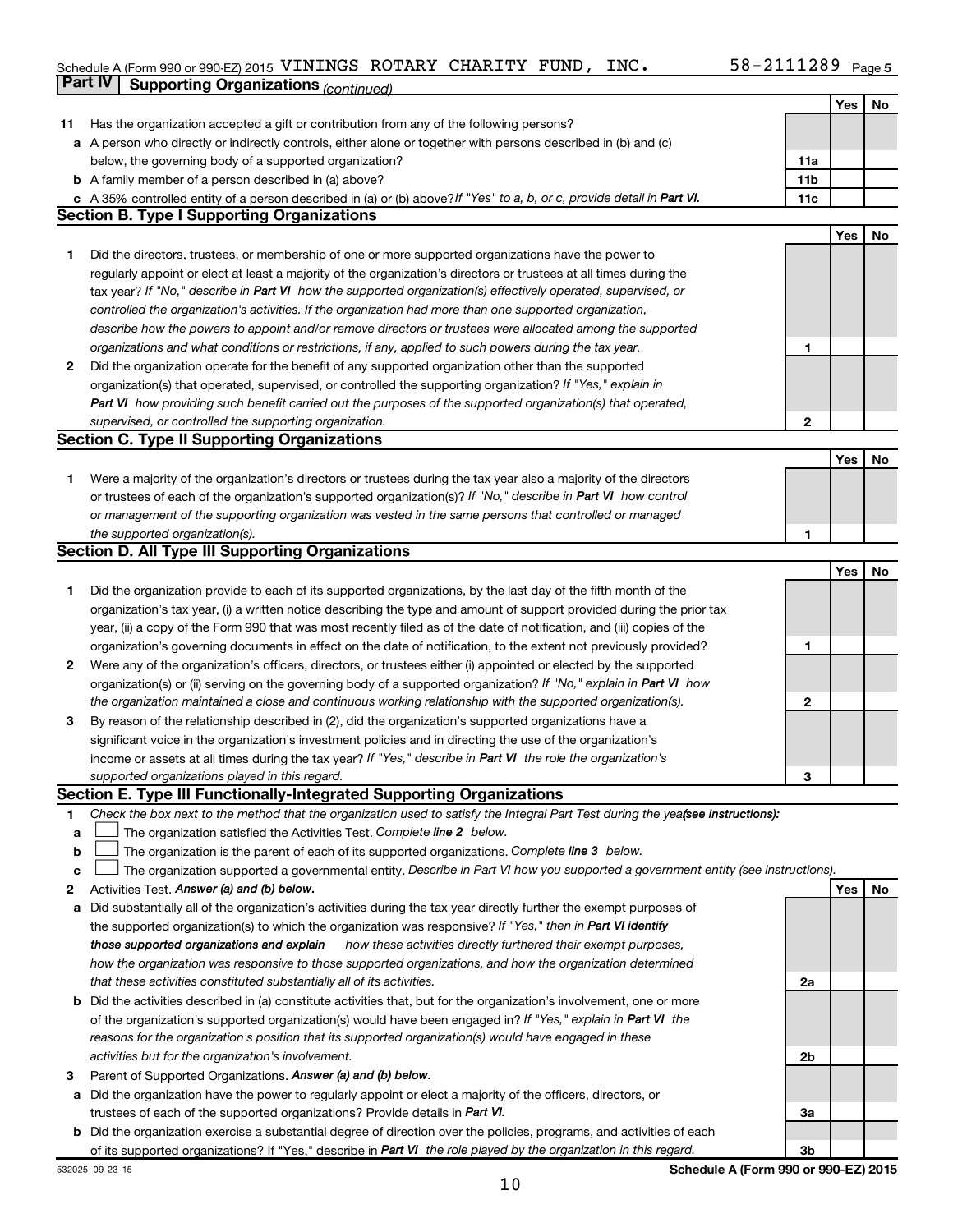#### Schedule A (Form 990 or 990-EZ) 2015 <code>VININGS ROTARY CHARITY FUND</code> , <code>INC</code> .  $58-2111289$  <code>Page</code> **Part V Type III Non-Functionally Integrated 509(a)(3) Supporting Organizations**

1 **Letter on Reck here if the organization satisfied the Integral Part Test as a qualifying trust on Nov. 20, 1970. See instructions. All** other Type III non-functionally integrated supporting organizations must complete Sections A through E.

|              | Section A - Adjusted Net Income                                              | (A) Prior Year           | (B) Current Year<br>(optional) |                                |
|--------------|------------------------------------------------------------------------------|--------------------------|--------------------------------|--------------------------------|
| 1            | Net short-term capital gain                                                  | 1                        |                                |                                |
| $\mathbf{2}$ | Recoveries of prior-year distributions                                       | $\mathbf{2}$             |                                |                                |
| 3            | Other gross income (see instructions)                                        | 3                        |                                |                                |
| 4            | Add lines 1 through 3                                                        | 4                        |                                |                                |
| 5            | Depreciation and depletion                                                   | 5                        |                                |                                |
| 6            | Portion of operating expenses paid or incurred for production or             |                          |                                |                                |
|              | collection of gross income or for management, conservation, or               |                          |                                |                                |
|              | maintenance of property held for production of income (see instructions)     | 6                        |                                |                                |
| 7            | Other expenses (see instructions)                                            | $\overline{7}$           |                                |                                |
| 8            | Adjusted Net Income (subtract lines 5, 6 and 7 from line 4)                  | 8                        |                                |                                |
|              | <b>Section B - Minimum Asset Amount</b>                                      |                          | (A) Prior Year                 | (B) Current Year<br>(optional) |
| 1            | Aggregate fair market value of all non-exempt-use assets (see                |                          |                                |                                |
|              | instructions for short tax year or assets held for part of year):            |                          |                                |                                |
|              | <b>a</b> Average monthly value of securities                                 | 1a                       |                                |                                |
|              | <b>b</b> Average monthly cash balances                                       | 1b                       |                                |                                |
|              | c Fair market value of other non-exempt-use assets                           | 1c                       |                                |                                |
|              | <b>d</b> Total (add lines 1a, 1b, and 1c)                                    | 1 <sub>d</sub>           |                                |                                |
|              | e Discount claimed for blockage or other                                     |                          |                                |                                |
|              | factors (explain in detail in <b>Part VI</b> ):                              |                          |                                |                                |
| $\mathbf{2}$ | Acquisition indebtedness applicable to non-exempt-use assets                 | $\mathbf{2}$             |                                |                                |
| 3            | Subtract line 2 from line 1d                                                 | 3                        |                                |                                |
| 4            | Cash deemed held for exempt use. Enter 1-1/2% of line 3 (for greater amount, |                          |                                |                                |
|              | see instructions).                                                           | 4                        |                                |                                |
| 5            | Net value of non-exempt-use assets (subtract line 4 from line 3)             | 5                        |                                |                                |
| 6            | Multiply line 5 by .035                                                      | 6                        |                                |                                |
| 7            | Recoveries of prior-year distributions                                       | $\overline{\phantom{a}}$ |                                |                                |
| 8            | <b>Minimum Asset Amount (add line 7 to line 6)</b>                           | 8                        |                                |                                |
|              | <b>Section C - Distributable Amount</b>                                      |                          |                                | <b>Current Year</b>            |
| 1            | Adjusted net income for prior year (from Section A, line 8, Column A)        | 1                        |                                |                                |
| 2            | Enter 85% of line 1                                                          | $\mathbf{2}$             |                                |                                |
| З            | Minimum asset amount for prior year (from Section B, line 8, Column A)       | 3                        |                                |                                |
| 4            | Enter greater of line 2 or line 3                                            | 4                        |                                |                                |
| 5            | Income tax imposed in prior year                                             | 5                        |                                |                                |
| 6            | Distributable Amount. Subtract line 5 from line 4, unless subject to         |                          |                                |                                |
|              | emergency temporary reduction (see instructions)                             | 6                        |                                |                                |
|              |                                                                              |                          |                                |                                |

**7** Check here if the current year is the organization's first as a non-functionally-integrated Type III supporting organization (see † instructions).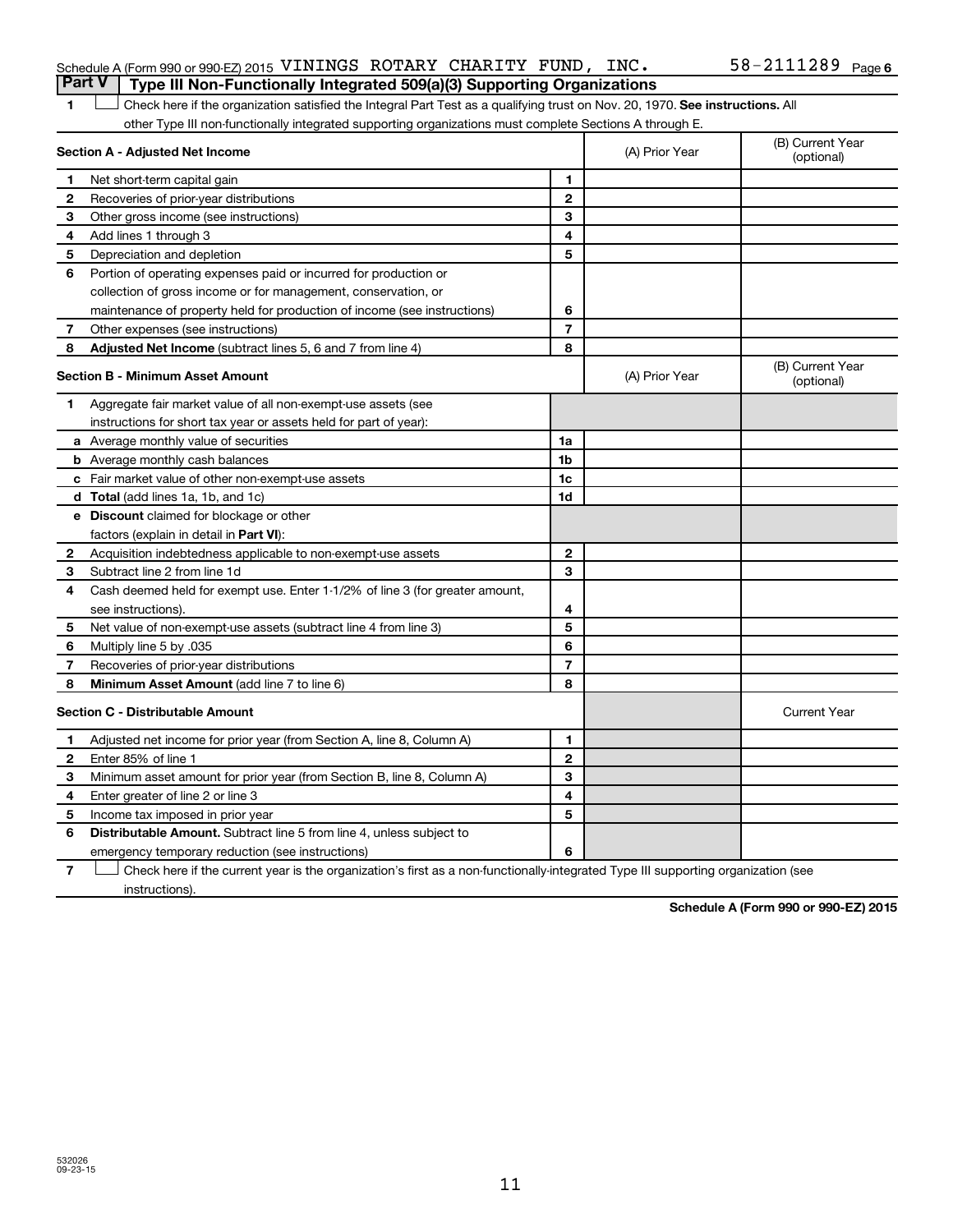#### Schedule A (Form 990 or 990-EZ) 2015 VININGS ROTARY CHARITY FUND,INC。 58-ZIIIZ89 Page VININGS ROTARY CHARITY FUND, INC. 58-2111289

|                | <b>Part V</b><br>Type III Non-Functionally Integrated 509(a)(3) Supporting Organizations (continued)   |                             |                                       |                                         |  |  |  |
|----------------|--------------------------------------------------------------------------------------------------------|-----------------------------|---------------------------------------|-----------------------------------------|--|--|--|
|                | <b>Current Year</b><br><b>Section D - Distributions</b>                                                |                             |                                       |                                         |  |  |  |
| 1              | Amounts paid to supported organizations to accomplish exempt purposes                                  |                             |                                       |                                         |  |  |  |
| 2              | Amounts paid to perform activity that directly furthers exempt purposes of supported                   |                             |                                       |                                         |  |  |  |
|                | organizations, in excess of income from activity                                                       |                             |                                       |                                         |  |  |  |
| 3              | Administrative expenses paid to accomplish exempt purposes of supported organizations                  |                             |                                       |                                         |  |  |  |
| 4              | Amounts paid to acquire exempt-use assets                                                              |                             |                                       |                                         |  |  |  |
| 5              | Qualified set-aside amounts (prior IRS approval required)                                              |                             |                                       |                                         |  |  |  |
| 6              | Other distributions (describe in Part VI). See instructions.                                           |                             |                                       |                                         |  |  |  |
| 7              | <b>Total annual distributions.</b> Add lines 1 through 6.                                              |                             |                                       |                                         |  |  |  |
| 8              | Distributions to attentive supported organizations to which the organization is responsive             |                             |                                       |                                         |  |  |  |
|                | (provide details in Part VI). See instructions.                                                        |                             |                                       |                                         |  |  |  |
| 9              | Distributable amount for 2015 from Section C, line 6                                                   |                             |                                       |                                         |  |  |  |
| 10             | Line 8 amount divided by Line 9 amount                                                                 |                             |                                       |                                         |  |  |  |
|                |                                                                                                        | (i)                         | (ii)                                  | (iii)                                   |  |  |  |
|                | Section E - Distribution Allocations (see instructions)                                                | <b>Excess Distributions</b> | <b>Underdistributions</b><br>Pre-2015 | <b>Distributable</b><br>Amount for 2015 |  |  |  |
|                |                                                                                                        |                             |                                       |                                         |  |  |  |
| 1              | Distributable amount for 2015 from Section C, line 6                                                   |                             |                                       |                                         |  |  |  |
| $\mathbf{2}$   | Underdistributions, if any, for years prior to 2015                                                    |                             |                                       |                                         |  |  |  |
|                | (reasonable cause required-see instructions)                                                           |                             |                                       |                                         |  |  |  |
| 3              | Excess distributions carryover, if any, to 2015:                                                       |                             |                                       |                                         |  |  |  |
| a              |                                                                                                        |                             |                                       |                                         |  |  |  |
| b              |                                                                                                        |                             |                                       |                                         |  |  |  |
| с              |                                                                                                        |                             |                                       |                                         |  |  |  |
|                | d From 2013<br>e From 2014                                                                             |                             |                                       |                                         |  |  |  |
|                |                                                                                                        |                             |                                       |                                         |  |  |  |
|                | <b>Total</b> of lines 3a through e                                                                     |                             |                                       |                                         |  |  |  |
|                | <b>g</b> Applied to underdistributions of prior years<br><b>h</b> Applied to 2015 distributable amount |                             |                                       |                                         |  |  |  |
|                | Carryover from 2010 not applied (see instructions)                                                     |                             |                                       |                                         |  |  |  |
|                | Remainder. Subtract lines 3g, 3h, and 3i from 3f.                                                      |                             |                                       |                                         |  |  |  |
| 4              | Distributions for 2015 from Section D,                                                                 |                             |                                       |                                         |  |  |  |
|                | $line 7$ :                                                                                             |                             |                                       |                                         |  |  |  |
|                | a Applied to underdistributions of prior years                                                         |                             |                                       |                                         |  |  |  |
|                | <b>b</b> Applied to 2015 distributable amount                                                          |                             |                                       |                                         |  |  |  |
| с              | Remainder. Subtract lines 4a and 4b from 4.                                                            |                             |                                       |                                         |  |  |  |
| 5              | Remaining underdistributions for years prior to 2015, if                                               |                             |                                       |                                         |  |  |  |
|                | any. Subtract lines 3g and 4a from line 2 (if amount                                                   |                             |                                       |                                         |  |  |  |
|                | greater than zero, see instructions).                                                                  |                             |                                       |                                         |  |  |  |
| 6              | Remaining underdistributions for 2015. Subtract lines 3h                                               |                             |                                       |                                         |  |  |  |
|                | and 4b from line 1 (if amount greater than zero, see                                                   |                             |                                       |                                         |  |  |  |
|                | instructions).                                                                                         |                             |                                       |                                         |  |  |  |
| $\overline{7}$ | Excess distributions carryover to 2016. Add lines 3j                                                   |                             |                                       |                                         |  |  |  |
|                | and 4c.                                                                                                |                             |                                       |                                         |  |  |  |
| 8              | Breakdown of line 7:                                                                                   |                             |                                       |                                         |  |  |  |
| a              |                                                                                                        |                             |                                       |                                         |  |  |  |
| b              |                                                                                                        |                             |                                       |                                         |  |  |  |
|                | c Excess from 2013                                                                                     |                             |                                       |                                         |  |  |  |
|                | d Excess from 2014                                                                                     |                             |                                       |                                         |  |  |  |
|                | e Excess from 2015                                                                                     |                             |                                       |                                         |  |  |  |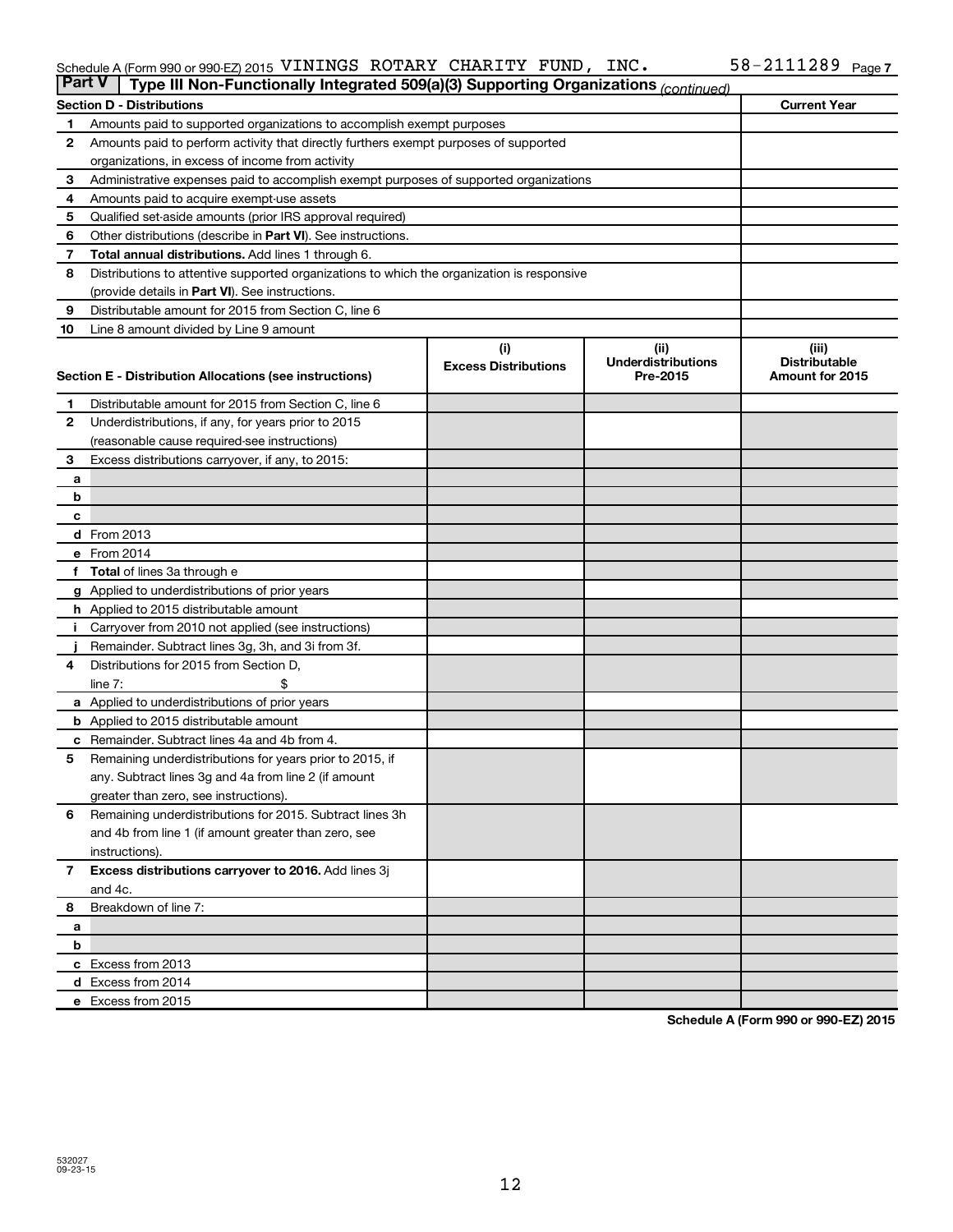|                | Schedule A (Form 990 or 990-EZ) 2015 VININGS ROTARY CHARITY FUND, INC.                                                                                                                                                                                                                                                                                                                                                                                                                                                                                                                     |  |  | 58-2111289 Page 8 |
|----------------|--------------------------------------------------------------------------------------------------------------------------------------------------------------------------------------------------------------------------------------------------------------------------------------------------------------------------------------------------------------------------------------------------------------------------------------------------------------------------------------------------------------------------------------------------------------------------------------------|--|--|-------------------|
| <b>Part VI</b> | Supplemental Information. Provide the explanations required by Part II, line 10; Part II, line 17a or 17b; Part III, line 12;<br>Part IV, Section A, lines 1, 2, 3b, 3c, 4b, 4c, 5a, 6, 9a, 9b, 9c, 11a, 11b, and 11c; Part IV, Section B, lines 1 and 2; Part IV, Section C,<br>line 1; Part IV, Section D, lines 2 and 3; Part IV, Section E, lines 1c, 2a, 2b, 3a and 3b; Part V, line 1; Part V, Section B, line 1e; Part V,<br>Section D, lines 5, 6, and 8; and Part V, Section E, lines 2, 5, and 6. Also complete this part for any additional information.<br>(See instructions.) |  |  |                   |
|                |                                                                                                                                                                                                                                                                                                                                                                                                                                                                                                                                                                                            |  |  |                   |
|                |                                                                                                                                                                                                                                                                                                                                                                                                                                                                                                                                                                                            |  |  |                   |
|                |                                                                                                                                                                                                                                                                                                                                                                                                                                                                                                                                                                                            |  |  |                   |
|                |                                                                                                                                                                                                                                                                                                                                                                                                                                                                                                                                                                                            |  |  |                   |
|                |                                                                                                                                                                                                                                                                                                                                                                                                                                                                                                                                                                                            |  |  |                   |
|                |                                                                                                                                                                                                                                                                                                                                                                                                                                                                                                                                                                                            |  |  |                   |
|                |                                                                                                                                                                                                                                                                                                                                                                                                                                                                                                                                                                                            |  |  |                   |
|                |                                                                                                                                                                                                                                                                                                                                                                                                                                                                                                                                                                                            |  |  |                   |
|                |                                                                                                                                                                                                                                                                                                                                                                                                                                                                                                                                                                                            |  |  |                   |
|                |                                                                                                                                                                                                                                                                                                                                                                                                                                                                                                                                                                                            |  |  |                   |
|                |                                                                                                                                                                                                                                                                                                                                                                                                                                                                                                                                                                                            |  |  |                   |
|                |                                                                                                                                                                                                                                                                                                                                                                                                                                                                                                                                                                                            |  |  |                   |
|                |                                                                                                                                                                                                                                                                                                                                                                                                                                                                                                                                                                                            |  |  |                   |
|                |                                                                                                                                                                                                                                                                                                                                                                                                                                                                                                                                                                                            |  |  |                   |
|                |                                                                                                                                                                                                                                                                                                                                                                                                                                                                                                                                                                                            |  |  |                   |
|                |                                                                                                                                                                                                                                                                                                                                                                                                                                                                                                                                                                                            |  |  |                   |
|                |                                                                                                                                                                                                                                                                                                                                                                                                                                                                                                                                                                                            |  |  |                   |
|                |                                                                                                                                                                                                                                                                                                                                                                                                                                                                                                                                                                                            |  |  |                   |
|                |                                                                                                                                                                                                                                                                                                                                                                                                                                                                                                                                                                                            |  |  |                   |
|                |                                                                                                                                                                                                                                                                                                                                                                                                                                                                                                                                                                                            |  |  |                   |
|                |                                                                                                                                                                                                                                                                                                                                                                                                                                                                                                                                                                                            |  |  |                   |
|                |                                                                                                                                                                                                                                                                                                                                                                                                                                                                                                                                                                                            |  |  |                   |
|                |                                                                                                                                                                                                                                                                                                                                                                                                                                                                                                                                                                                            |  |  |                   |
|                |                                                                                                                                                                                                                                                                                                                                                                                                                                                                                                                                                                                            |  |  |                   |
|                |                                                                                                                                                                                                                                                                                                                                                                                                                                                                                                                                                                                            |  |  |                   |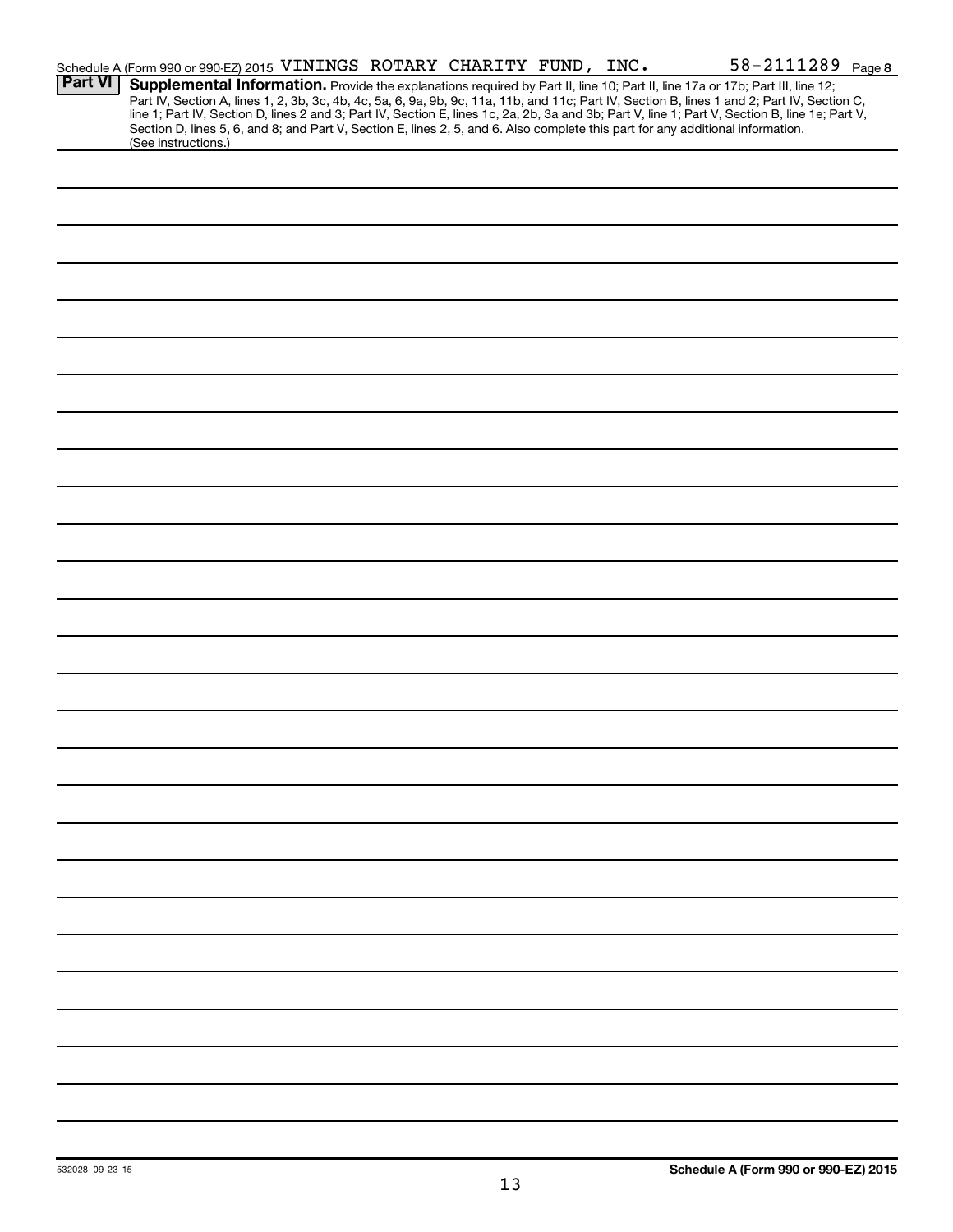| <b>Schedule B</b><br>(Form 990, 990-EZ.<br>or 990-PF)         |
|---------------------------------------------------------------|
| Department of the Treasury<br><b>Internal Revenue Service</b> |

### **Schedule of Contributors**

**or 990-PF) | Attach to Form 990, Form 990-EZ, or Form 990-PF. | Information about Schedule B (Form 990, 990-EZ, or 990-PF) and** its instructions is at www.irs.gov/form990.

OMB No. 1545-0047

**2015**

**Employer identification number** 

|  | Name of the organization |
|--|--------------------------|
|--|--------------------------|

| VININGS ROTARY CHARITY FUND, INC. |  |  |  |  |
|-----------------------------------|--|--|--|--|
|-----------------------------------|--|--|--|--|

58-2111289

| <b>Organization type (check one):</b> |                                                                           |  |  |  |  |  |
|---------------------------------------|---------------------------------------------------------------------------|--|--|--|--|--|
| Filers of:                            | Section:                                                                  |  |  |  |  |  |
| Form 990 or 990-EZ                    | $\boxed{\textbf{X}}$ 501(c)( 3) (enter number) organization               |  |  |  |  |  |
|                                       | 4947(a)(1) nonexempt charitable trust not treated as a private foundation |  |  |  |  |  |
|                                       | 527 political organization                                                |  |  |  |  |  |
| Form 990-PF                           | 501(c)(3) exempt private foundation                                       |  |  |  |  |  |
|                                       | 4947(a)(1) nonexempt charitable trust treated as a private foundation     |  |  |  |  |  |
|                                       | 501(c)(3) taxable private foundation                                      |  |  |  |  |  |

Check if your organization is covered by the General Rule or a Special Rule.

**Note.**  Only a section 501(c)(7), (8), or (10) organization can check boxes for both the General Rule and a Special Rule. See instructions.

#### **General Rule**

**K** For an organization filing Form 990, 990-EZ, or 990-PF that received, during the year, contributions totaling \$5,000 or more (in money or property) from any one contributor. Complete Parts I and II. See instructions for determining a contributor's total contributions.

#### **Special Rules**

 $\Box$ 

any one contributor, during the year, total contributions of the greater of **(1)** \$5,000 or **(2)** 2% of the amount on (i) Form 990, Part VIII, line 1h, For an organization described in section 501(c)(3) filing Form 990 or 990-EZ that met the 33 1/3% support test of the regulations under sections 509(a)(1) and 170(b)(1)(A)(vi), that checked Schedule A (Form 990 or 990-EZ), Part II, line 13, 16a, or 16b, and that received from or (ii) Form 990-EZ, line 1. Complete Parts I and II.  $\Box$ 

year, total contributions of more than \$1,000 *exclusively* for religious, charitable, scientific, literary, or educational purposes, or for For an organization described in section 501(c)(7), (8), or (10) filing Form 990 or 990-EZ that received from any one contributor, during the the prevention of cruelty to children or animals. Complete Parts I, II, and III.  $\Box$ 

purpose. Do not complete any of the parts unless the General Rule applies to this organization because it received nonexclusively year, contributions exclusively for religious, charitable, etc., purposes, but no such contributions totaled more than \$1,000. If this box is checked, enter here the total contributions that were received during the year for an exclusively religious, charitable, etc., For an organization described in section 501(c)(7), (8), or (10) filing Form 990 or 990-EZ that received from any one contributor, during the religious, charitable, etc., contributions totaling \$5,000 or more during the year  $\ldots$  $\ldots$  $\ldots$  $\ldots$  $\ldots$  $\ldots$ 

**Caution.** An organization that is not covered by the General Rule and/or the Special Rules does not file Schedule B (Form 990, 990-EZ, or 990-PF),  **must** but it answer "No" on Part IV, line 2, of its Form 990; or check the box on line H of its Form 990-EZ or on its Form 990-PF, Part I, line 2, to certify that it does not meet the filing requirements of Schedule B (Form 990, 990-EZ, or 990-PF).

LHA For Paperwork Reduction Act Notice, see the Instructions for Form 990, 990-EZ, or 990-PF. Schedule B (Form 990, 990-EZ, or 990-PF) (2015)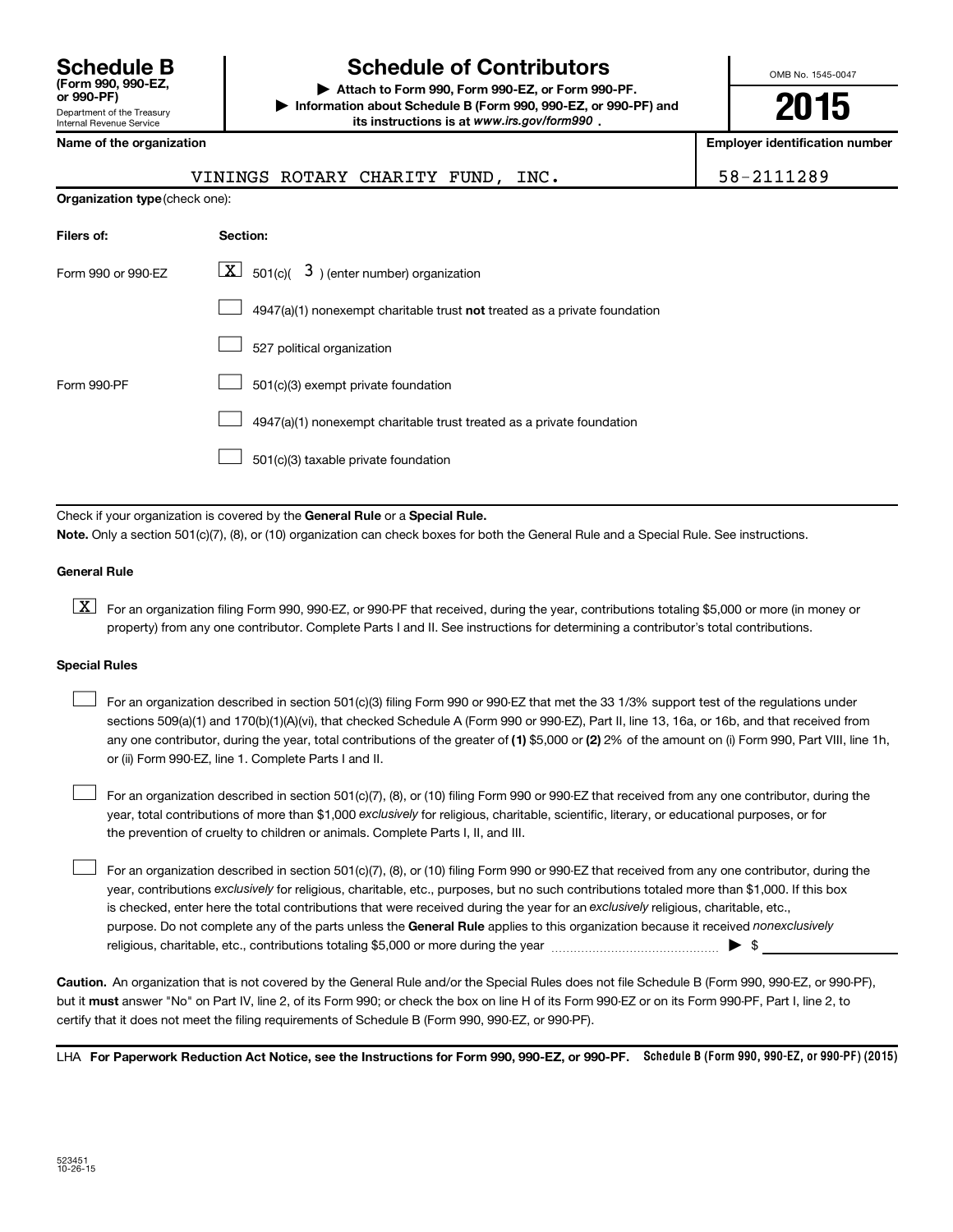#### Schedule B (Form 990, 990-EZ, or 990-PF) (2015)

|  | Name of organization |
|--|----------------------|
|  |                      |

**Employer identification number** 

VININGS ROTARY CHARITY FUND, INC. 58-2111289

**Part I** Contributors (see instructions). Use duplicate copies of Part I if additional space is needed.

| (a)<br>No. | (b)<br>Name, address, and ZIP + 4                     | (c)<br><b>Total contributions</b> | (d)<br>Type of contribution                                                                                     |
|------------|-------------------------------------------------------|-----------------------------------|-----------------------------------------------------------------------------------------------------------------|
| 1          | WELLSTAR<br>3950 AUSTELL ROAD<br>AUSTELL, GA 30106    | 5,000.<br>\$                      | $\boxed{\textbf{X}}$<br>Person<br>Payroll<br><b>Noncash</b><br>(Complete Part II for<br>noncash contributions.) |
| (a)<br>No. | (b)<br>Name, address, and ZIP + 4                     | (c)<br><b>Total contributions</b> | (d)<br>Type of contribution                                                                                     |
| 2          | PINPACK<br>2800 OVERLOOK PARLWAY<br>ATLANTA, GA 30339 | 25,000.<br>\$                     | $\boxed{\textbf{X}}$<br>Person<br>Payroll<br>Noncash<br>(Complete Part II for<br>noncash contributions.)        |
| (a)<br>No. | (b)<br>Name, address, and ZIP + 4                     | (c)<br><b>Total contributions</b> | (d)<br>Type of contribution                                                                                     |
|            |                                                       | \$                                | Person<br>Payroll<br><b>Noncash</b><br>(Complete Part II for<br>noncash contributions.)                         |
| (a)<br>No. | (b)<br>Name, address, and ZIP + 4                     | (c)<br><b>Total contributions</b> | (d)<br>Type of contribution                                                                                     |
|            |                                                       | \$                                | Person<br>Payroll<br>Noncash<br>(Complete Part II for<br>noncash contributions.)                                |
| (a)<br>No. | (b)<br>Name, address, and ZIP + 4                     | (c)<br><b>Total contributions</b> | (d)<br>Type of contribution                                                                                     |
|            |                                                       | \$                                | Person<br>Payroll<br>Noncash<br>(Complete Part II for<br>noncash contributions.)                                |
| (a)<br>No. | (b)<br>Name, address, and ZIP + 4                     | (c)<br><b>Total contributions</b> | (d)<br>Type of contribution                                                                                     |
|            |                                                       | \$                                | Person<br>Payroll<br>Noncash<br>(Complete Part II for<br>noncash contributions.)                                |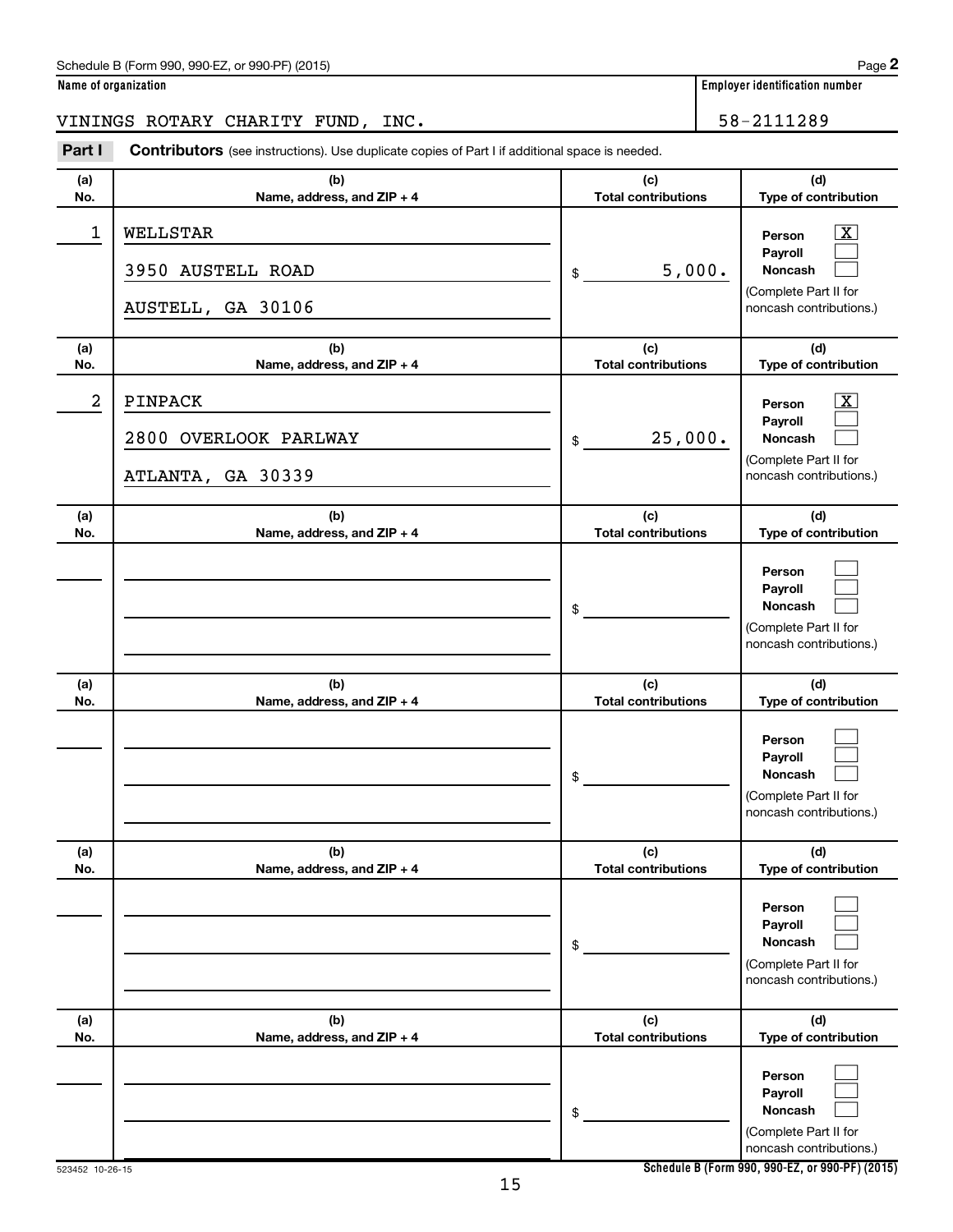VININGS ROTARY CHARITY FUND, INC. 58-2111289

Part II Noncash Property (see instructions). Use duplicate copies of Part II if additional space is needed.

| (a)<br>No.<br>from<br>Part I | (b)<br>Description of noncash property given | (c)<br>FMV (or estimate)<br>(see instructions) | (d)<br>Date received |
|------------------------------|----------------------------------------------|------------------------------------------------|----------------------|
|                              |                                              |                                                |                      |
|                              |                                              | $\frac{1}{2}$                                  |                      |
| (a)<br>No.<br>from<br>Part I | (b)<br>Description of noncash property given | (c)<br>FMV (or estimate)<br>(see instructions) | (d)<br>Date received |
|                              |                                              | $\frac{1}{2}$                                  |                      |
| (a)<br>No.<br>from<br>Part I | (b)<br>Description of noncash property given | (c)<br>FMV (or estimate)<br>(see instructions) | (d)<br>Date received |
|                              |                                              | $\frac{1}{2}$                                  |                      |
| (a)<br>No.<br>from<br>Part I | (b)<br>Description of noncash property given | (c)<br>FMV (or estimate)<br>(see instructions) | (d)<br>Date received |
|                              |                                              | $\circ$                                        |                      |
| (a)<br>No.<br>from<br>Part I | (b)<br>Description of noncash property given | (c)<br>FMV (or estimate)<br>(see instructions) | (d)<br>Date received |
|                              |                                              | \$                                             |                      |
| (a)<br>No.<br>from<br>Part I | (b)<br>Description of noncash property given | (c)<br>FMV (or estimate)<br>(see instructions) | (d)<br>Date received |
|                              |                                              | \$                                             |                      |

**Schedule B (Form 990, 990-EZ, or 990-PF) (2015)**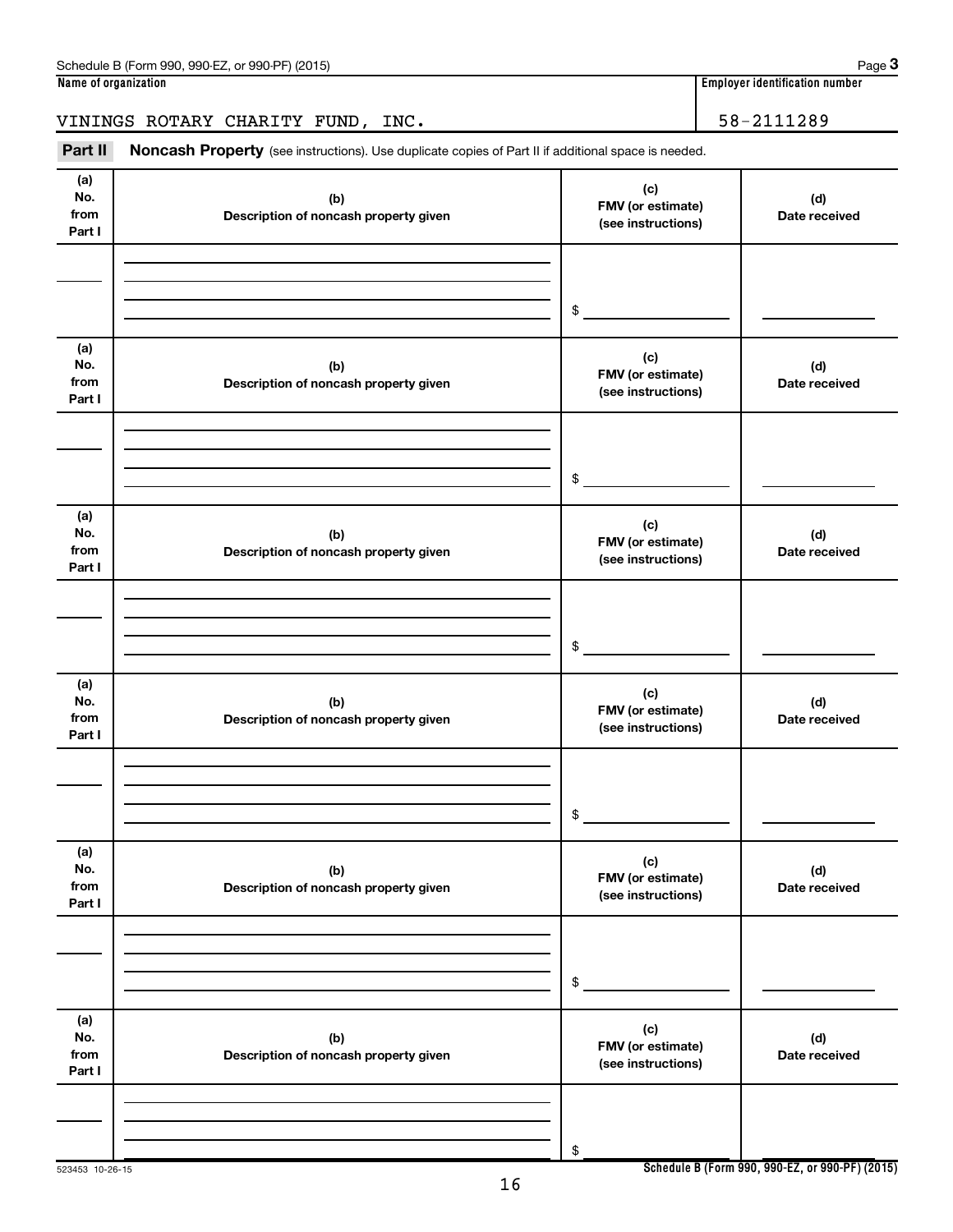|                      | Schedule B (Form 990, 990-EZ, or 990-PF) (2015)                                                                                                          |                      | Page 4                                                                                                                                                   |  |  |  |  |
|----------------------|----------------------------------------------------------------------------------------------------------------------------------------------------------|----------------------|----------------------------------------------------------------------------------------------------------------------------------------------------------|--|--|--|--|
| Name of organization |                                                                                                                                                          |                      | <b>Employer identification number</b>                                                                                                                    |  |  |  |  |
|                      | VININGS ROTARY CHARITY FUND, INC.                                                                                                                        |                      | 58-2111289                                                                                                                                               |  |  |  |  |
| Part III             | the year from any one contributor. Complete columns (a) through (e) and the following line entry. For organizations                                      |                      | Exclusively religious, charitable, etc., contributions to organizations described in section $501(c)(7)$ , (8), or (10) that total more than \$1,000 for |  |  |  |  |
|                      | completing Part III, enter the total of exclusively religious, charitable, etc., contributions of \$1,000 or less for the year. (Enter this info. once.) |                      |                                                                                                                                                          |  |  |  |  |
| (a) No.              | Use duplicate copies of Part III if additional space is needed.                                                                                          |                      |                                                                                                                                                          |  |  |  |  |
| from<br>Part I       | (b) Purpose of gift                                                                                                                                      | (c) Use of gift      | (d) Description of how gift is held                                                                                                                      |  |  |  |  |
|                      |                                                                                                                                                          |                      |                                                                                                                                                          |  |  |  |  |
|                      |                                                                                                                                                          |                      |                                                                                                                                                          |  |  |  |  |
|                      |                                                                                                                                                          |                      |                                                                                                                                                          |  |  |  |  |
|                      |                                                                                                                                                          | (e) Transfer of gift |                                                                                                                                                          |  |  |  |  |
|                      | Transferee's name, address, and ZIP + 4                                                                                                                  |                      | Relationship of transferor to transferee                                                                                                                 |  |  |  |  |
|                      |                                                                                                                                                          |                      |                                                                                                                                                          |  |  |  |  |
|                      |                                                                                                                                                          |                      |                                                                                                                                                          |  |  |  |  |
|                      |                                                                                                                                                          |                      |                                                                                                                                                          |  |  |  |  |
| (a) No.<br>from      | (b) Purpose of gift                                                                                                                                      |                      |                                                                                                                                                          |  |  |  |  |
| Part I               |                                                                                                                                                          | (c) Use of gift      | (d) Description of how gift is held                                                                                                                      |  |  |  |  |
|                      |                                                                                                                                                          |                      |                                                                                                                                                          |  |  |  |  |
|                      |                                                                                                                                                          |                      |                                                                                                                                                          |  |  |  |  |
|                      |                                                                                                                                                          | (e) Transfer of gift |                                                                                                                                                          |  |  |  |  |
|                      |                                                                                                                                                          |                      |                                                                                                                                                          |  |  |  |  |
|                      | Transferee's name, address, and ZIP + 4                                                                                                                  |                      | Relationship of transferor to transferee                                                                                                                 |  |  |  |  |
|                      |                                                                                                                                                          |                      |                                                                                                                                                          |  |  |  |  |
|                      |                                                                                                                                                          |                      |                                                                                                                                                          |  |  |  |  |
| (a) No.              |                                                                                                                                                          |                      |                                                                                                                                                          |  |  |  |  |
| from<br>Part I       | (b) Purpose of gift                                                                                                                                      | (c) Use of gift      | (d) Description of how gift is held                                                                                                                      |  |  |  |  |
|                      |                                                                                                                                                          |                      |                                                                                                                                                          |  |  |  |  |
|                      |                                                                                                                                                          |                      |                                                                                                                                                          |  |  |  |  |
|                      |                                                                                                                                                          |                      |                                                                                                                                                          |  |  |  |  |
|                      |                                                                                                                                                          | (e) Transfer of gift |                                                                                                                                                          |  |  |  |  |
|                      |                                                                                                                                                          |                      | Relationship of transferor to transferee                                                                                                                 |  |  |  |  |
|                      | Transferee's name, address, and ZIP + 4                                                                                                                  |                      |                                                                                                                                                          |  |  |  |  |
|                      |                                                                                                                                                          |                      |                                                                                                                                                          |  |  |  |  |
|                      |                                                                                                                                                          |                      |                                                                                                                                                          |  |  |  |  |
| (a) No.<br>from      | (b) Purpose of gift                                                                                                                                      | (c) Use of gift      | (d) Description of how gift is held                                                                                                                      |  |  |  |  |
| Part I               |                                                                                                                                                          |                      |                                                                                                                                                          |  |  |  |  |
|                      |                                                                                                                                                          |                      |                                                                                                                                                          |  |  |  |  |
|                      |                                                                                                                                                          |                      |                                                                                                                                                          |  |  |  |  |
|                      |                                                                                                                                                          |                      |                                                                                                                                                          |  |  |  |  |
|                      | (e) Transfer of gift                                                                                                                                     |                      |                                                                                                                                                          |  |  |  |  |
|                      | Transferee's name, address, and ZIP + 4                                                                                                                  |                      | Relationship of transferor to transferee                                                                                                                 |  |  |  |  |
|                      |                                                                                                                                                          |                      |                                                                                                                                                          |  |  |  |  |
|                      |                                                                                                                                                          |                      |                                                                                                                                                          |  |  |  |  |
|                      |                                                                                                                                                          |                      |                                                                                                                                                          |  |  |  |  |

**Schedule B (Form 990, 990-EZ, or 990-PF) (2015)**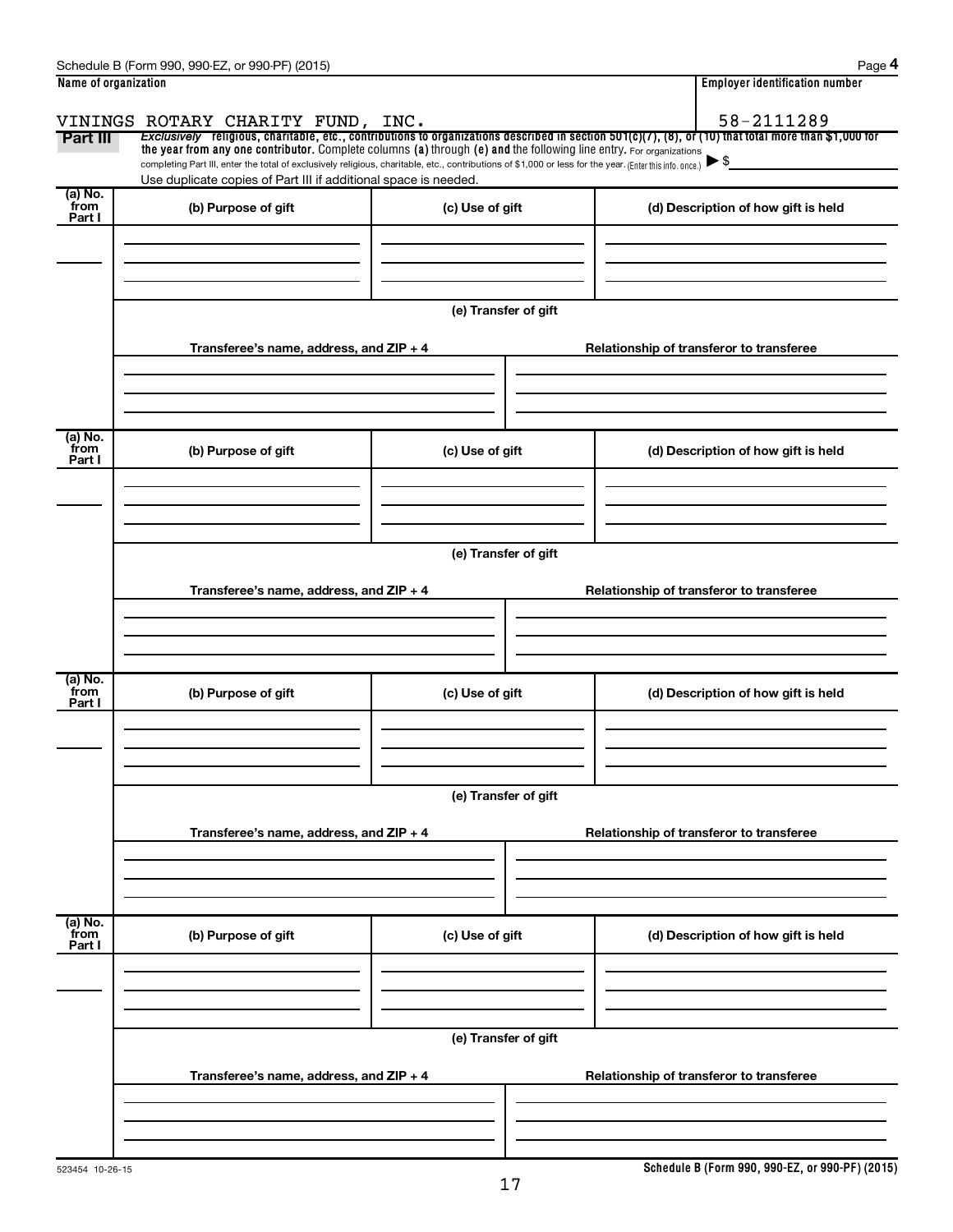| <b>SCHEDULE G</b>                                                                                                                                                                                                                                                                                                                                                          |                                                                                                                                                                                                             |  |                                   |     |                                                                            | <b>Supplemental Information Regarding Fundraising or Gaming Activities</b>                                  |  |                                                                            | OMB No. 1545-0047                                       |
|----------------------------------------------------------------------------------------------------------------------------------------------------------------------------------------------------------------------------------------------------------------------------------------------------------------------------------------------------------------------------|-------------------------------------------------------------------------------------------------------------------------------------------------------------------------------------------------------------|--|-----------------------------------|-----|----------------------------------------------------------------------------|-------------------------------------------------------------------------------------------------------------|--|----------------------------------------------------------------------------|---------------------------------------------------------|
| (Form 990 or 990-EZ)                                                                                                                                                                                                                                                                                                                                                       |                                                                                                                                                                                                             |  |                                   |     |                                                                            | Complete if the organization answered "Yes" on Form 990, Part IV, lines 17, 18, or 19, or if the            |  |                                                                            | 115                                                     |
| Department of the Treasury<br>Internal Revenue Service                                                                                                                                                                                                                                                                                                                     | organization entered more than \$15,000 on Form 990-EZ, line 6a.<br>Attach to Form 990 or Form 990-EZ.<br>Information about Schedule G (Form 990 or 990-EZ) and its instructions is at WWW.irs.gov/form990. |  |                                   |     |                                                                            |                                                                                                             |  |                                                                            | <b>Open to Public</b><br>Inspection                     |
| Name of the organization                                                                                                                                                                                                                                                                                                                                                   |                                                                                                                                                                                                             |  |                                   |     |                                                                            |                                                                                                             |  |                                                                            | <b>Employer identification number</b>                   |
|                                                                                                                                                                                                                                                                                                                                                                            |                                                                                                                                                                                                             |  | VININGS ROTARY CHARITY FUND, INC. |     |                                                                            |                                                                                                             |  | 58-2111289                                                                 |                                                         |
| Fundraising Activities. Complete if the organization answered "Yes" on Form 990, Part IV, line 17. Form 990-EZ filers are not<br>Part I<br>required to complete this part.                                                                                                                                                                                                 |                                                                                                                                                                                                             |  |                                   |     |                                                                            |                                                                                                             |  |                                                                            |                                                         |
| 1 Indicate whether the organization raised funds through any of the following activities. Check all that apply.<br>Mail solicitations<br>Solicitation of non-government grants<br>a<br>е<br>Solicitation of government grants<br>Internet and email solicitations<br>b<br>f<br>Special fundraising events<br>Phone solicitations<br>c<br>g<br>In-person solicitations<br>d |                                                                                                                                                                                                             |  |                                   |     |                                                                            |                                                                                                             |  |                                                                            |                                                         |
| 2 a Did the organization have a written or oral agreement with any individual (including officers, directors, trustees or<br>b If "Yes," list the ten highest paid individuals or entities (fundraisers) pursuant to agreements under which the fundraiser is to be<br>compensated at least \$5,000 by the organization.                                                   |                                                                                                                                                                                                             |  |                                   |     |                                                                            | key employees listed in Form 990, Part VII) or entity in connection with professional fundraising services? |  | Yes                                                                        | <b>No</b>                                               |
| (i) Name and address of individual<br>or entity (fundraiser)                                                                                                                                                                                                                                                                                                               |                                                                                                                                                                                                             |  | (ii) Activity                     |     | (iii) Did<br>fundraiser<br>have custody<br>or control of<br>contributions? | (iv) Gross receipts<br>from activity                                                                        |  | (v) Amount paid<br>to (or retained by)<br>fundraiser<br>listed in col. (i) | (vi) Amount paid<br>to (or retained by)<br>organization |
|                                                                                                                                                                                                                                                                                                                                                                            |                                                                                                                                                                                                             |  |                                   | Yes | No                                                                         |                                                                                                             |  |                                                                            |                                                         |
|                                                                                                                                                                                                                                                                                                                                                                            |                                                                                                                                                                                                             |  |                                   |     |                                                                            |                                                                                                             |  |                                                                            |                                                         |
|                                                                                                                                                                                                                                                                                                                                                                            |                                                                                                                                                                                                             |  |                                   |     |                                                                            |                                                                                                             |  |                                                                            |                                                         |
|                                                                                                                                                                                                                                                                                                                                                                            |                                                                                                                                                                                                             |  |                                   |     |                                                                            |                                                                                                             |  |                                                                            |                                                         |
|                                                                                                                                                                                                                                                                                                                                                                            |                                                                                                                                                                                                             |  |                                   |     |                                                                            |                                                                                                             |  |                                                                            |                                                         |
|                                                                                                                                                                                                                                                                                                                                                                            |                                                                                                                                                                                                             |  |                                   |     |                                                                            |                                                                                                             |  |                                                                            |                                                         |
|                                                                                                                                                                                                                                                                                                                                                                            |                                                                                                                                                                                                             |  |                                   |     |                                                                            |                                                                                                             |  |                                                                            |                                                         |
|                                                                                                                                                                                                                                                                                                                                                                            |                                                                                                                                                                                                             |  |                                   |     |                                                                            |                                                                                                             |  |                                                                            |                                                         |
|                                                                                                                                                                                                                                                                                                                                                                            |                                                                                                                                                                                                             |  |                                   |     |                                                                            |                                                                                                             |  |                                                                            |                                                         |
|                                                                                                                                                                                                                                                                                                                                                                            |                                                                                                                                                                                                             |  |                                   |     |                                                                            |                                                                                                             |  |                                                                            |                                                         |
| Total                                                                                                                                                                                                                                                                                                                                                                      |                                                                                                                                                                                                             |  |                                   |     |                                                                            |                                                                                                             |  |                                                                            |                                                         |
| 3 List all states in which the organization is registered or licensed to solicit contributions or has been notified it is exempt from registration<br>or licensing.                                                                                                                                                                                                        |                                                                                                                                                                                                             |  |                                   |     |                                                                            |                                                                                                             |  |                                                                            |                                                         |

AL,AK,AZ,AR,CA,CO,CT,DE,FL,GA,HI,ID,IL,IN,IA,KS,KY,LA,ME,MD,MA,MI,MN,MS,MO MT,NE,NV,NH,NJ,NM,NY,NC,ND,OH,OK,OR,PA,RI,SC,SD,TN,TX,UT,VT,VA,WA,WV,WI,WY

**For Paperwork Reduction Act Notice, see the Instructions for Form 990 or 990-EZ. Schedule G (Form 990 or 990-EZ) 2015** LHA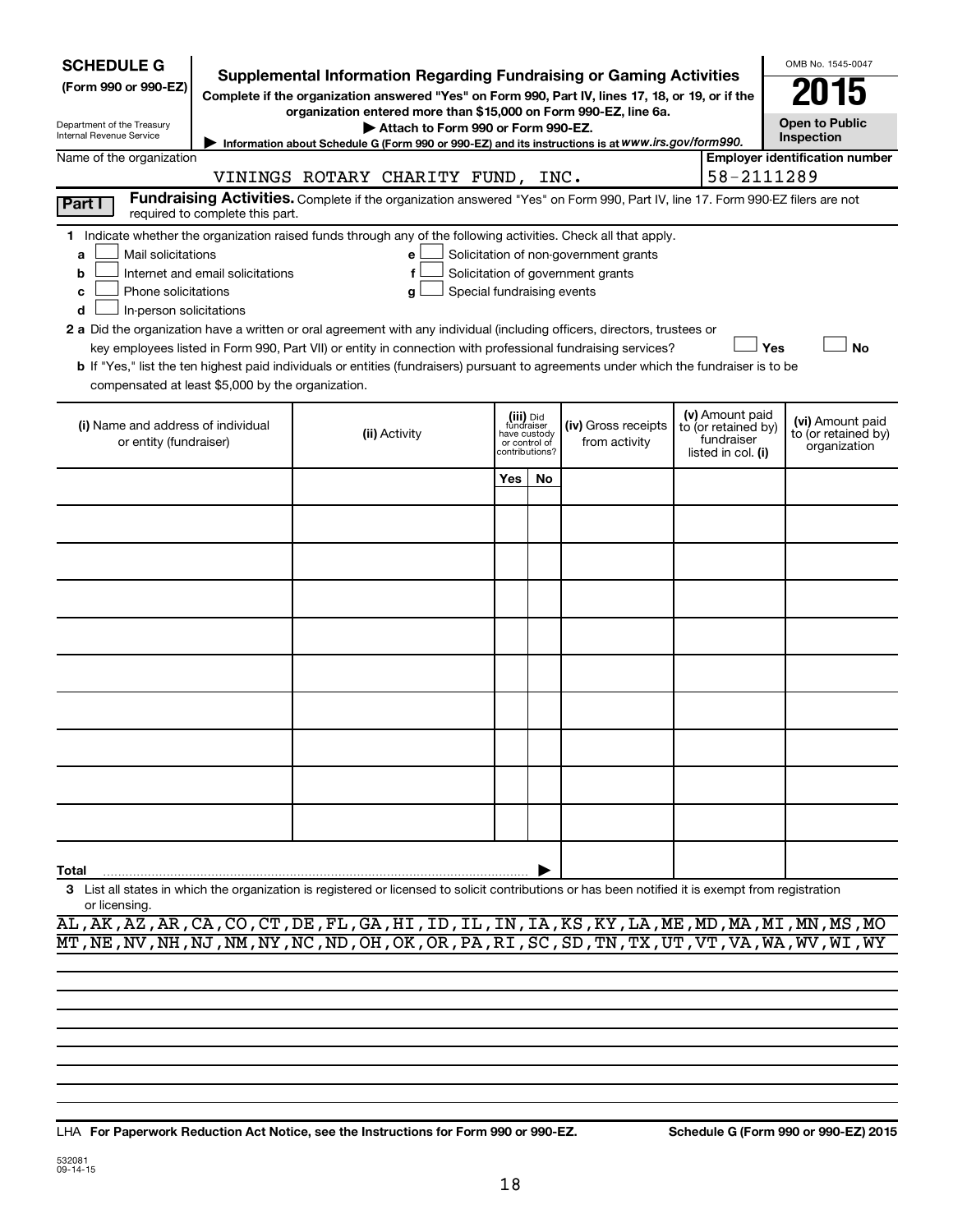of fundraising event contributions and gross income on Form 990-EZ, lines 1 and 6b. List events with gross receipts greater than \$5,000.

|                 |    | andonity overtresont bandarons and gross inserito on nominoso EZ, intos in and ob. Else events with gross receipts groater than $\phi$ o,oos. |                      |                         |                                 |                            |
|-----------------|----|-----------------------------------------------------------------------------------------------------------------------------------------------|----------------------|-------------------------|---------------------------------|----------------------------|
|                 |    |                                                                                                                                               | (a) Event $#1$       | (b) Event #2            | (c) Other events<br><b>NONE</b> | (d) Total events           |
|                 |    |                                                                                                                                               | FIVE K RUN           |                         |                                 | (add col. (a) through      |
|                 |    |                                                                                                                                               | (event type)         | (event type)            | (total number)                  | col. (c)                   |
|                 |    |                                                                                                                                               |                      |                         |                                 |                            |
| Revenue         |    |                                                                                                                                               | 43,501.              |                         |                                 | 43,501.                    |
|                 |    |                                                                                                                                               | 43,501.              |                         |                                 | 43,501.                    |
|                 |    | 3 Gross income (line 1 minus line 2)                                                                                                          |                      |                         |                                 |                            |
|                 |    |                                                                                                                                               |                      |                         |                                 |                            |
|                 |    |                                                                                                                                               |                      |                         |                                 |                            |
|                 | 5. |                                                                                                                                               | 15,687.              |                         |                                 | 15,687.                    |
|                 | 6  |                                                                                                                                               |                      |                         |                                 |                            |
| Direct Expenses | 7  | Food and beverages                                                                                                                            |                      |                         |                                 |                            |
|                 | 8. |                                                                                                                                               |                      |                         |                                 |                            |
|                 | 9  |                                                                                                                                               | $\overline{20,089.}$ |                         |                                 | 20,089.                    |
|                 |    | 10 Direct expense summary. Add lines 4 through 9 in column (d)                                                                                |                      |                         |                                 | 35,776.                    |
|                 |    |                                                                                                                                               |                      |                         |                                 | $-35,776.$                 |
| <b>Part III</b> |    | Gaming. Complete if the organization answered "Yes" on Form 990, Part IV, line 19, or reported more than                                      |                      |                         |                                 |                            |
|                 |    | \$15,000 on Form 990-EZ, line 6a.                                                                                                             |                      |                         |                                 |                            |
|                 |    |                                                                                                                                               | (a) Bingo            | (b) Pull tabs/instant   | (c) Other gaming                | (d) Total gaming (add      |
| Revenue         |    |                                                                                                                                               |                      | bingo/progressive bingo |                                 | col. (a) through col. (c)) |
|                 |    |                                                                                                                                               |                      |                         |                                 |                            |
|                 |    |                                                                                                                                               |                      |                         |                                 |                            |
|                 |    |                                                                                                                                               |                      |                         |                                 |                            |
|                 |    |                                                                                                                                               |                      |                         |                                 |                            |
|                 | 3  |                                                                                                                                               |                      |                         |                                 |                            |
| Direct Expenses | 4  |                                                                                                                                               |                      |                         |                                 |                            |
|                 |    |                                                                                                                                               |                      |                         |                                 |                            |
|                 |    |                                                                                                                                               |                      |                         |                                 |                            |
|                 |    |                                                                                                                                               | <b>Yes</b><br>%      | Yes<br>%                | Yes<br>%                        |                            |
|                 | 6. | Volunteer labor                                                                                                                               | No                   | No                      | No                              |                            |
|                 | 7  | Direct expense summary. Add lines 2 through 5 in column (d)                                                                                   |                      |                         |                                 |                            |
|                 |    |                                                                                                                                               |                      |                         |                                 |                            |
|                 | 8  |                                                                                                                                               |                      |                         |                                 |                            |
|                 |    |                                                                                                                                               |                      |                         |                                 |                            |
| 9               |    | Enter the state(s) in which the organization conducts gaming activities:                                                                      |                      |                         |                                 | Yes<br><b>No</b>           |
|                 |    |                                                                                                                                               |                      |                         |                                 |                            |
|                 |    | <b>b</b> If "No," explain:                                                                                                                    |                      |                         |                                 |                            |
|                 |    |                                                                                                                                               |                      |                         |                                 |                            |
|                 |    | 10a Were any of the organization's gaming licenses revoked, suspended or terminated during the tax year?                                      |                      |                         |                                 | Yes<br>No                  |
|                 |    | <b>b</b> If "Yes," explain:<br><u> 1980 - Jan Sterling Sterling (d. 1980)</u>                                                                 |                      |                         |                                 |                            |
|                 |    |                                                                                                                                               |                      |                         |                                 |                            |
|                 |    |                                                                                                                                               |                      |                         |                                 |                            |

532082 09-14-15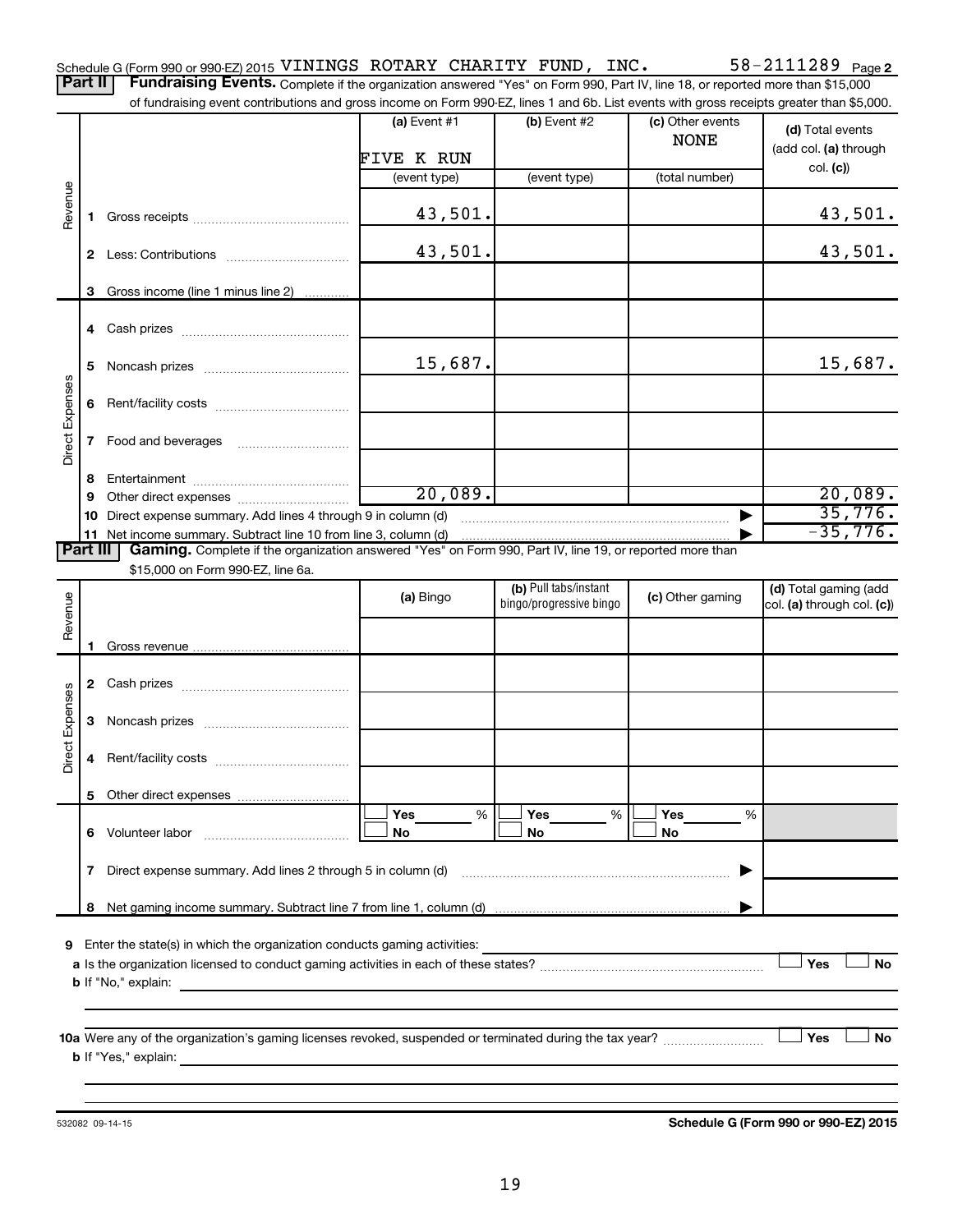| Schedule G (Form 990 or 990-EZ) 2015 VININGS ROTARY CHARITY FUND, INC.                                                                                                                                                                                         | 58-2111289      |     | Page 3               |
|----------------------------------------------------------------------------------------------------------------------------------------------------------------------------------------------------------------------------------------------------------------|-----------------|-----|----------------------|
| 11                                                                                                                                                                                                                                                             |                 | Yes | <b>No</b>            |
| 12 Is the organization a grantor, beneficiary or trustee of a trust or a member of a partnership or other entity formed                                                                                                                                        |                 |     |                      |
|                                                                                                                                                                                                                                                                |                 | Yes | No                   |
| 13 Indicate the percentage of gaming activity conducted in:                                                                                                                                                                                                    |                 |     |                      |
|                                                                                                                                                                                                                                                                |                 |     | %                    |
|                                                                                                                                                                                                                                                                | 13 <sub>b</sub> |     | %                    |
| 14 Enter the name and address of the person who prepares the organization's gaming/special events books and records:                                                                                                                                           |                 |     |                      |
|                                                                                                                                                                                                                                                                |                 |     |                      |
|                                                                                                                                                                                                                                                                |                 |     |                      |
| Address $\blacktriangleright$<br>the control of the control of the control of the control of the control of the control of the control of the control of the control of the control of the control of the control of the control of the control of the control |                 |     |                      |
| 15a Does the organization have a contract with a third party from whom the organization receives gaming revenue?                                                                                                                                               |                 | Yes | <b>No</b>            |
|                                                                                                                                                                                                                                                                |                 |     |                      |
| of gaming revenue retained by the third party $\triangleright$ \$ __________________.                                                                                                                                                                          |                 |     |                      |
|                                                                                                                                                                                                                                                                |                 |     |                      |
| c If "Yes," enter name and address of the third party:                                                                                                                                                                                                         |                 |     |                      |
|                                                                                                                                                                                                                                                                |                 |     |                      |
|                                                                                                                                                                                                                                                                |                 |     |                      |
| 16 Gaming manager information:                                                                                                                                                                                                                                 |                 |     |                      |
|                                                                                                                                                                                                                                                                |                 |     |                      |
|                                                                                                                                                                                                                                                                |                 |     |                      |
| Gaming manager compensation > \$                                                                                                                                                                                                                               |                 |     |                      |
|                                                                                                                                                                                                                                                                |                 |     |                      |
|                                                                                                                                                                                                                                                                |                 |     |                      |
| Director/officer<br>Employee<br>Independent contractor                                                                                                                                                                                                         |                 |     |                      |
| Mandatory distributions:<br>17                                                                                                                                                                                                                                 |                 |     |                      |
| a Is the organization required under state law to make charitable distributions from the gaming proceeds to                                                                                                                                                    |                 |     |                      |
|                                                                                                                                                                                                                                                                |                 |     | $\Box$ Yes $\Box$ No |
| <b>b</b> Enter the amount of distributions required under state law to be distributed to other exempt organizations or spent in the                                                                                                                            |                 |     |                      |
| organization's own exempt activities during the tax year $\triangleright$ \$                                                                                                                                                                                   |                 |     |                      |
| <b>Part IV</b><br>Supplemental Information. Provide the explanations required by Part I, line 2b, columns (iii) and (v); and Part III, lines 9, 9b, 10b, 15b,                                                                                                  |                 |     |                      |
| 15c, 16, and 17b, as applicable. Also provide any additional information (see instructions).                                                                                                                                                                   |                 |     |                      |
|                                                                                                                                                                                                                                                                |                 |     |                      |
|                                                                                                                                                                                                                                                                |                 |     |                      |
|                                                                                                                                                                                                                                                                |                 |     |                      |
|                                                                                                                                                                                                                                                                |                 |     |                      |
|                                                                                                                                                                                                                                                                |                 |     |                      |
|                                                                                                                                                                                                                                                                |                 |     |                      |
|                                                                                                                                                                                                                                                                |                 |     |                      |
|                                                                                                                                                                                                                                                                |                 |     |                      |
|                                                                                                                                                                                                                                                                |                 |     |                      |
|                                                                                                                                                                                                                                                                |                 |     |                      |
|                                                                                                                                                                                                                                                                |                 |     |                      |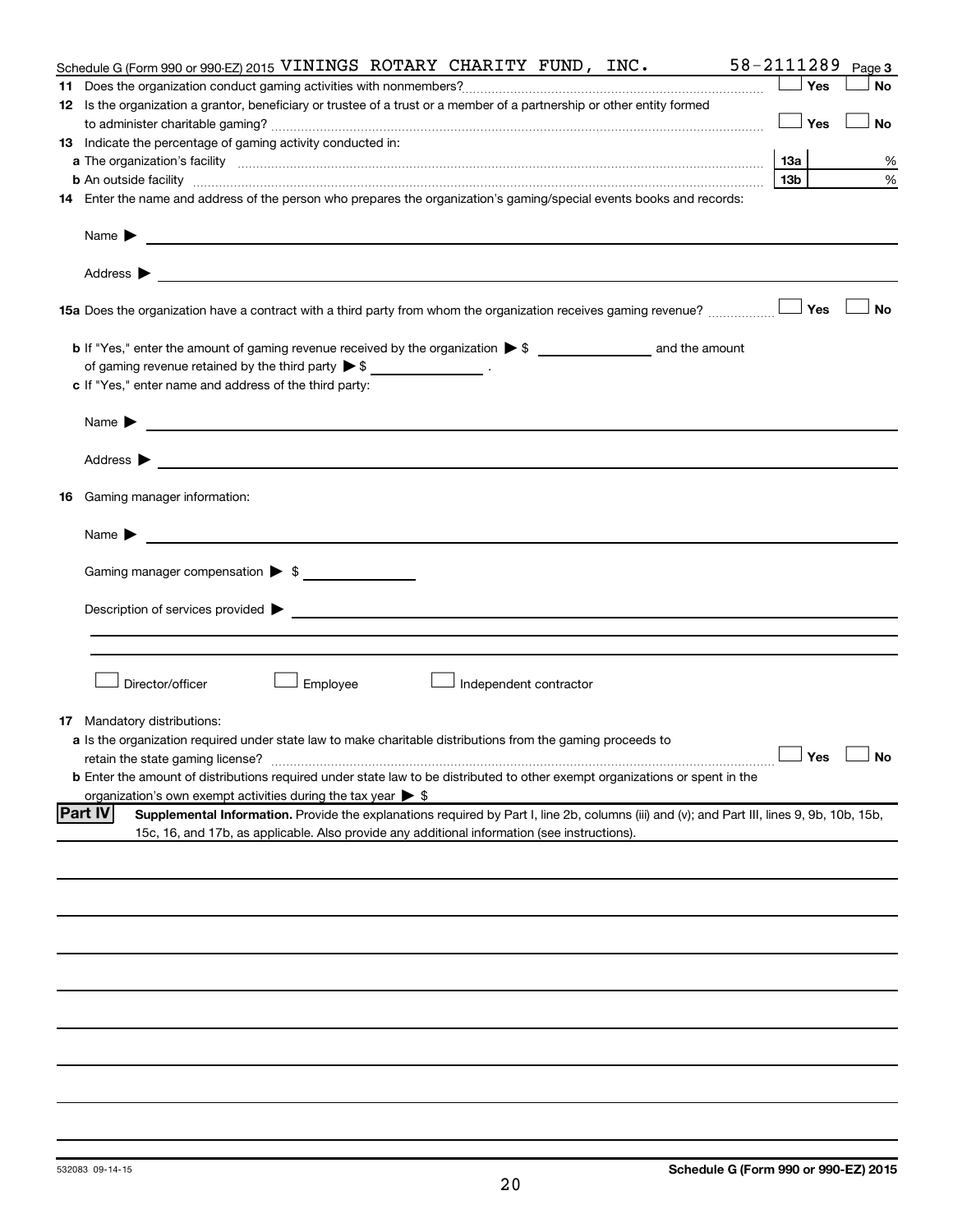| Schedule G (Form 990 or 990-EZ) VININGS RO<br><b>Part IV   Supplemental Information</b> (continued) | VININGS ROTARY CHARITY FUND, INC. |  |  | 58-2111289 Page 4 |  |
|-----------------------------------------------------------------------------------------------------|-----------------------------------|--|--|-------------------|--|
|                                                                                                     |                                   |  |  |                   |  |
|                                                                                                     |                                   |  |  |                   |  |
|                                                                                                     |                                   |  |  |                   |  |
|                                                                                                     |                                   |  |  |                   |  |
|                                                                                                     |                                   |  |  |                   |  |
|                                                                                                     |                                   |  |  |                   |  |
|                                                                                                     |                                   |  |  |                   |  |
|                                                                                                     |                                   |  |  |                   |  |
|                                                                                                     |                                   |  |  |                   |  |
|                                                                                                     |                                   |  |  |                   |  |
|                                                                                                     |                                   |  |  |                   |  |
|                                                                                                     |                                   |  |  |                   |  |
|                                                                                                     |                                   |  |  |                   |  |
|                                                                                                     |                                   |  |  |                   |  |
|                                                                                                     |                                   |  |  |                   |  |
|                                                                                                     |                                   |  |  |                   |  |
|                                                                                                     |                                   |  |  |                   |  |
|                                                                                                     |                                   |  |  |                   |  |
|                                                                                                     |                                   |  |  |                   |  |
|                                                                                                     |                                   |  |  |                   |  |
|                                                                                                     |                                   |  |  |                   |  |
|                                                                                                     |                                   |  |  |                   |  |
|                                                                                                     |                                   |  |  |                   |  |
|                                                                                                     |                                   |  |  |                   |  |
|                                                                                                     |                                   |  |  |                   |  |
|                                                                                                     |                                   |  |  |                   |  |
|                                                                                                     |                                   |  |  |                   |  |
|                                                                                                     |                                   |  |  |                   |  |
|                                                                                                     |                                   |  |  |                   |  |
|                                                                                                     |                                   |  |  |                   |  |
|                                                                                                     |                                   |  |  |                   |  |
|                                                                                                     |                                   |  |  |                   |  |
|                                                                                                     |                                   |  |  |                   |  |
|                                                                                                     |                                   |  |  |                   |  |
|                                                                                                     |                                   |  |  |                   |  |
|                                                                                                     |                                   |  |  |                   |  |
|                                                                                                     |                                   |  |  |                   |  |
|                                                                                                     |                                   |  |  |                   |  |
|                                                                                                     |                                   |  |  |                   |  |
|                                                                                                     |                                   |  |  |                   |  |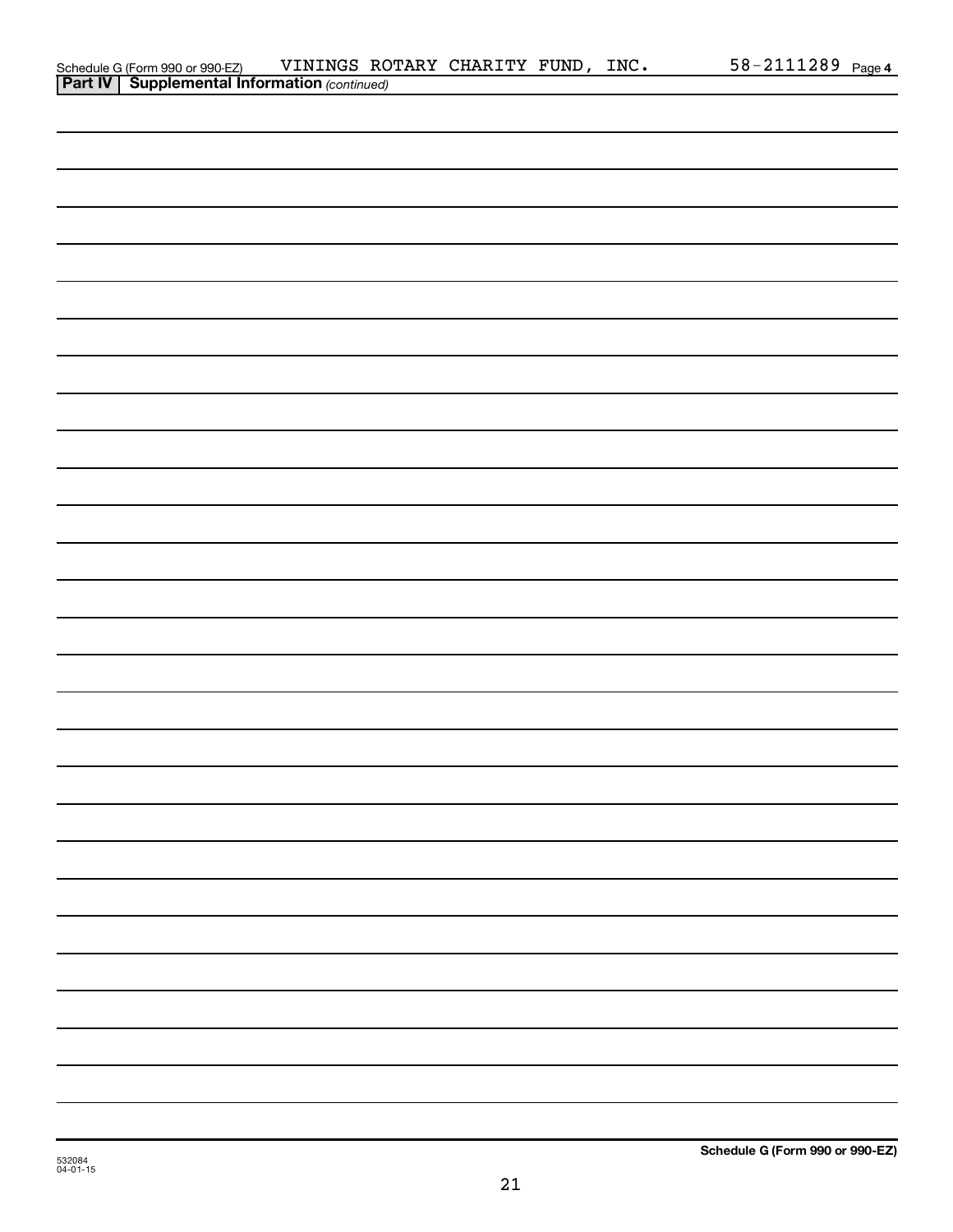Department of the Treasury Internal Revenue Service Name of the organization

# SCHEDULE O **Supplemental Information to Form 990 or 990-EZ** 2015<br>(Form 990 or 990-EZ) Complete to provide information for responses to specific questions on

**Complete to provide information for responses to specific questions on Form 990 or 990-EZ or to provide any additional information. | Attach to Form 990 or 990-EZ.**

**Information about Schedule O (Form 990 or 990-EZ) and its instructions is at WWW.irs.gov/form990.** 

VININGS ROTARY CHARITY FUND, INC.  $\vert$  58-2111289

### FORM 990-EZ, PART I, LINE 4, OTHER INVESTMENT INCOME:

DESCRIPTION OF PROPERTY: AMOUNT:

INVESTMENT INCOME 14, 173.

FORM 990-EZ, PART I, LINE 10, GRANTS AND ALLOCATIONS:

ACTIVITY CLASSIFICATION: CARE OF MINOR CHILDREN

GRANTEE NAME: CALVARY CHILDREN HOME

GRANTEE ADDRESS: 1430 LOST MOUNTAIN ROAD POWDER SPRINGS, GA 30303

GRANTEE RELATIONSHIP: NONE

PROPERTY DESCRIPTION: CASH

BOOK VALUE OF PROPERTY: 20,000.

DATE OF GIFT: VARIOUS

AMOUNT GIVEN:  $20,000$ .

ACTIVITY CLASSIFICATION: MEDICAL FOR NEEDY

GRANTEE NAME: GOOD SAMARITAN HEALTH CENTER

GRANTEE ADDRESS: 1015 DONALD LEE HOLLOWELL PKWY, ATLANTA, GA 30303

GRANTEE RELATIONSHIP: NONE

PROPERTY DESCRIPTION: CASH

BOOK VALUE OF PROPERTY: 20,000.

DATE OF GIFT: VARIOUS

AMOUNT GIVEN: 20,000.

ACTIVITY CLASSIFICATION: ARTS EDUCATION STUDENTS K12

GRANTEE NAME: ARTSBRIDGE FOUNDATION

OMB No. 1545-0047

**Open to Public Inspection Employer identification number**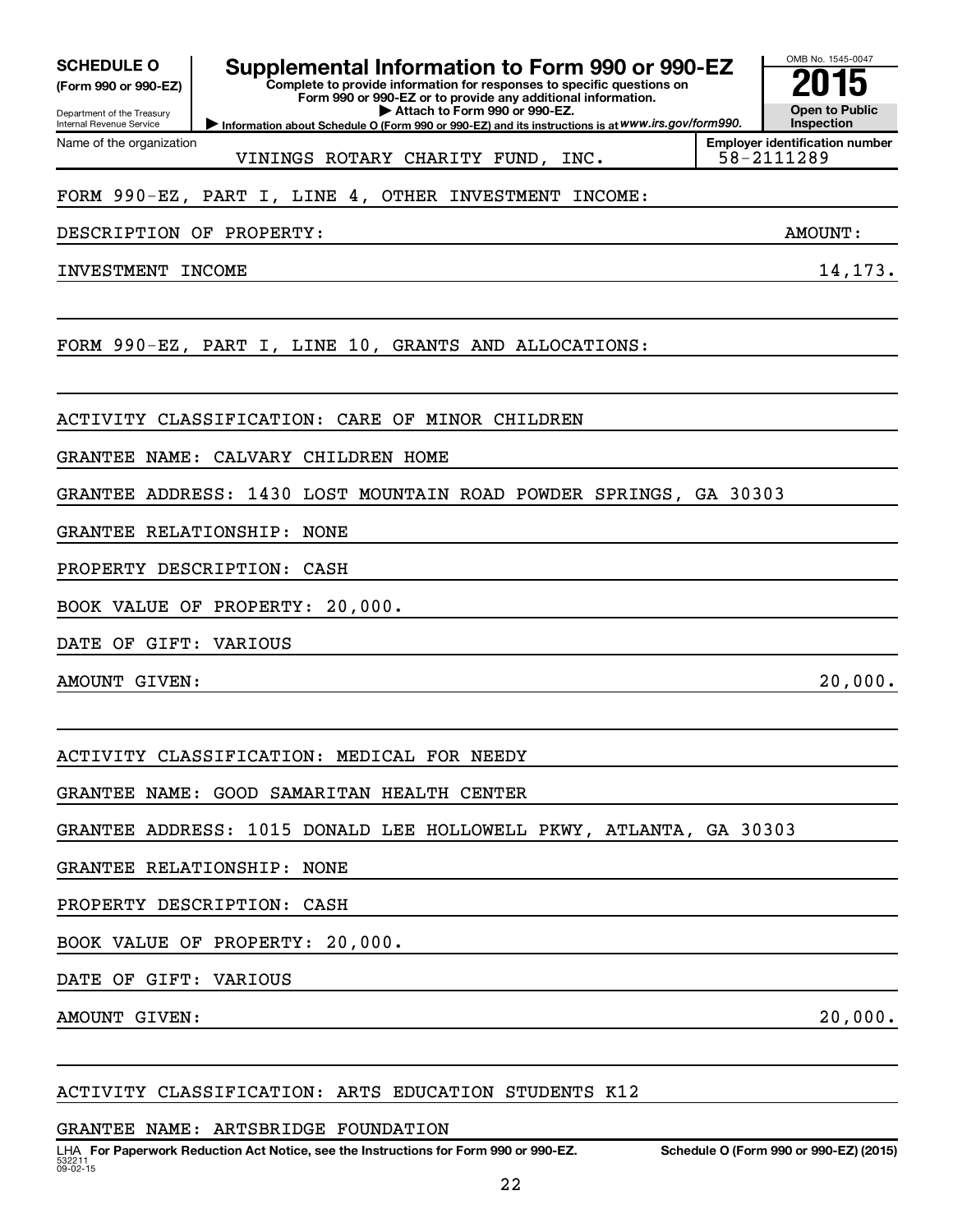| Department of the Treasury |  |
|----------------------------|--|
| Internal Revenue Service   |  |

## **Supplemental Information to Form 990 or 990-EZ**<br>Complete to provide information for responses to specific questions on

**Complete to provide information for responses to specific questions on Form 990 or 990-EZ or to provide any additional information. | Attach to Form 990 or 990-EZ.**

**Information about Schedule O (Form 990 or 990-EZ) and its instructions is at WWW.irs.gov/form990.** 



Name of the organization VININGS ROTARY CHARITY FUND, INC.  $\vert$  58-2111289

**Employer identification number**

### GRANTEE ADDRESS: 2800 COBB GALLERIA PKWY ATLANTA, GA 30339

GRANTEE RELATIONSHIP: NONE

PROPERTY DESCRIPTION: CASH

BOOK VALUE OF PROPERTY: 4,000.

DATE OF GIFT: VARIOUS

AMOUNT GIVEN: 4,000.

ACTIVITY CLASSIFICATION: PROVIDES NEEDS OF FAMILIES/CHILDREN

GRANTEE NAME: MUST MINISTRIES

GRANTEE ADDRESS: 450 PAT MELL ROAD SMYRNA, GA 30060

GRANTEE RELATIONSHIP: NONE

PROPERTY DESCRIPTION: CASH

BOOK VALUE OF PROPERTY: 3,000.

DATE OF GIFT: VARIOUS

AMOUNT GIVEN: 3,000.

ACTIVITY CLASSIFICATION: ASSIST BOYS IN PUBLIC HOUSING

GRANTEE NAME: PHOENIX BOYS ASSOCIATION

GRANTEE ADDRESS: 1281 FULTON INDUSTRIAL BLVD ATLANTA, GA 30336

GRANTEE RELATIONSHIP: NONE

PROPERTY DESCRIPTION: CASH

BOOK VALUE OF PROPERTY: 6,500.

DATE OF GIFT: VARIOUS

AMOUNT GIVEN: 6,500.

|  | ACTIVITY CLASSIFICATION: ENABLES CHILD HAVE BRIGHT FUTURE |  |  |  |  |  |
|--|-----------------------------------------------------------|--|--|--|--|--|
|--|-----------------------------------------------------------|--|--|--|--|--|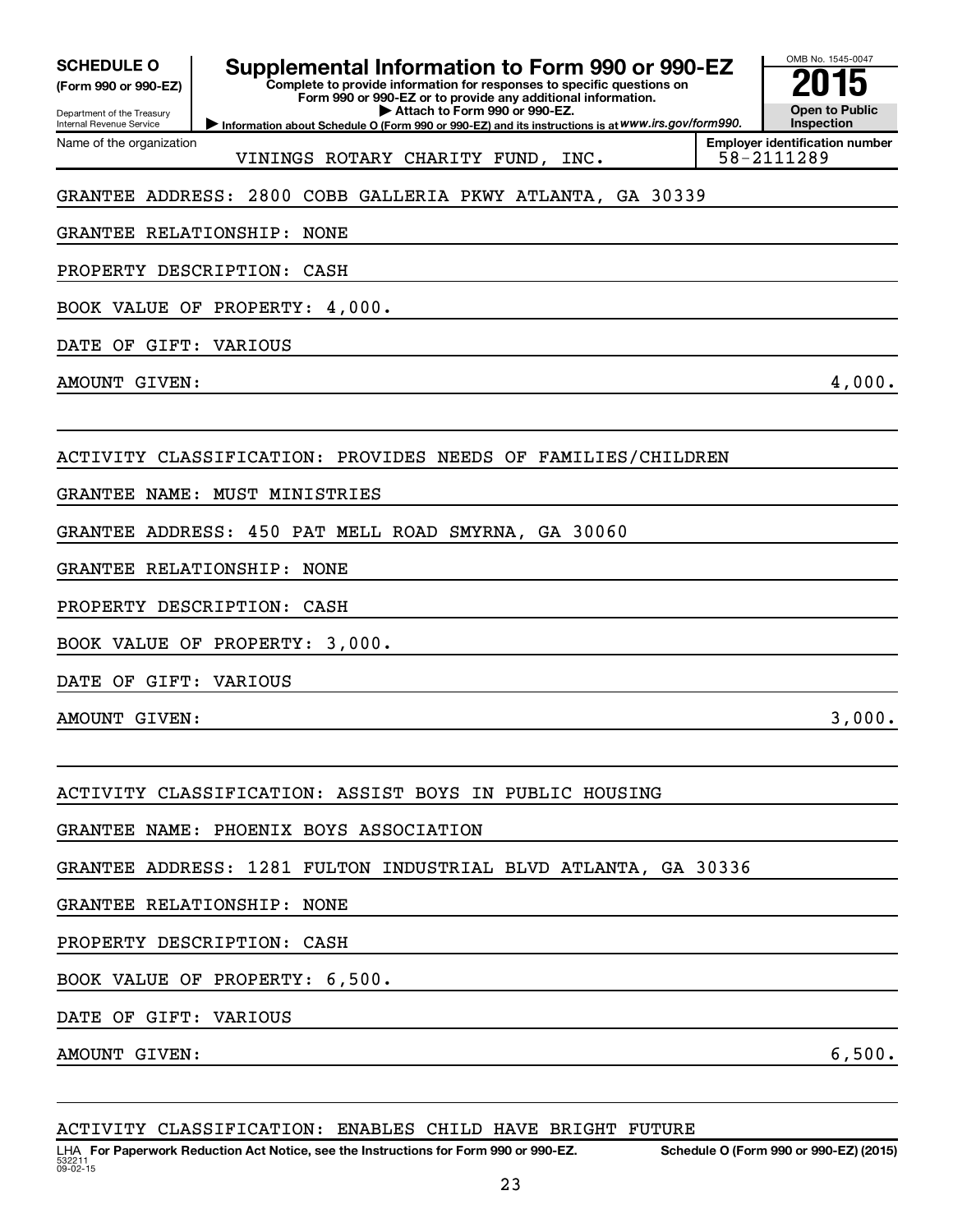| <b>SCHEDULE O</b> |  |
|-------------------|--|
|                   |  |

Department of the Treasury Internal Revenue Service Name of the organization

## **Supplemental Information to Form 990 or 990-EZ**<br>Complete to provide information for responses to specific questions on

**Complete to provide information for responses to specific questions on Form 990 or 990-EZ or to provide any additional information. | Attach to Form 990 or 990-EZ.**

**Information about Schedule O (Form 990 or 990-EZ) and its instructions is at WWW.irs.gov/form990.** 



VININGS ROTARY CHARITY FUND, INC.  $\vert$  58-2111289

**Employer identification number**

### GRANTEE NAME: NORTH FULTON CHILD DEVELOPMENT CENTER

GRANTEE ADDRESS: 89 GROVE WAY, ROSWELL, GA 3007 ROSWELL, GA 30076

GRANTEE RELATIONSHIP: NONE

PROPERTY DESCRIPTION: CASH

BOOK VALUE OF PROPERTY: 3,000.

DATE OF GIFT: VARIOUS

AMOUNT GIVEN: 3,000.

ACTIVITY CLASSIFICATION: IMPROVE LIFE FOR CHILDREN HIV

GRANTEE NAME: HERO FOR CHILDREN

GRANTEE ADDRESS: 6085 BARFIELD RD ATLANTA, GA 30328

GRANTEE RELATIONSHIP: NONE

PROPERTY DESCRIPTION: CASH

BOOK VALUE OF PROPERTY: 4,000.

DATE OF GIFT: VARIOUS

AMOUNT GIVEN: 4,000.

ACTIVITY CLASSIFICATION: BUILDS CHARACTER OF YOUNG PEOPLE

GRANTEE NAME: BOY SCOUTS OF AMERICA

GRANTEE ADDRESS: 1800 CIRCLE 75 PARKWAY, SE ATLANTA, GA 30339

GRANTEE RELATIONSHIP: NONE

PROPERTY DESCRIPTION: CASH

BOOK VALUE OF PROPERTY: 3,000.

DATE OF GIFT: VARIOUS

AMOUNT GIVEN: 3,000.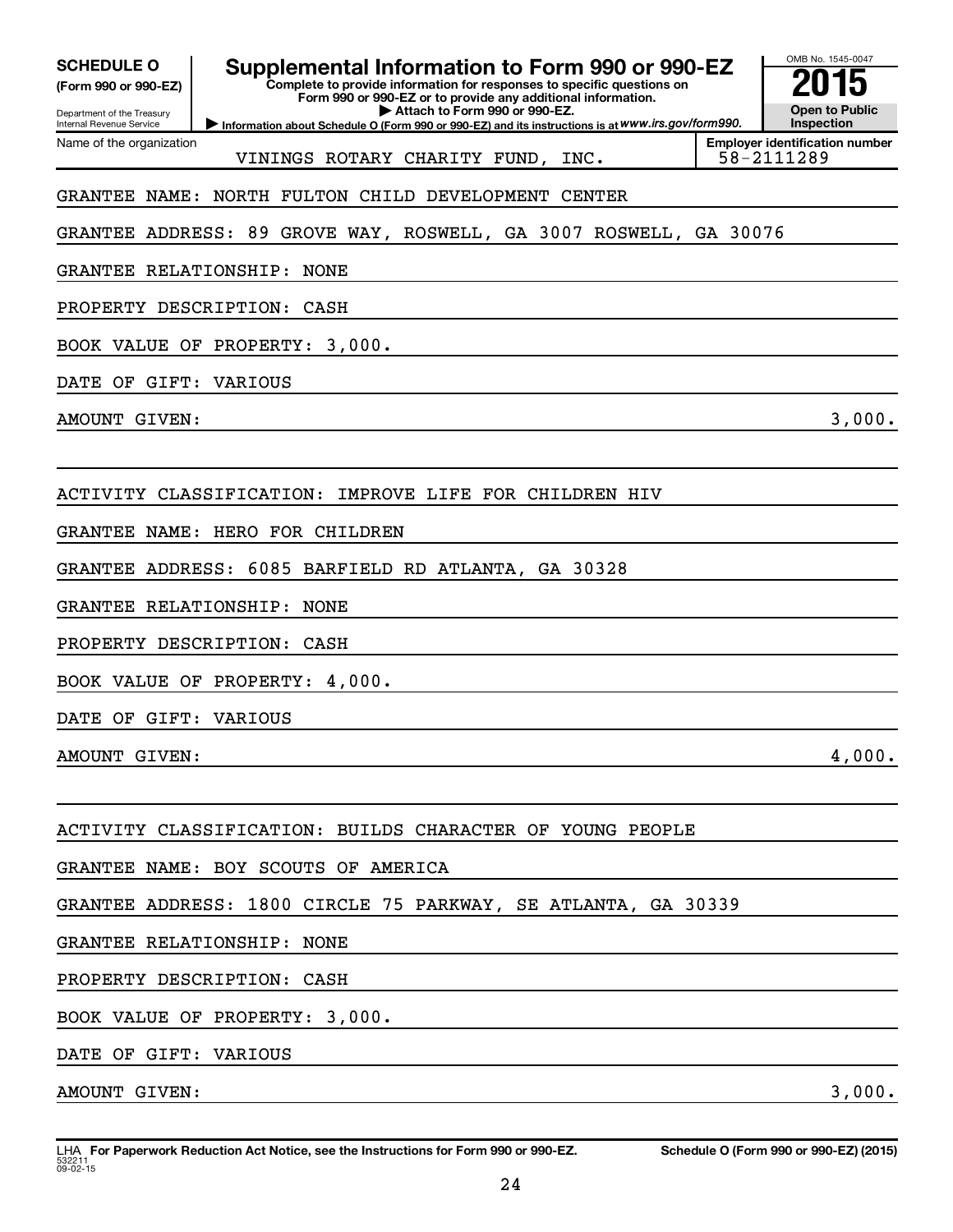| <b>SCHEDULE O</b><br>(Form 990 or 990-EZ)<br>Department of the Treasury | Supplemental Information to Form 990 or 990-EZ<br>Complete to provide information for responses to specific questions on<br>Form 990 or 990-EZ or to provide any additional information.<br>Attach to Form 990 or 990-EZ. | OMB No. 1545-0047<br><b>Open to Public</b><br><b>Inspection</b> |
|-------------------------------------------------------------------------|---------------------------------------------------------------------------------------------------------------------------------------------------------------------------------------------------------------------------|-----------------------------------------------------------------|
| Internal Revenue Service<br>Name of the organization                    | Information about Schedule O (Form 990 or 990-EZ) and its instructions is at WWW.irs.gov/form990.                                                                                                                         | <b>Employer identification number</b>                           |
|                                                                         | VININGS ROTARY CHARITY FUND, INC.                                                                                                                                                                                         | 58-2111289                                                      |
| ACTIVITY CLASSIFICATION:                                                | PROVIDE SAVE<br>ENVIORNMENT FOR YOUTH                                                                                                                                                                                     |                                                                 |
| <b>GRANTEE</b><br>NAME :                                                | CENTER FOR CHILDREN AND YOUNG ADULTS                                                                                                                                                                                      |                                                                 |
| <b>GRANTEE</b><br>ADDRESS:                                              | 2221 AUSTELL RD SW # 1-100 MARIETTA, GA, GA 30060                                                                                                                                                                         |                                                                 |
| GRANTEE RELATIONSHIP:                                                   | NONE                                                                                                                                                                                                                      |                                                                 |
| PROPERTY DESCRIPTION:                                                   | CASH                                                                                                                                                                                                                      |                                                                 |
|                                                                         | BOOK VALUE OF PROPERTY: 2,500.                                                                                                                                                                                            |                                                                 |
| DATE<br>OF                                                              | GIFT: VARIOUS                                                                                                                                                                                                             |                                                                 |
| AMOUNT GIVEN:                                                           |                                                                                                                                                                                                                           | 2,500.                                                          |
|                                                                         |                                                                                                                                                                                                                           |                                                                 |
|                                                                         | ACTIVITY CLASSIFICATION: HELP CHILDREN ESTABLISH SUPPORT                                                                                                                                                                  |                                                                 |
| <b>GRANTEE</b>                                                          | NAME: KATE'S<br>CLUB                                                                                                                                                                                                      |                                                                 |
| <b>GRANTEE</b><br>ADDRESS:                                              | 1190 W DRUID HILLS DR NE BROOHAVEN, GA 30329                                                                                                                                                                              |                                                                 |
| GRANTEE RELATIONSHIP:                                                   | NONE                                                                                                                                                                                                                      |                                                                 |
| PROPERTY DESCRIPTION:                                                   | CASH                                                                                                                                                                                                                      |                                                                 |
|                                                                         | BOOK VALUE OF PROPERTY: 2,500.                                                                                                                                                                                            |                                                                 |
| DATE OF GIFT: VARIOUS                                                   |                                                                                                                                                                                                                           |                                                                 |
| AMOUNT GIVEN:                                                           |                                                                                                                                                                                                                           | 2,500.                                                          |
|                                                                         |                                                                                                                                                                                                                           |                                                                 |
|                                                                         | ACTIVITY CLASSIFICATION: SERVES HOMELESS CHILDREN/MOTHERS                                                                                                                                                                 |                                                                 |
|                                                                         | GRANTEE NAME: CHILDREN RESTORATION NETWORK                                                                                                                                                                                |                                                                 |
|                                                                         | GRANTEE ADDRESS: 11285 ELKINS RD ROSWELL, GA 30076                                                                                                                                                                        |                                                                 |
|                                                                         | GRANTEE RELATIONSHIP: NONE                                                                                                                                                                                                |                                                                 |
|                                                                         | PROPERTY DESCRIPTION: CASH                                                                                                                                                                                                |                                                                 |
|                                                                         | BOOK VALUE OF PROPERTY: 2,500.                                                                                                                                                                                            |                                                                 |
| DATE OF GIFT: VARIOUS                                                   |                                                                                                                                                                                                                           |                                                                 |
| AMOUNT GIVEN:                                                           |                                                                                                                                                                                                                           | 2,500.                                                          |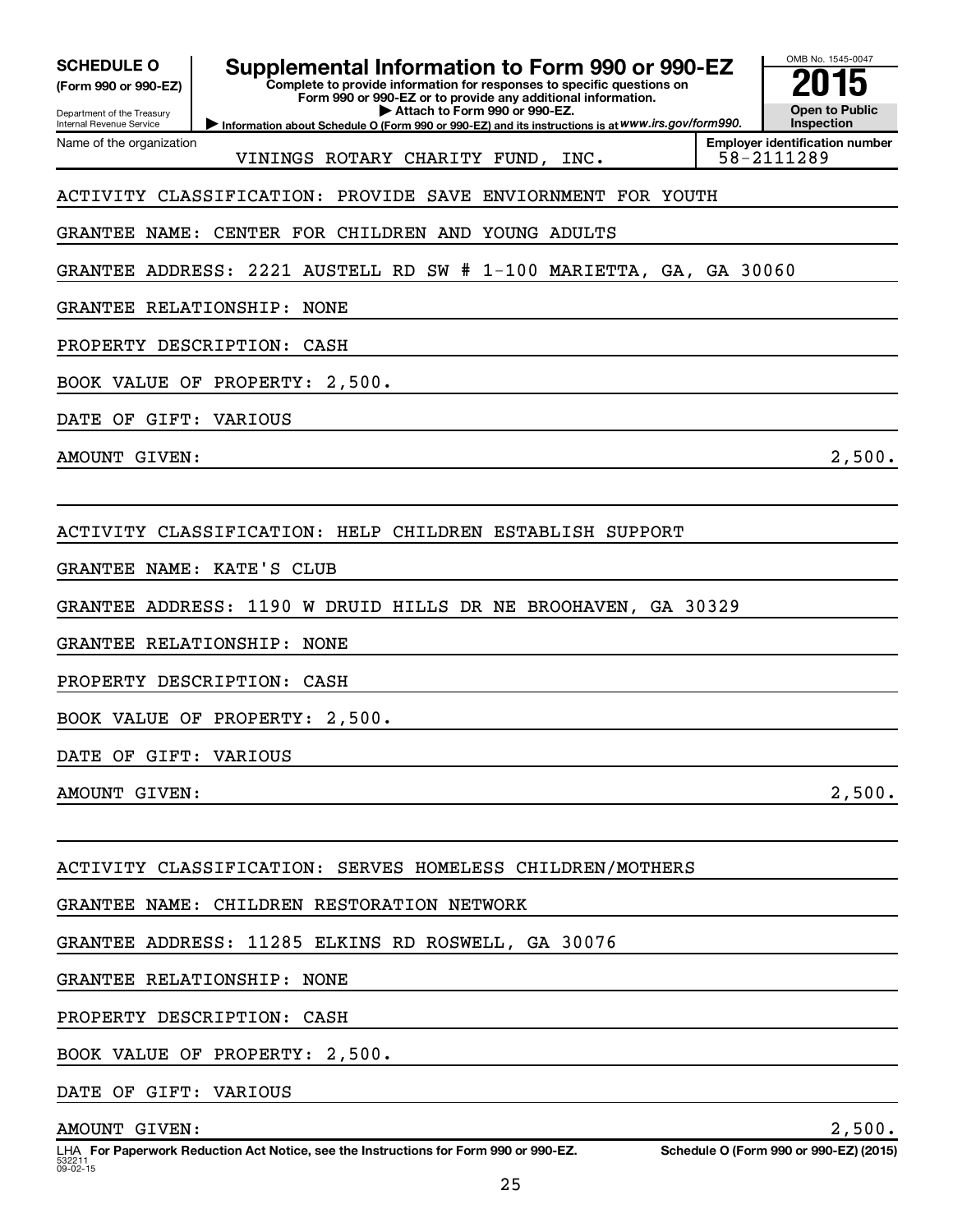Department of the Treasury Internal Revenue Service Name of the organization

## **SCHEDULE O Supplemental Information to Form 990 or 990-EZ 2015**

**Complete to provide information for responses to specific questions on Form 990 or 990-EZ or to provide any additional information. | Attach to Form 990 or 990-EZ.**



OMB No. 1545-0047 **Open to Public Inspection**

VININGS ROTARY CHARITY FUND, INC.  $\vert$  58-2111289

**Employer identification number**

### ACTIVITY CLASSIFICATION: INSPIRE CHILDREN WITH DISABILITIES

GRANTEE NAME: ADULT DISABILITY MEDICAL HOME, INC

GRANTEE ADDRESS: P.O. BOX 88534 ATLANTA, GA 30358

GRANTEE RELATIONSHIP: NONE

PROPERTY DESCRIPTION: CASH

BOOK VALUE OF PROPERTY: 2,500.

DATE OF GIFT: VARIOUS

AMOUNT GIVEN: 2,500.

ACTIVITY CLASSIFICATION: SERVING LOCAL HOMELESS MEN, WOMEN

GRANTEE NAME: ATLANTA MISSIONS

GRANTEE ADDRESS: 2353 BOLTON RD. NW ATLANTA, GA 98823

GRANTEE RELATIONSHIP: NONE

PROPERTY DESCRIPTION: CASH

BOOK VALUE OF PROPERTY: 2,500.

DATE OF GIFT: VARIOUS

AMOUNT GIVEN:  $2,500$ .

ACTIVITY CLASSIFICATION: MEDICAL PRACTICE FOR DISABLE CHIL

GRANTEE NAME: ADULT DISABILITY MEDICAL HOME, INC

GRANTEE ADDRESS: 2520 WINDY HILL, STE 300 MARIETTA, GA, GA 30067

GRANTEE RELATIONSHIP: NONE

PROPERTY DESCRIPTION: GASH

BOOK VALUE OF PROPERTY: 500.

DATE OF GIFT: VARIOUS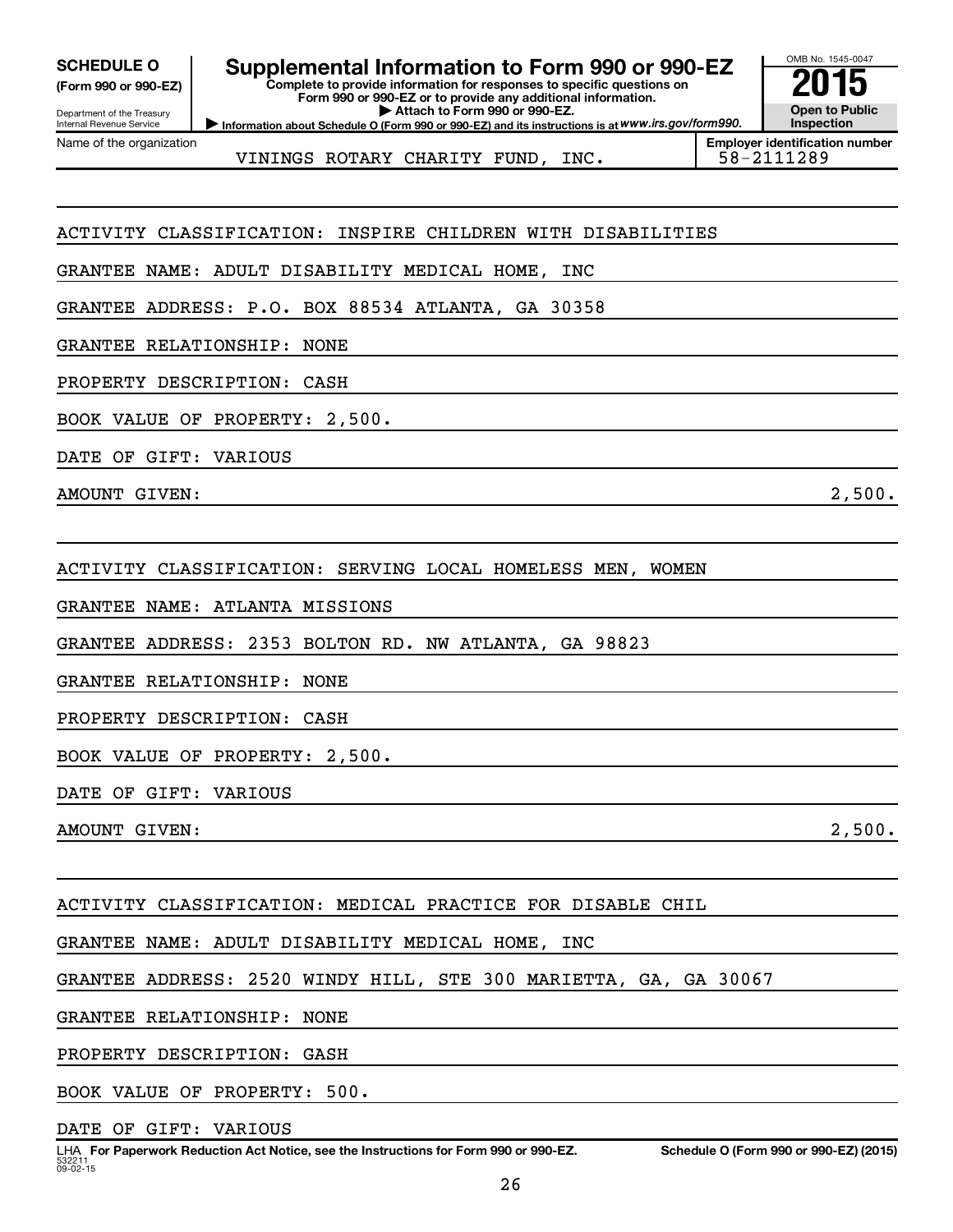| <b>SCHEDULE O</b>    |  |  |
|----------------------|--|--|
| (Form 990 or 990-EZ) |  |  |

Department of the Treasury Internal Revenue Service

## **Supplemental Information to Form 990 or 990-EZ**<br>Complete to provide information for response to specific questions on

**Complete to provide information for responses to specific questions on Form 990 or 990-EZ or to provide any additional information. | Attach to Form 990 or 990-EZ.**

**Information about Schedule O (Form 990 or 990-EZ) and its instructions is at WWW.irs.gov/form990.** 

VININGS ROTARY CHARITY FUND, INC.  $\vert$  58-2111289

OMB No. 1545-0047

**Open to Public Inspection Employer identification number**

AMOUNT GIVEN: 500.

Name of the organization

### ACTIVITY CLASSIFICATION: SAFE PLACE TO LIVE HEAL AND TRIEVE

GRANTEE NAME: CCYA

GRANTEE ADDRESS: 2221 AUSTELL RD SW MARIETTA, GA, GA 30008

GRANTEE RELATIONSHIP: NONE

PROPERTY DESCRIPTION: CASH

BOOK VALUE OF PROPERTY: 1,000.

DATE OF GIFT: VARIOUS

AMOUNT GIVEN: 1,000.

ACTIVITY CLASSIFICATION: ESSAY OF STUDENTS CONTEST

GRANTEE NAME: LAWS OF LIFE

GRANTEE ADDRESS: 3 DUNWOODY PARK, ATLANTA, GA 30338

GRANTEE RELATIONSHIP: NONE

PROPERTY DESCRIPTION: CASH

BOOK VALUE OF PROPERTY: 1,200.

DATE OF GIFT: VARIOUS

AMOUNT GIVEN: 1,200.

ACTIVITY CLASSIFICATION: FUNDS TO ELIMINATE POLIO

GRANTEE NAME: PAUL HARRIS FUND

GRANTEE ADDRESS: 1560 SHERMAN AVE. EVANSTON, IL 60201

GRANTEE RELATIONSHIP: NONE

PROPERTY DESCRIPTION: CASH

DATE OF GIFT: VARIOUS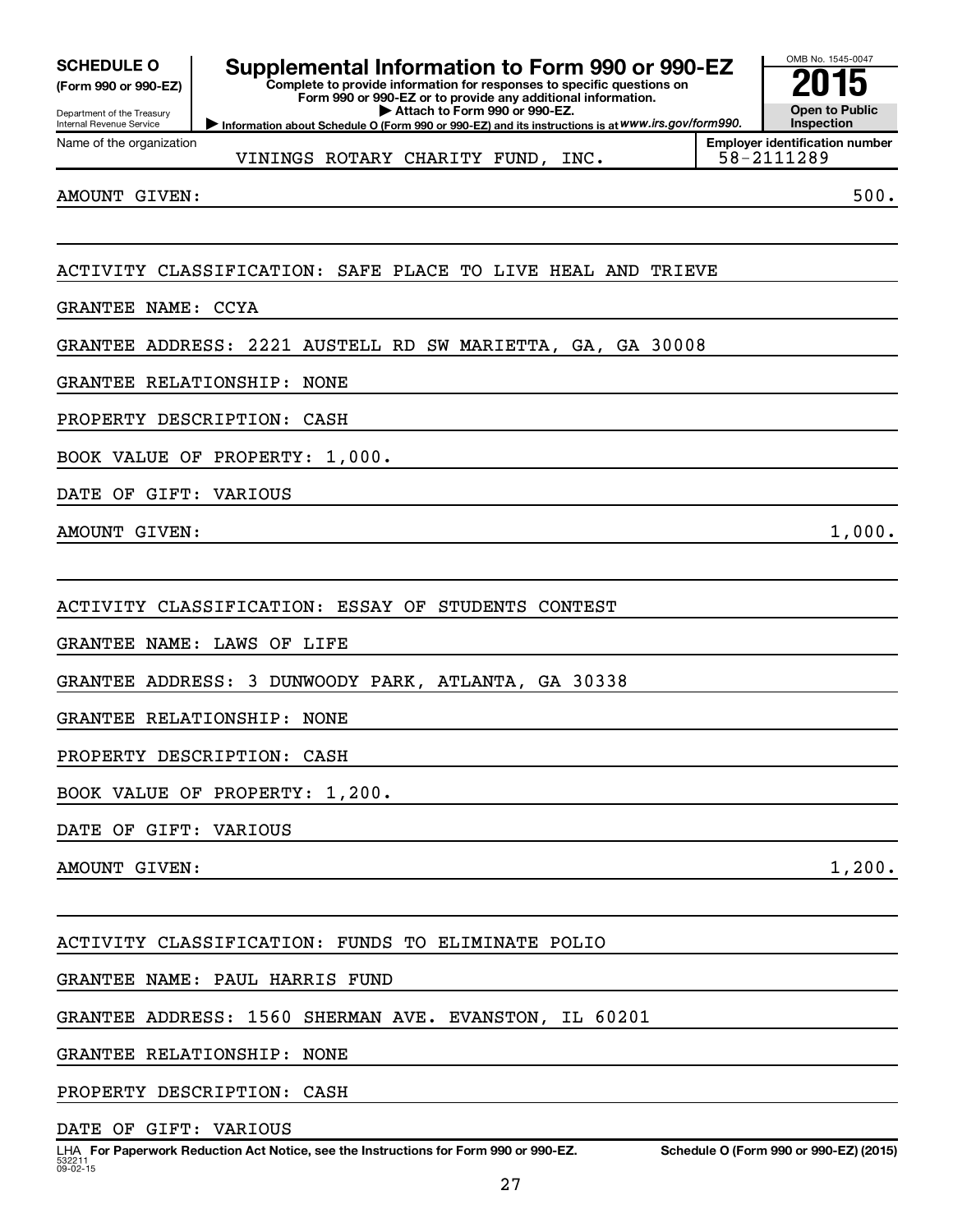| <b>SCHEDULE O</b> |  |
|-------------------|--|
|                   |  |

#### Department of the Treasury Internal Revenue Service

Name of the organization

## **Supplemental Information to Form 990 or 990-EZ**<br>Complete to provide information for responses to specific questions on

**Complete to provide information for responses to specific questions on Form 990 or 990-EZ or to provide any additional information. | Attach to Form 990 or 990-EZ.**



VININGS ROTARY CHARITY FUND, INC.

AMOUNT GIVEN: 10,000.

### ACTIVITY CLASSIFICATION: INTENSIVE PROGRAM YOUTH LEADERSHIP

#### GRANTEE NAME: RYLA

GRANTEE ADDRESS: VARIOUS SMYRNA, GA 30060

#### GRANTEE RELATIONSHIP: NONE

PROPERTY DESCRIPTION: CASH

AMOUNT GIVEN: 850.

ACTIVITY CLASSIFICATION: SUPPORT OF DISTRICT ROTARY CLUBS

GRANTEE NAME: DISTRICT GRANT

GRANTEE ADDRESS: VARIOUS VININGS, GA 30339

GRANTEE RELATIONSHIP: NONE

PROPERTY DESCRIPTION: CASH

AMOUNT GIVEN: 1,390.

#### ACTIVITY CLASSIFICATION: HIGH SCHOOL ROTARY COMPARABLE

GRANTEE NAME: INTERACT

GRANTEE ADDRESS: 5625 WARD STREET SMYRNA, GA 30080

GRANTEE RELATIONSHIP: OTHER

PROPERTY DESCRIPTION: CASH

DATE OF GIFT: VARIOUS

AMOUNT GIVEN: 565.

#### ACTIVITY CLASSIFICATION: PROVIDES TEXTBOOKS,COMPUTERS TO KIDS

GRANTEE NAME: GUATEMATA LITERACY PROJECT

OMB No. 1545-0047 **Open to Public Inspection**

**Employer identification number**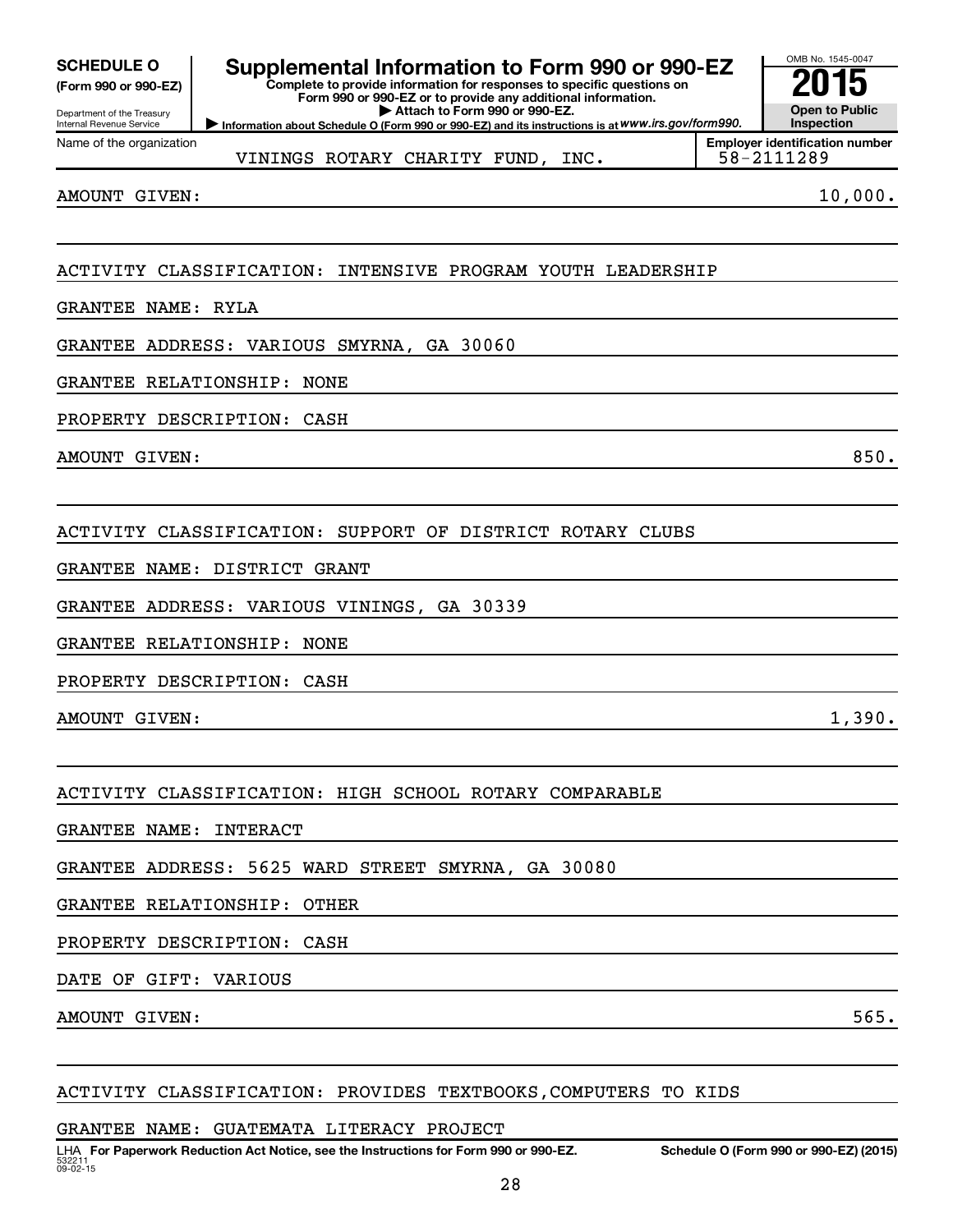Department of the Treasury Internal Revenue Service Name of the organization

## **Supplemental Information to Form 990 or 990-EZ**<br>Complete to provide information for responses to specific questions on

**Complete to provide information for responses to specific questions on Form 990 or 990-EZ or to provide any additional information. | Attach to Form 990 or 990-EZ.**

**Information about Schedule O (Form 990 or 990-EZ) and its instructions is at WWW.irs.gov/form990.** 

OMB No. 1545-0047 **Open to Public Inspection**

VININGS ROTARY CHARITY FUND, INC.  $\vert$  58-2111289

**Employer identification number**

### GRANTEE ADDRESS: 14259 WENATCHEE AVE. NW EPHRATA, WA 98823

GRANTEE RELATIONSHIP: OTHER

PROPERTY DESCRIPTION: CASH

DATE OF GIFT: VARIOUS

AMOUNT GIVEN: 1,000.

ACTIVITY CLASSIFICATION: BRING SUSTAINABLE AGRICULTURE

GRANTEE NAME: HELFER INTERNATIONAL

GRANTEE ADDRESS: 1 WORLD AVENUE LITTLE ROCK, AR 72202

GRANTEE RELATIONSHIP: NONE

PROPERTY DESCRIPTION: CASH

DATE OF GIFT: VARIOUS

AMOUNT GIVEN: 500.

ACTIVITY CLASSIFICATION: US EDUCATION FOR FOREIGN STUDENTS

GRANTEE NAME: GRSP

GRANTEE ADDRESS: \_P.O. BOX 61327 SAVANNAH, GA 31420

GRANTEE RELATIONSHIP: NONE

PROPERTY DESCRIPTION: CASH

DATE OF GIFT: VARIOUS

AMOUNT GIVEN: 4,841.

ACTIVITY CLASSIFICATION: VARIOUS

GRANTEE NAME: OTHER

GRANTEE ADDRESS: VARIOUS VARIOUS

DATE OF GIFT: VARIOUS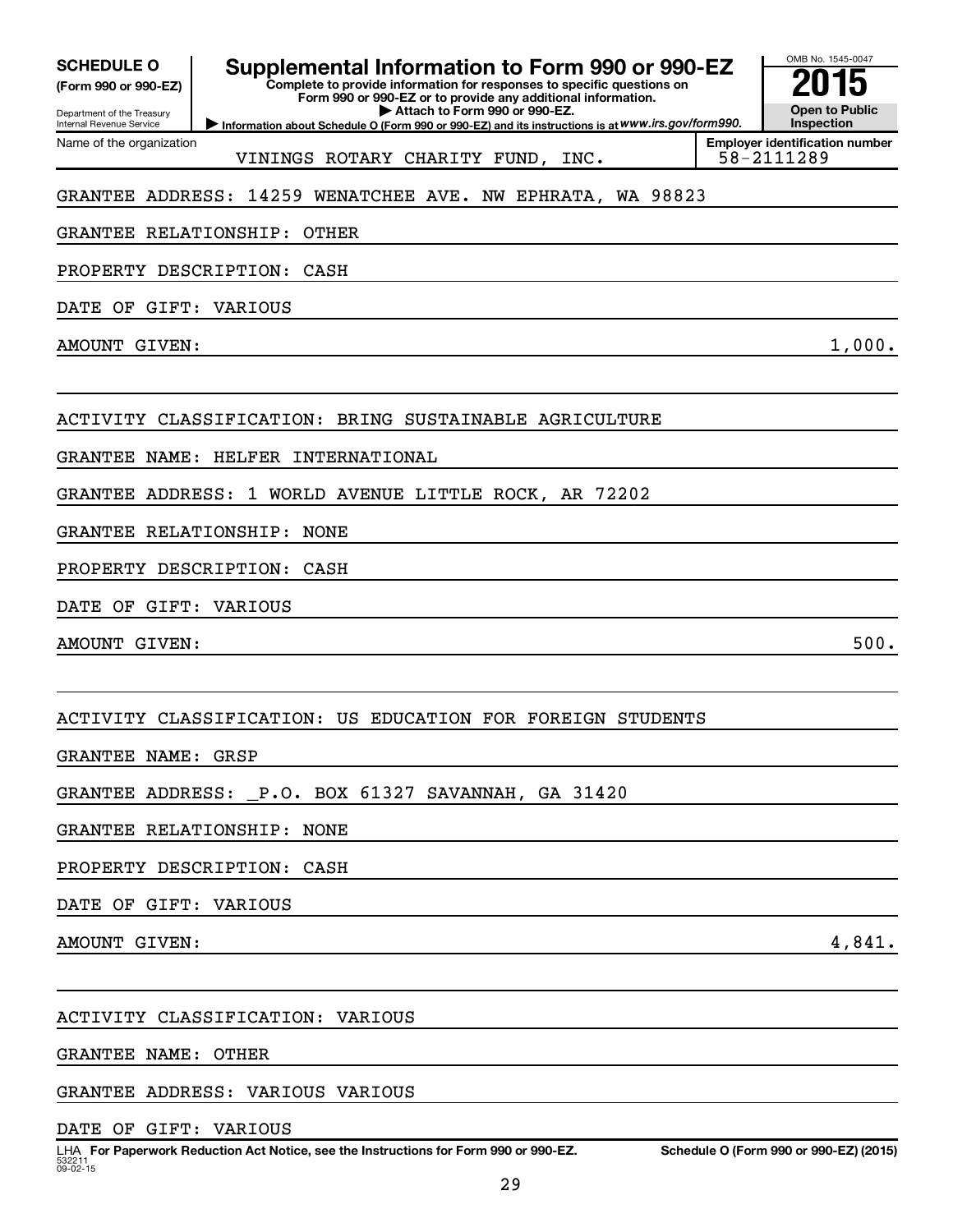| <b>SCHEDULE O</b><br>(Form 990 or 990-EZ)<br>Department of the Treasury<br>Internal Revenue Service                                                                                                                                                                                            | Supplemental Information to Form 990 or 990-EZ<br>Complete to provide information for responses to specific questions on<br>Form 990 or 990-EZ or to provide any additional information.<br>Attach to Form 990 or 990-EZ.<br>Information about Schedule O (Form 990 or 990-EZ) and its instructions is at WWW.irs.gov/form990. |  | OMB No. 1545-0047<br><b>Open to Public</b><br>Inspection |  |  |
|------------------------------------------------------------------------------------------------------------------------------------------------------------------------------------------------------------------------------------------------------------------------------------------------|--------------------------------------------------------------------------------------------------------------------------------------------------------------------------------------------------------------------------------------------------------------------------------------------------------------------------------|--|----------------------------------------------------------|--|--|
| Name of the organization                                                                                                                                                                                                                                                                       | VININGS ROTARY CHARITY FUND, INC.                                                                                                                                                                                                                                                                                              |  | <b>Employer identification number</b><br>58-2111289      |  |  |
| AMOUNT GIVEN:                                                                                                                                                                                                                                                                                  |                                                                                                                                                                                                                                                                                                                                |  | 1,650.                                                   |  |  |
|                                                                                                                                                                                                                                                                                                | TOTAL INCLUDED ON FORM 990-EZ, LINE 10                                                                                                                                                                                                                                                                                         |  | 99,496.                                                  |  |  |
|                                                                                                                                                                                                                                                                                                | FORM 990-EZ, PART I, LINE 16, OTHER EXPENSES:                                                                                                                                                                                                                                                                                  |  |                                                          |  |  |
| DESCRIPTION OF OTHER EXPENSES:<br>AMOUNT:                                                                                                                                                                                                                                                      |                                                                                                                                                                                                                                                                                                                                |  |                                                          |  |  |
| ADMINISTRATIVE EXPENSES                                                                                                                                                                                                                                                                        |                                                                                                                                                                                                                                                                                                                                |  | 671.                                                     |  |  |
| ACCOUNTING                                                                                                                                                                                                                                                                                     |                                                                                                                                                                                                                                                                                                                                |  | 309.                                                     |  |  |
|                                                                                                                                                                                                                                                                                                | TOTAL TO FORM 990-EZ, LINE 16                                                                                                                                                                                                                                                                                                  |  | 980.                                                     |  |  |
| FORM 990-EZ, PART III, PRIMARY EXEMPT PURPOSE - THE PRIMARY PURPOSE OF<br>ORGANIZATION IS TO RAISE FUNDS TO ASSIST ORGANIZATIONS HELPING<br>THIS<br>PEOPLE IN NEED.                                                                                                                            |                                                                                                                                                                                                                                                                                                                                |  |                                                          |  |  |
| FORM 990-EZ, PART V, INFORMATION REGARDING PERSONAL BENEFIT CONTRACTS:<br>THE ORGANIZATION DID NOT, DURING THE YEAR, RECEIVE ANY FUNDS, DIRECTLY,<br>OR INDIRECTLY, TO PAY PREMIUMS ON A PERSONAL BENEFIT CONTRACT.<br>THE ORGANIZATION, DID NOT, DURING THE YEAR, PAY ANY PREMIUMS, DIRECTLY, |                                                                                                                                                                                                                                                                                                                                |  |                                                          |  |  |
|                                                                                                                                                                                                                                                                                                | OR INDIRECTLY, ON A PERSONAL BENEFIT CONTRACT.                                                                                                                                                                                                                                                                                 |  |                                                          |  |  |
|                                                                                                                                                                                                                                                                                                |                                                                                                                                                                                                                                                                                                                                |  |                                                          |  |  |